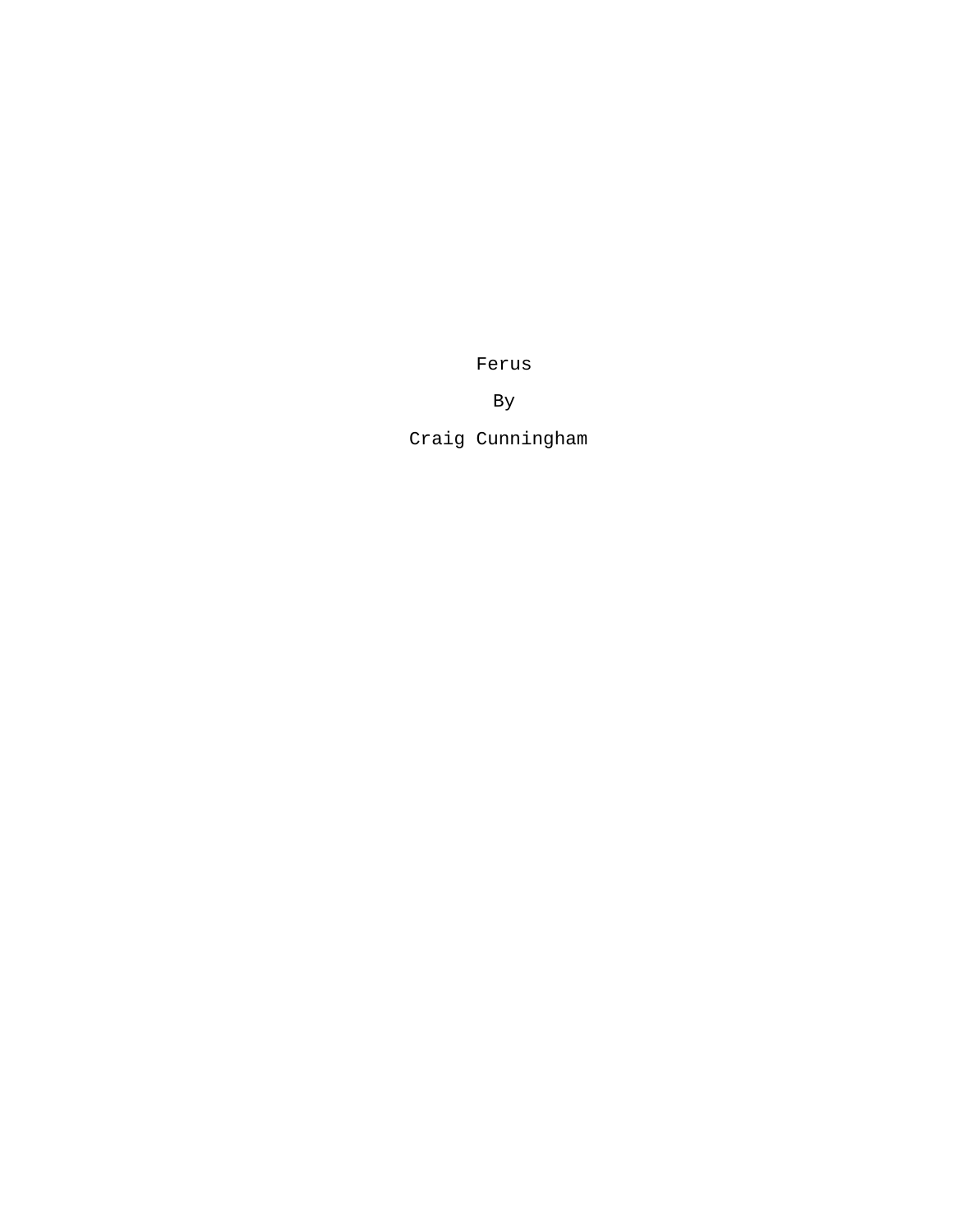INT. FARM HOUSE - DAWN

Gray light in the windows falls on a simple kitchen table, with a plate of half-eaten toast and a glass jar of peach jelly.

A bundle of wildflowers in a vase.

A faded photo of LITA'S FATHER working the horses.

A dusty stack of books - Gibran's 'The Prophet', Rilke's 'Book of Hours', Jim Harrison's 'Songs of Unreason'.

A coffee pot still warm.

A shallow dish full of arrowheads.

A sepia photograph of a little girl on a horse for the first time . . .

INT. BATHROOM - SIMULTANEOUS

The door is halfway open to reveal LITA sitting on the tile floor with an unmarked bottle of liquid beside her. She sits in her underwear with a tank top. She wets a rag with the liquid and applies it to a massive bruise on her thigh.

She winces at the sting.

The bruise has the shape of a horseshoe.

She is in her early thirties, with a natural beauty and strength of someone who has lived beyond their years. Her curly hangs in a messy ponytail to one side.

EXT. FARM HOUSE - DAWN

Lita wears army green pants tucked into boots and a long jacket. She wears a felt worker's hat.

She walks towards a barn whistling her call for the horses to come in from the fields wet with dew. They are shadows against the dawn.

The horses scattered in the fields begin moving towards her. She pauses, admiring the beauty of the land. It is desolate, but stunning against the backdrop of desert and mountains.

A universe all her own.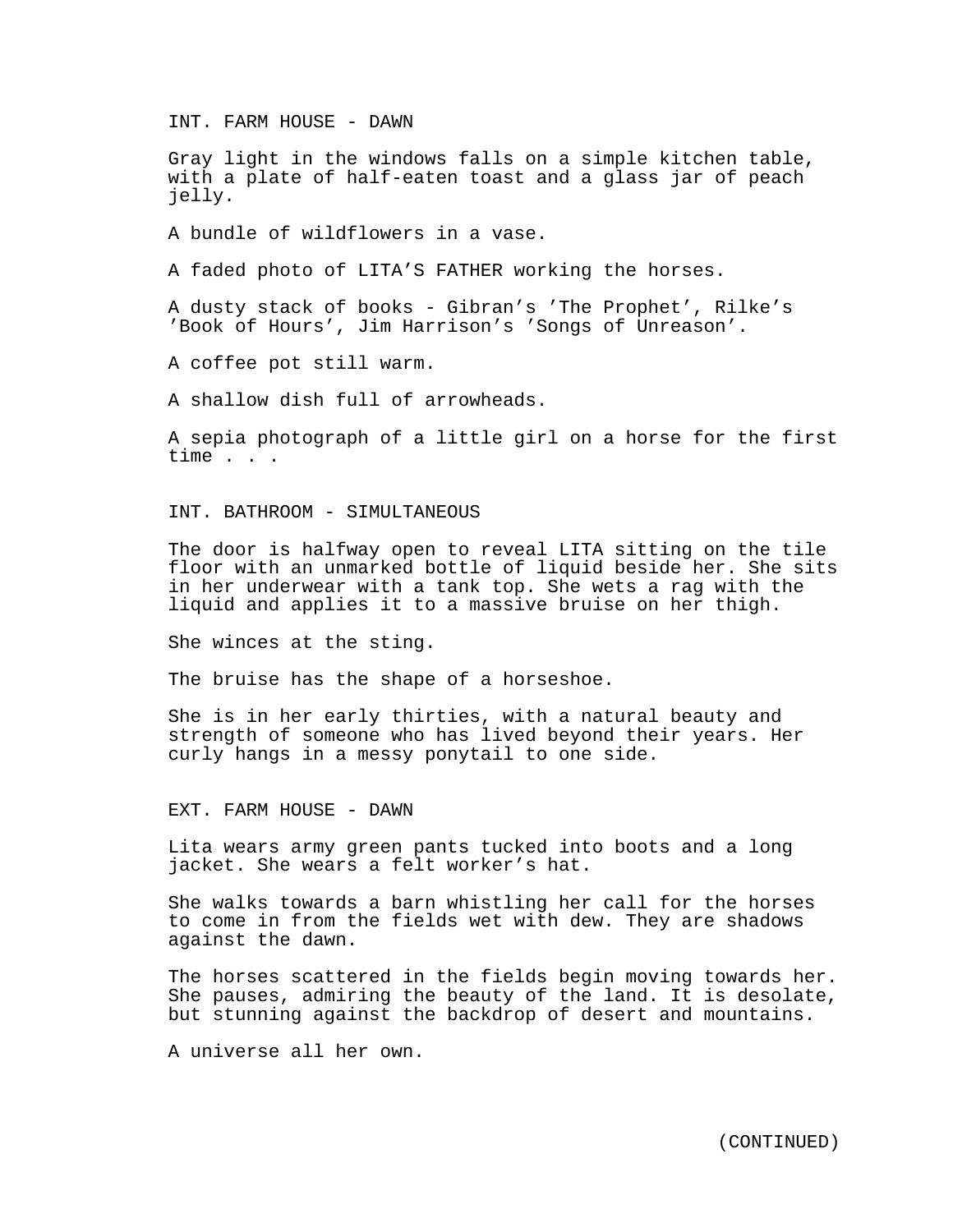The horses brush past her, but one gray horse stands at a distance, pawing the ground in rebellion. Lita locks eyes with her.

> LITA You don't have a whole lot of choices.

They continue staring at each other. The horse begins walking towards her.

> LITA That's what I figured.

Lita enters the barn, a slight limp.

EXT. ROUND PEN - MORNING

Lita works the gray horse in the round pen, attempting to break her habits. She wears a tank top, the jacket slung over the fence. She is sweaty, as is the horse.

She uses a long switch to direct her, lightly swatting her to go and stop.

## LITA

Good girl.

She walks over to a fence where a saddle is resting.

Walking across the field is an old, hardened woman. She is in her 70s, tough as a boot, wearing a hat and boots walking towards the barn. This is JANIE. She lives in a small shed behind the main house - as she likes it.

# LITA Morning, Janie.

Janie glances over and keeps on walking. She isn't the friendly type.

> LITA (under her breath) *Old bitch.*

Lita pulls the saddle off the fence and approaches the horse.

# LITA *Do not kick me*.

She lifts the saddle.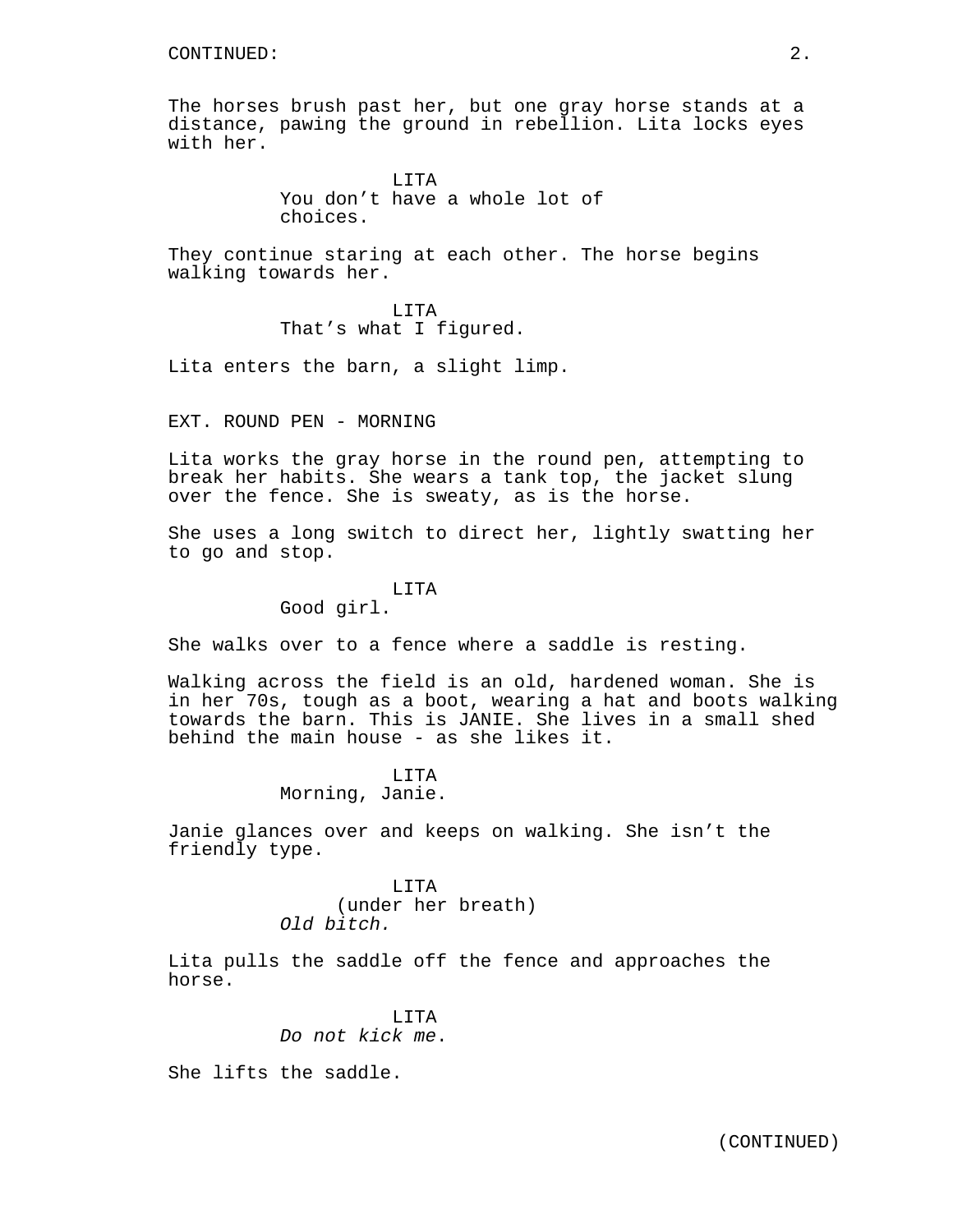### LITA

Easy.

She places the saddle on the horse's back and gently runs her hand down its neck.

She continues to saddle the horse, speaking softly.

# LITA Good girl.

With the saddle strapped on, Lita lifts a boot into the stirrup and raises herself up, sitting down.

# LITA There you go. Easy.

She leans down, resting her face against the horse's neck and mane. She pats her neck, looking out over the beautiful expanse of land.

# EXT. FIELD - AFTERNOON

Lita closes the barn doors and begins walking back towards the house.

The horses are scattered in the fields.

As she walks back, the jacket resting on her shoulders, she pauses at the sight of something on the ground. She bends down and picks up a dusty arrowhead.

She brushes off the dirt and looks at the shape.

Faraway she hears the faint sound of horses running . . . But it can't be real.

She moves towards the house.

# INT. TRUCK - EVENING

With hair still slightly wet from a shower, Lita drives on a lonesome road, the windows down. The truck is a single cab tank from the early 90s, with a cloth bench seat the same red color as the accent on the side of the truck. It's been well-maintained.

She's changed into a blouse and clean jeans.

The arrowhead is on the dash, old country music playing softly.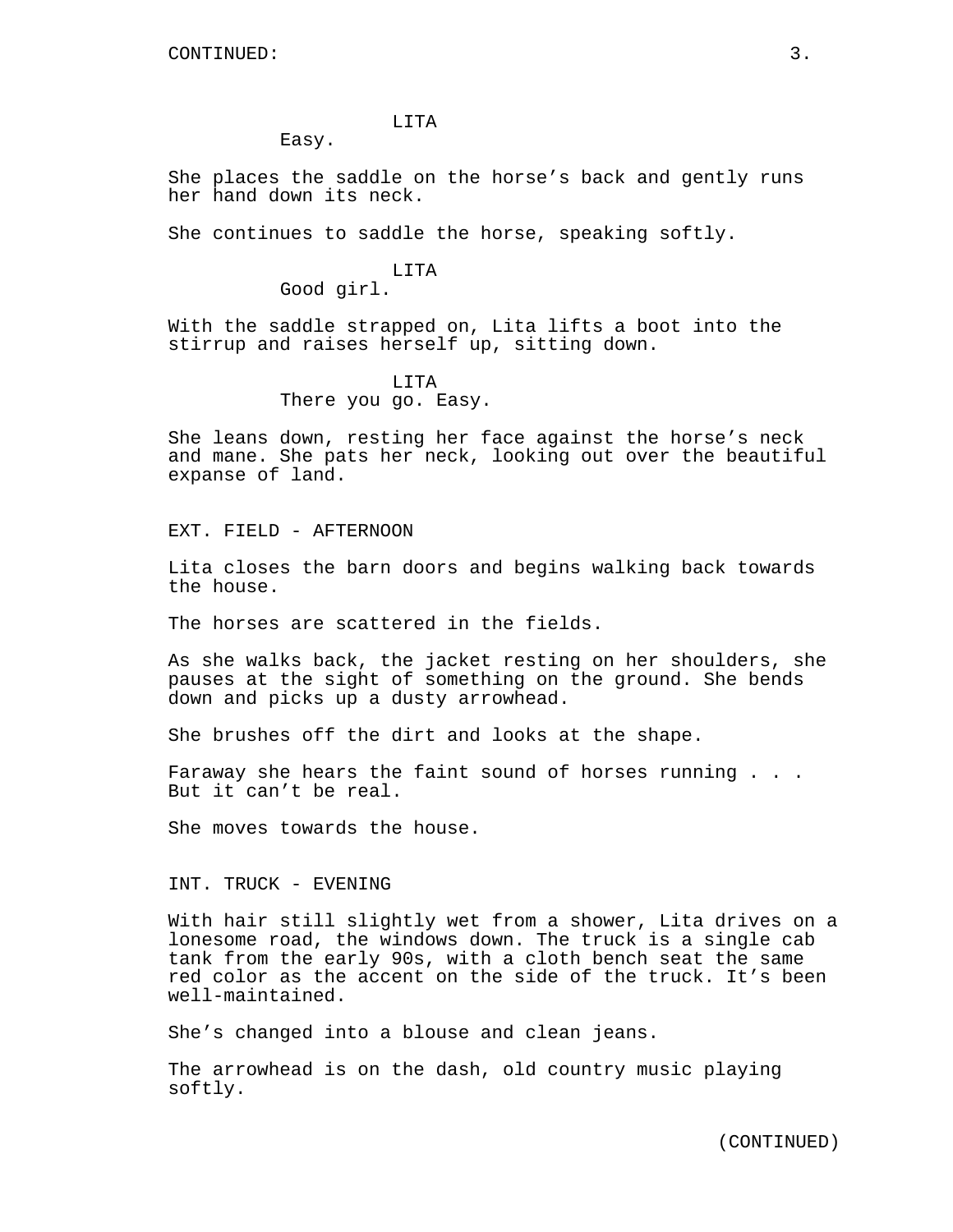A car blazes around her.

Shit!

She glances down at the dash. Her eyes go back to the arrowhead.

As she looks up, a car is coming around the bend. She swerves out of the way, barely missing the oncoming vehicle.

LITA

Lita grips the wheel, her breath quickened. She clears the hair from her face and keeps driving.

EXT. DINER - NIGHT

A country diner, with a dirt parking lot. Lita's truck is parked out front.

INT. DINER - CONTINUOUS

Lita sits at the end of the counter.

Families and working men are scattered throughout the restaurant, and she seems to be the only one eating alone.

She reads through Jim Harrison's 'Songs of Unreason' while picking at her half-eaten chicken fried steak, green beans, and mashed potatoes.

She looks up as a middle-aged waitress crosses behind the counter.

> LITA Hey Dori. Do I have any mail?

DORI I think so. Hang on.

Dori walks away. As she does, COLE sits down at the counter. He is in his thirties, and looks like any of the other working men in the restaurant.

He glances over and sees Lita reading the poetry.

COLE I never liked his poetry all that much.

Lita continues reading.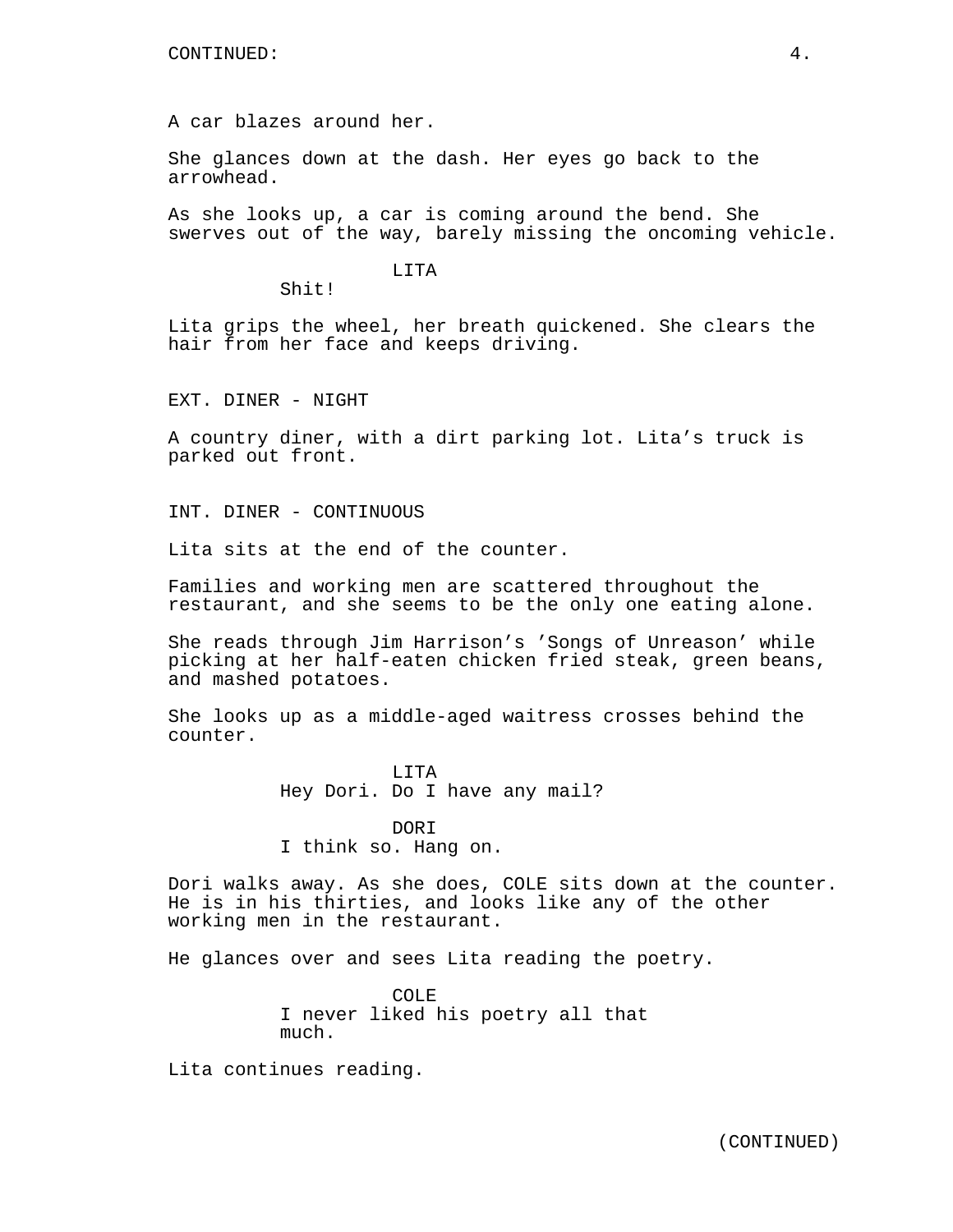COLE I thought he was better at telling stories.

Cole realizes she isn't going to respond. He begins looking at a menu, but can't help himself.

> COLE My favorite is about the guy who goes to Los Angeles for a bearskin rug . . .

Lita continues reading, a slight smile.

LITA That's a good one.

Dori returns with the mail - a manila envelope and a few letters. Lita uses the mail as a bookmark and stands to leave.

> COLE Well can I buy you a beer or coffee or something?

LITA I already had some. Thanks Dori.

Lita turns to leave. Cole looks back over his shoulder as she walks out the door and opens the truck door. She throws the mail inside then crosses the street towards the pharmacy.

Dori stands in front of him with a notepad.

DORI Know what you want?

Cole turns around.

COLE What's her name?

Dori stares at him, pen in hand, no nonsense.

COLE

#7. Extra pickles.

Dori walks away. Cole turns and looks to the window again.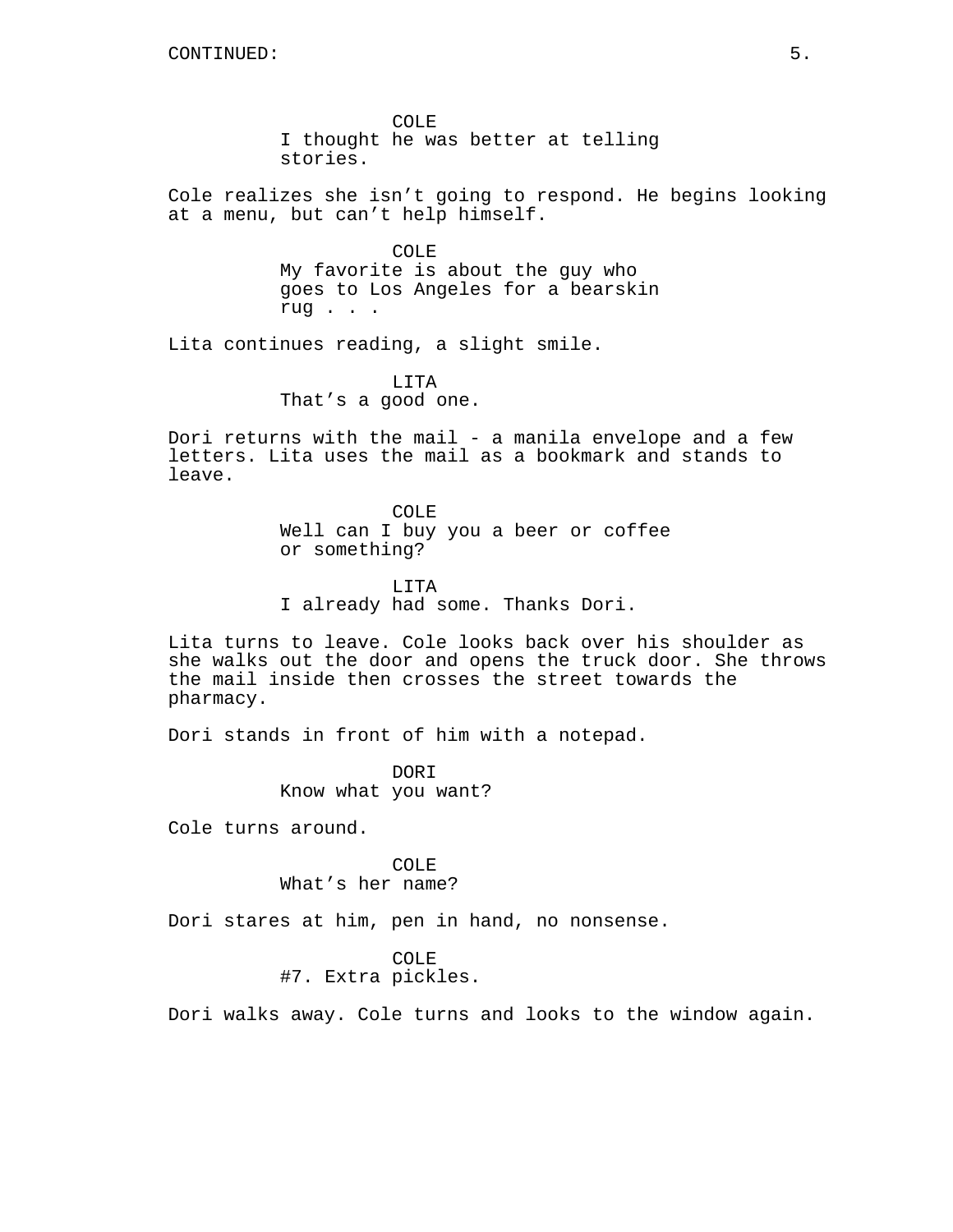INT. LIVING ROOM - MORNING

Lita sits cross-legged on the couch in front of the coffee table where the letters she received are spread out. The manila folder is opened, and some legal documents are organized and paper-clipped together.

She talks on a land line telephone with a coiled cable. The base of the telephone is on the cushion next to her.

> LITA *None* of these are signed. That was the whole idea.

She listens.

LITA No that's not what we said last time we talked.

A tea kettle begins to whistle.

LITA Hang on, Paul. I know. Hang on one second.

She sets the phone on the couch and walks to the kitchen, where she turns off the burner.

On her way back she stops at the photograph of her on the horse from when she was a little girl. She takes it off the fridge, looking at it as she walks back to the phone.

She picks up the receiver.

### LITA

I'm back.

She looks at the photo, then places it on top of the documents and letters.

LITA

I want this to go away. That's all I want. (Listens) No. Don't call this number. It's not where I live. It's a - uh - library in the town near where I'm staying. Hey I gotta go. I'll call you soon.

She hangs up the phone, then leans forward to go through the papers. She moves the photograph to the side.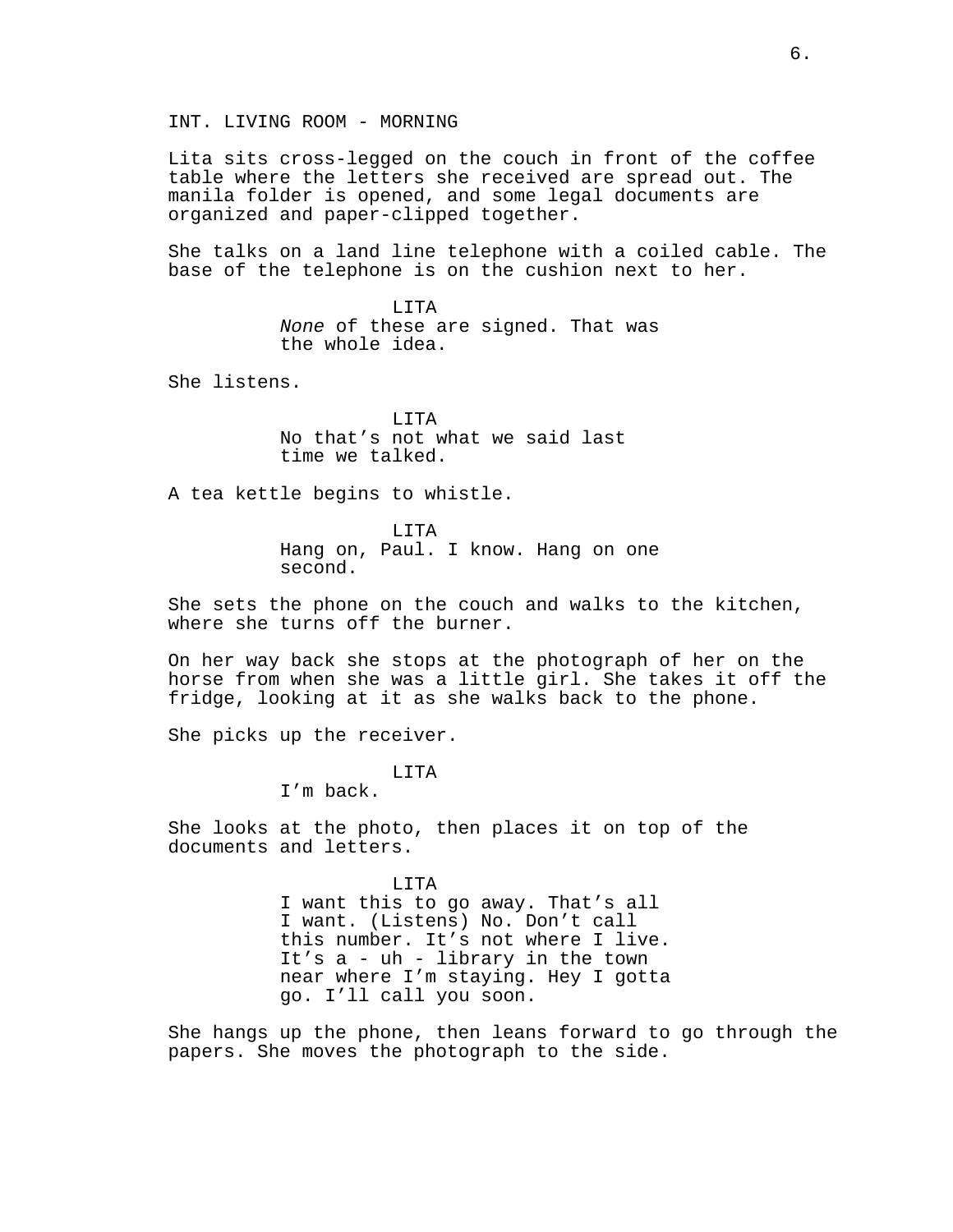EXT. FIELDS - AFTERNOON

Lita is mounted on the gray horse and rides towards the mountain trail. The horse has a leather saddle pack on each side.

EXT. MOUNTAINS - AFTERNOON

MONTAGE:

Lita rides up the mountain trail, deeper into the wilderness.

EXT. MOUNTAINS - AFTERNOON

While riding, Lita pulls from a canteen of water. She pauses, wiping her mouth.

She looks up on the ridge and notices a wild horse standing above watching her.

> LITA (softly) Who are you?

She begins to ride up towards the horse, but it turns and sprints away, disappearing over the ridge.

### EXT. GRAVESITE - EVENING

Lita ties the reins to a tree and opens the flap of the side pouch. She takes out a bundle of wildflowers.

She walks to an overlook where a small wooden cross marks a grave. In the far distance is a monastery.

She removes her hat and approaches. A bundle of dried old flowers is already on the ground, and she throws them aside. She replaces them with the fresher bunch. She looks up at the sky.

> LITA It's going to be a pretty night. I forgot how many stars you can see out here.

Lita stands and returns to her horse. She mounts and rides away towards the mountain trail.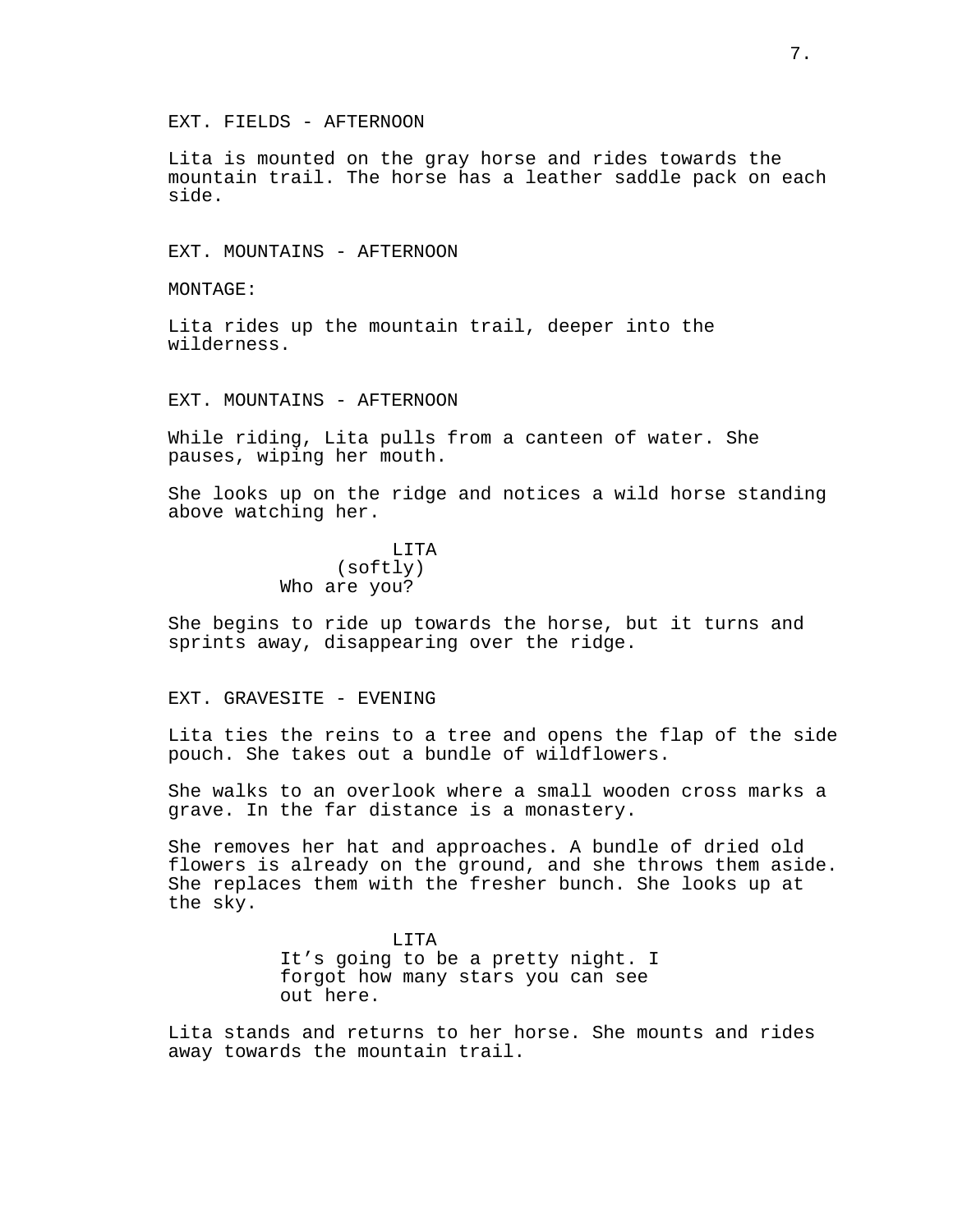EXT. BARN - NIGHT

After a long ride, Lita is tired. She stops the horse outside the barn and dismounts.

She pulls the reins over the horse's head and starts to lead towards the gate.

But there is a banging noise inside. She pauses. It isn't a natural sound. A clinging of metal.

Lita takes a revolver out of the side pack. She approaches the door to the barn and pushes it open.

INT. BARN - CONTINUOUS

A MAN is in the barn, pushing aside old tools and junk to get to a ladder leaned against the wall. He reaches the ladder and picks it up.

When he turns, Lita sees it is Cole.

Cole pauses.

COLE Don't shoot.

LITA Can I help you with something?

Cole sets the ladder down, his hands exposed.

COLE

We could have maybe talked about this if you weren't in such a hurry the other night.

LITA I don't know you.

COLE. No. You don't. But I knew your dad. Real well, actually. I work up at the monastery.

LITA You're a monk?

# COLE

(amused) No. No. Not really. But I do live there. Room and board only.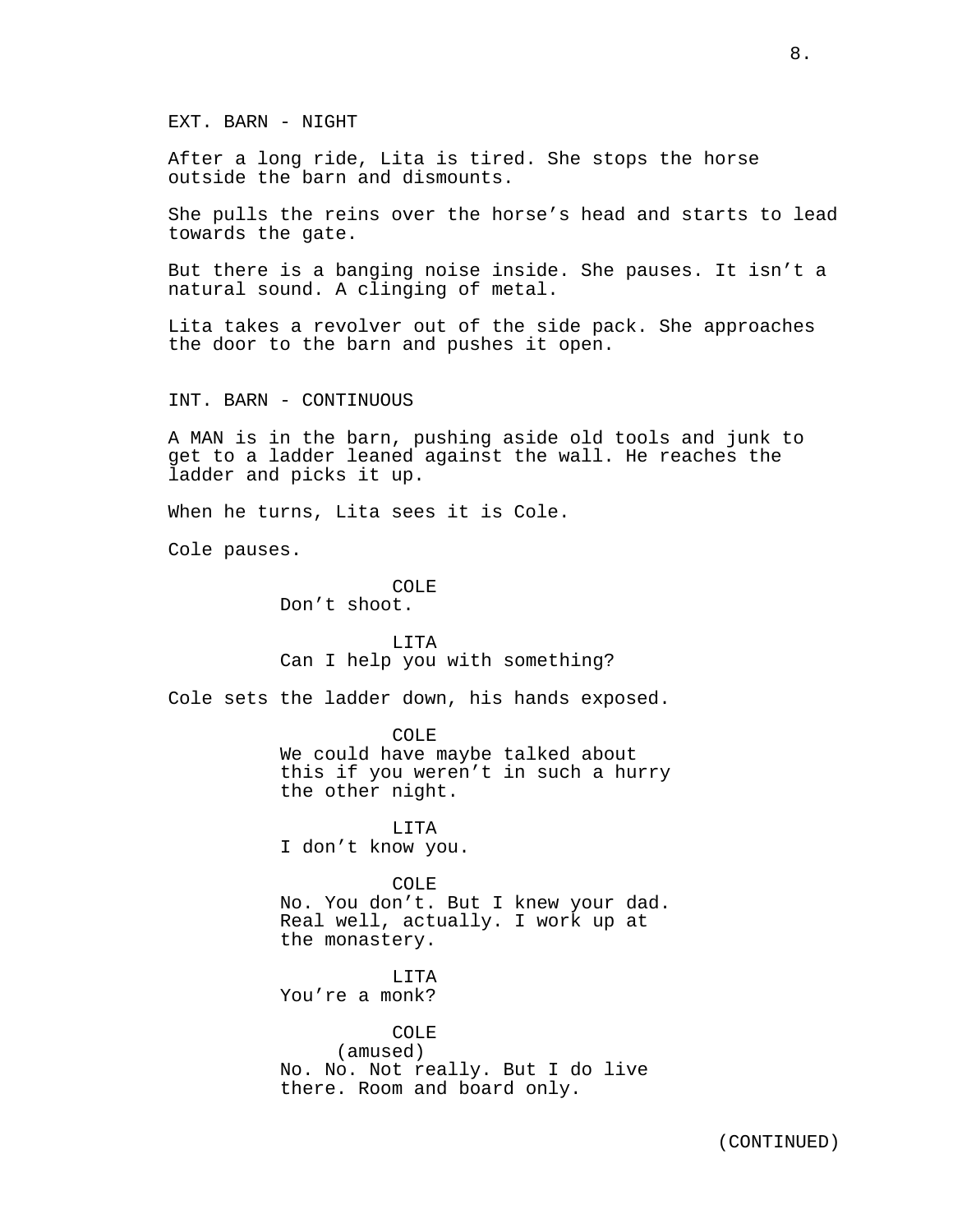Lita waits on further explanation, the gun at her side.

COLE There's a few light bulbs that are out and our ladder grew some legs and walked away. I was hoping to borrow this one.

LITA You didn't think to ask?

COLE

I knocked on Junie's door but she acted like she wasn't home. Even though I could see her clipping her fingernails at the table.

LITA What are you -

COLE I waited a while but figured you were sitting at that counter in town, reading your poetry.

Lita is protected, strong.

COLE I'm Cole, by the way. That's . . . my name. You must be Lita.

LITA

Angelita.

COLE Well your dad always called you Lita.

LITA He never said anything about you.

COLE Well, he didn't say much about anything. Except you.

Cole winks.

LITA Just bring it back.

Cole picks up the ladder and heads towards her.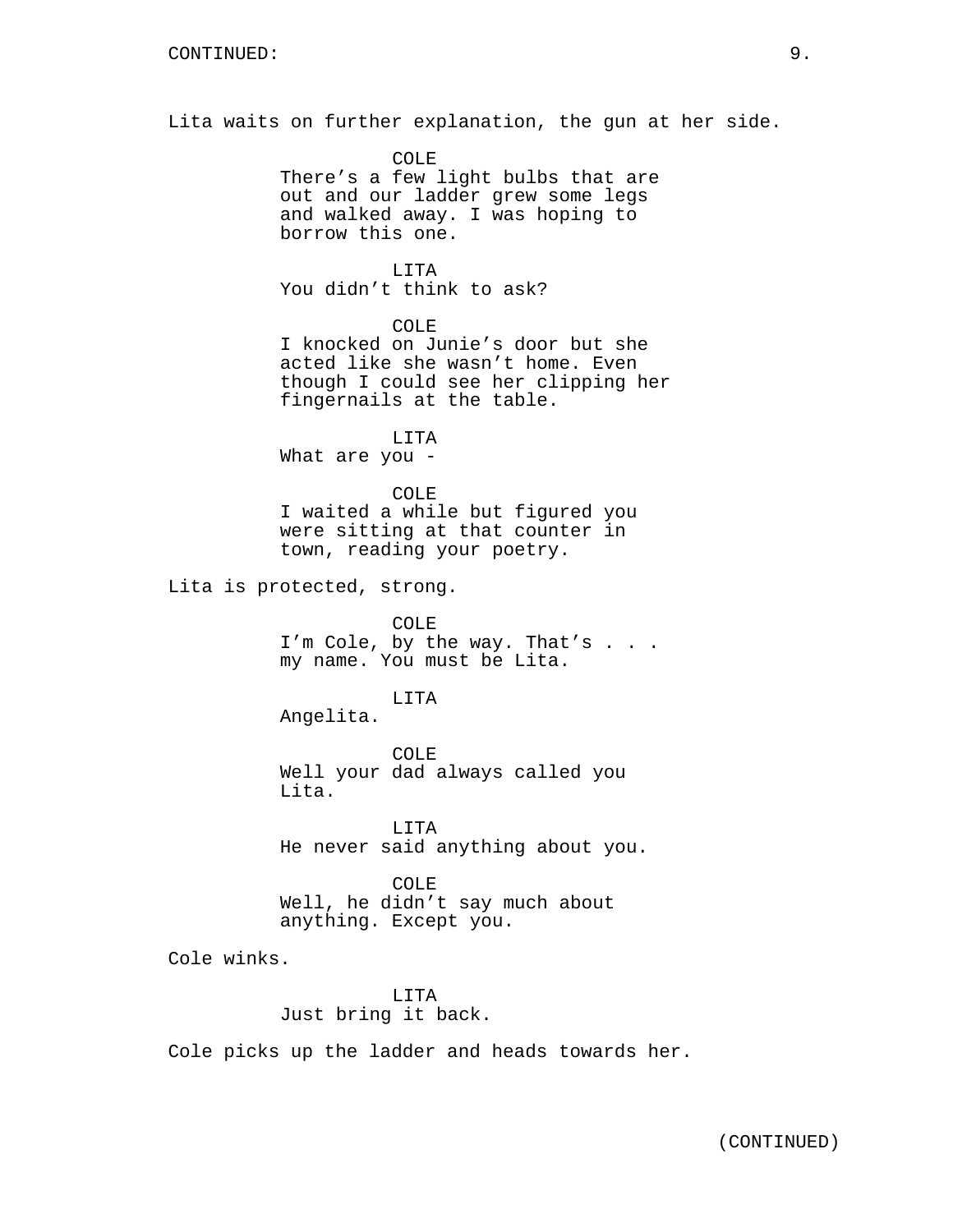COLE I left my keys inside the house. Then I'll be on my way.

LITA You went in the house too?

COLE

I thought maybe you were in town and I needed a key to the barn. And the back door happened to be unlocked so I figured I'd just grab it real quick.

LITA

Fine.

Cole carries the ladder past her through the doorway. She closes the door behind him, glancing at him as he moves towards the house.

EXT. BARN - CONTINUOUS

As they walk out they see Junie is working a horse in the pen.

> COLE (overly loud) Hi Junie. Your hands look nice.

Junie ignores him.

Cole turns back to Lita.

COLE She likes me. She's just the kind of girl that plays hard to get.

INT. FARM HOUSE - MOMENTS LATER

Cole opens a cabinet and grabs a glass, filling it with water.

Lita sits at the kitchen table watching him.

LITA Make yourself at home.

Cole drinks.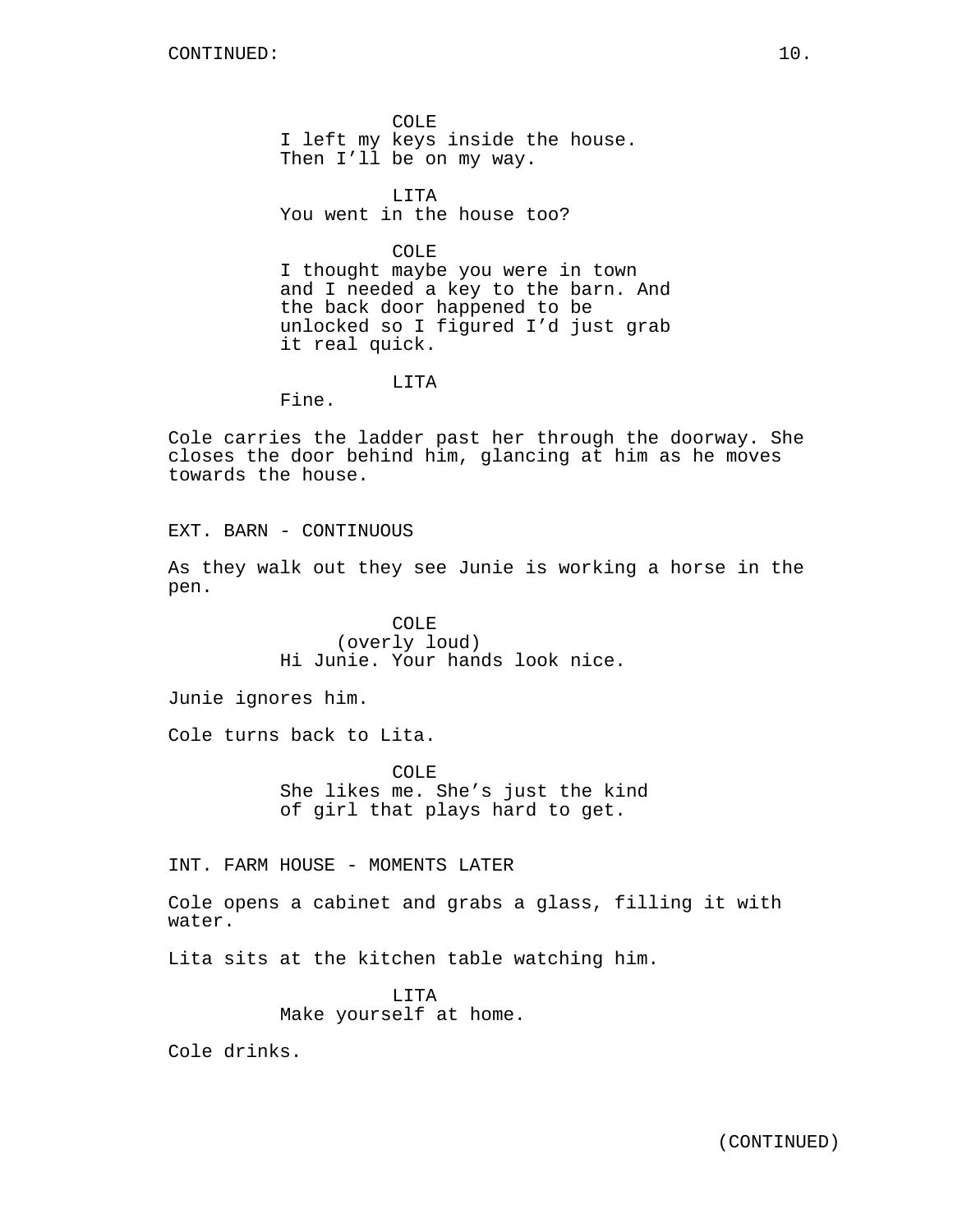COLE I was glad to hear you were going to be the one to take over. You had any trouble getting going?

LITA Not really. Just getting used to the horses again. One of them kicked me.

COLE Oh man. I saw you limping I thought maybe you had a fake leg. A prosthetic.

### LITA

No . . .

Cole strolls around the room, as if looking for any changes. He picks up the new arrowhead from the counter top.

> COLE They're funny. The horses. Hey you found a new one.

Cole walks over and puts it into the dish with the others.

COLE He had a hell of a collection. But he gave them away as gifts to the monks when they came for a ride.

Lita listens. Cole reflects on the old man.

COLE This house is built on top of an old indian camp. I can spell the name of the tribe but I can't say it.

Cole continues to wander through the living room, looking at photos on the walls.

> COLE This one is new. I like it.

Lita says nothing. She continues watching him with intrigue.

COLE From what I understand they got run out of Mexico and pushed here. They tried to overrun the monastery so they could have a stronghold but (MORE)

(CONTINUED)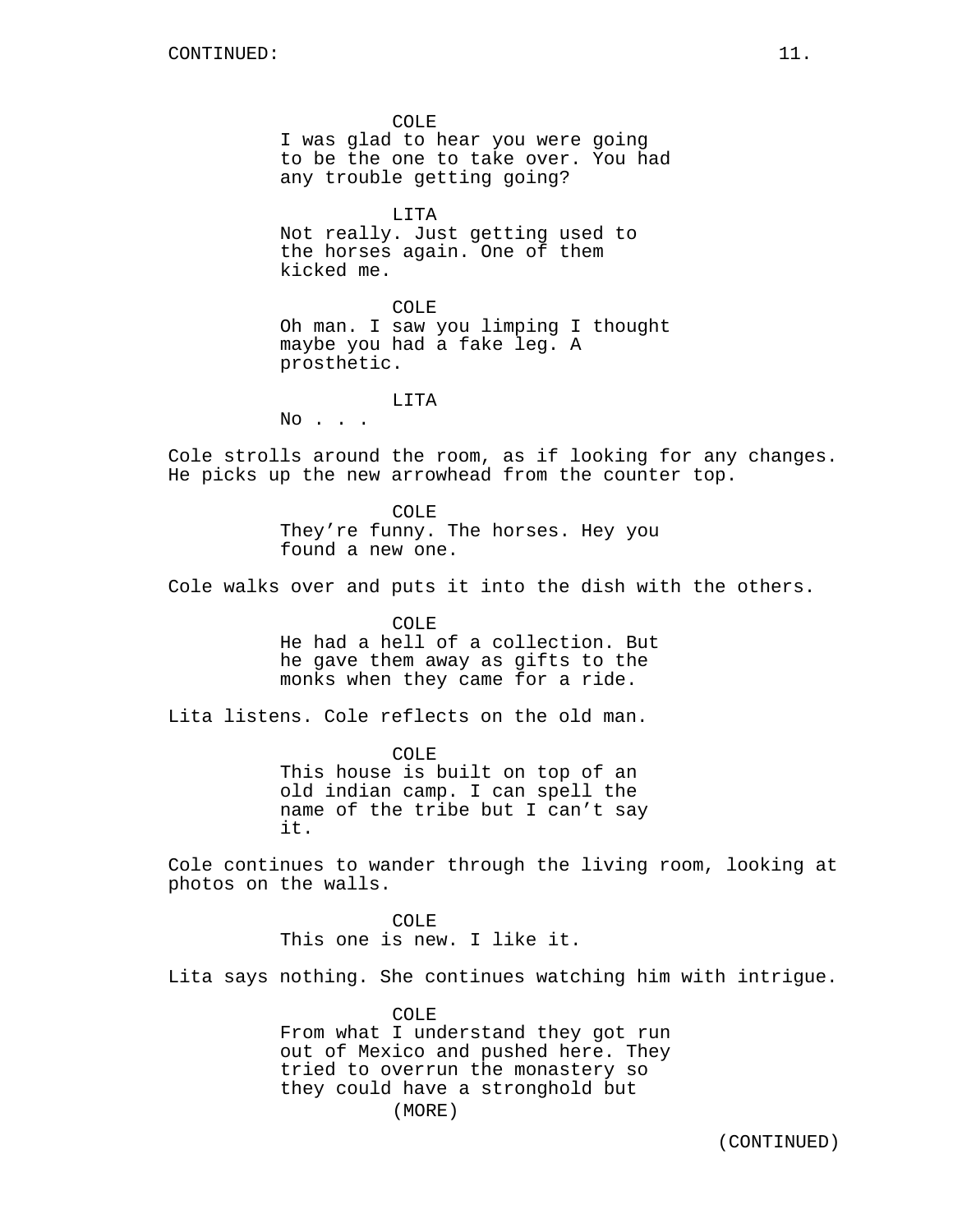COLE (cont'd) some cavalry came and held them off, waiting on even more reinforcements to come. And they knew they were going to die.

Cole sees the documents and letters on the coffee table.

# COLE Here's your mail.

He picks up the photo, looks at it with a smile.

# LITA

(uneasy) That's . . .

COLE Look at this. You look just the same.

Cole sets the photo down and continues moving through the house, drinking his water.

> COLE And they started to pray for God to save them. When they couldn't fight any more God came down here to this camp and turned them all into horses.

Cole walks back to the sink and refills his glass.

COLE They ran off into the mountains and left their stuff behind. God knew that no one would kill a horse, and they could still be free.

Cole drinks the water, leaned against the counter.

# COLE So every time you find an arrowhead, it's a reminder that God changes people so they can be free.

LITA Or that some things just weren't meant to be.

Cole shrugs, as if that might be just as true.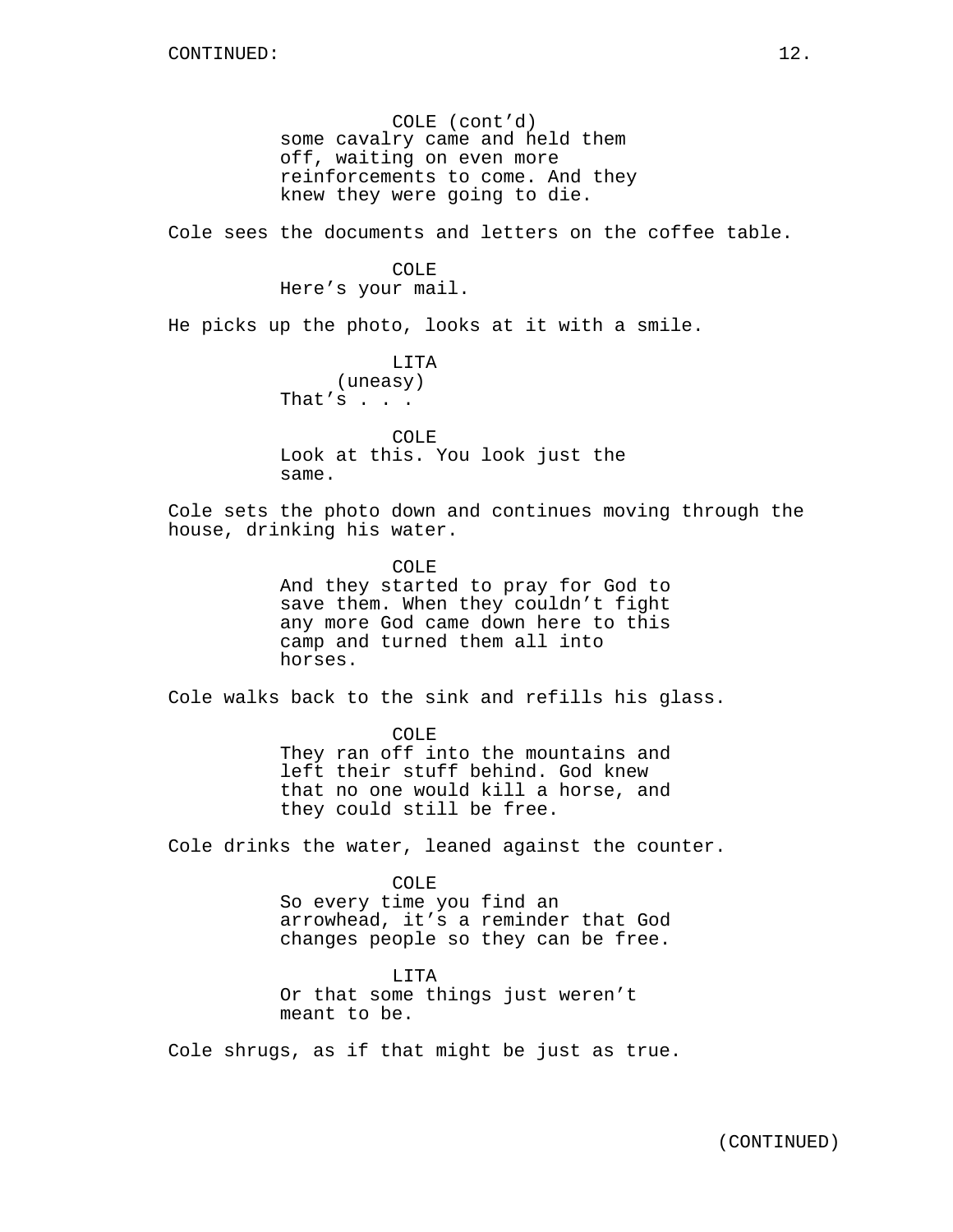COLE You ought to come up to the monastery sometime. It's peaceful up there. LITA It's peaceful down here, too. COLE You're not afraid of a few old monks, are you? LITA I don't think I'd fit in. COLE Is that right? You mean you're messed up like the rest of us? LITA Something like that. COLE And God still loves us anyways. Cole considers the words . . . COLE Well I better get going. Cole puts the glass in the sink. COLE You want me to wash this? LITA You can leave it there. Cole heads for the door, grabbing his keys on the way. COLE Alright. Goodnight, Lita. LITA Goodnight.

He smiles and walks out the door. Lita sits at the table in thought.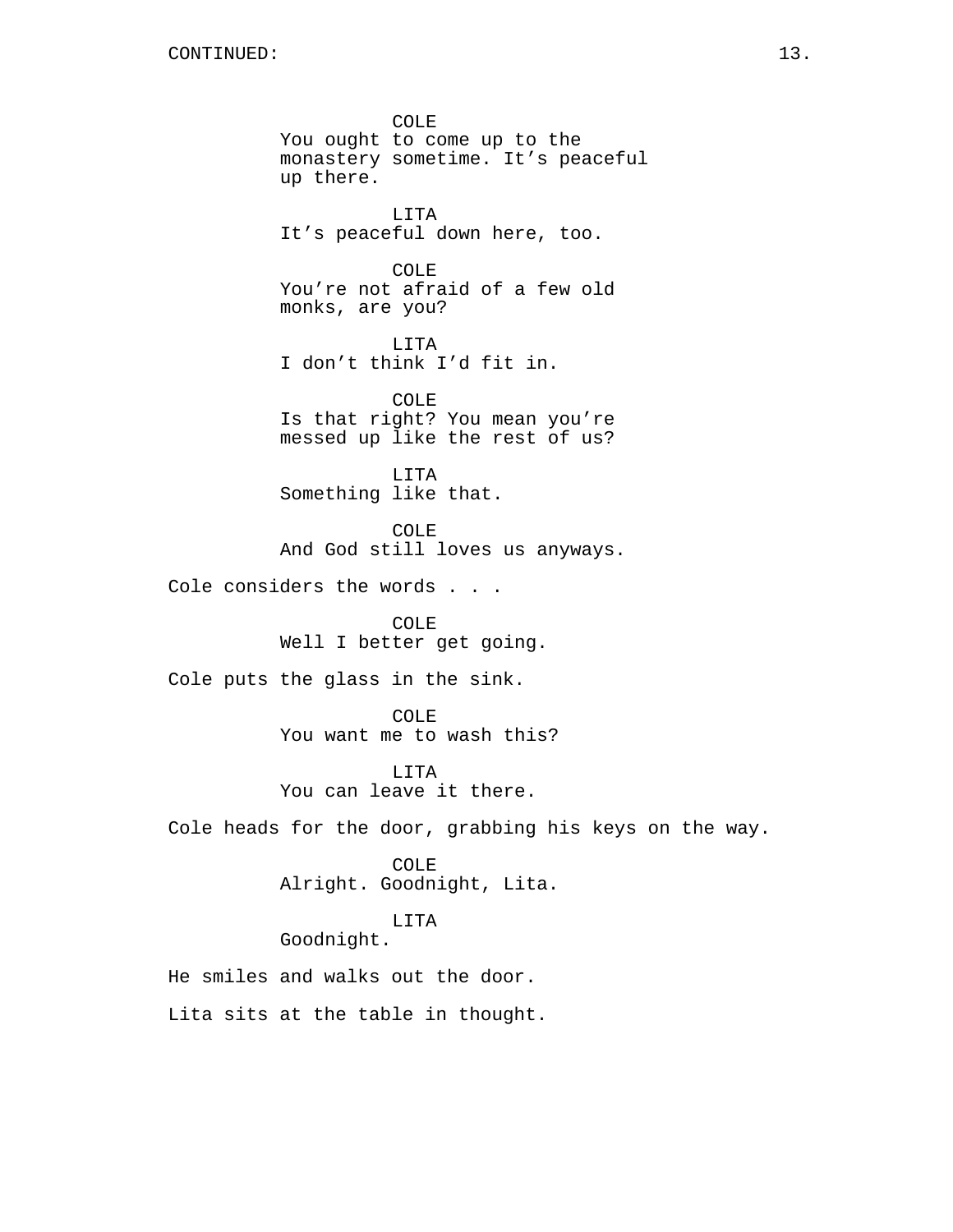INT. BATHROOM - LATER

Lita sits on the floor in her underwear and tank top, applying the remedy to the bruise.

INT. DINER - NIGHT

Lita sits at the same spot at the counter, reading her book. She is all alone.

Dori walks past, refilling her coffee.

LITA Do I have any mail?

DORI Not tonight, darlin.

### LITA

Thanks.

Dori walks away.

Lita sets the book down and rests her head in her hands.

INT. BEDROOM - MIDDLE OF THE NIGHT

Lita sleeps, and a glass on the nightstand begins to rattle.

The whole house seems to shake.

Lita sits up, hearing what sounds like a stampeded outside of her window. The glass on the nightstand rattles to the edge and falls to the floor, shattering.

Lita throws the covers off and stands, running to the door.

EXT. FIELD - MIDDLE OF THE NIGHT

Lita walks out into the field, but it is perfectly still.

Almost like she was dreaming . . .

But in the distance a horse whinnies into the quiet.

In her night shorts and a t-shirt, Lita stands barefoot in the field, looking for arrowheads.

She bends down and finds something. She picks it up and holds it in the moonlight.

(CONTINUED)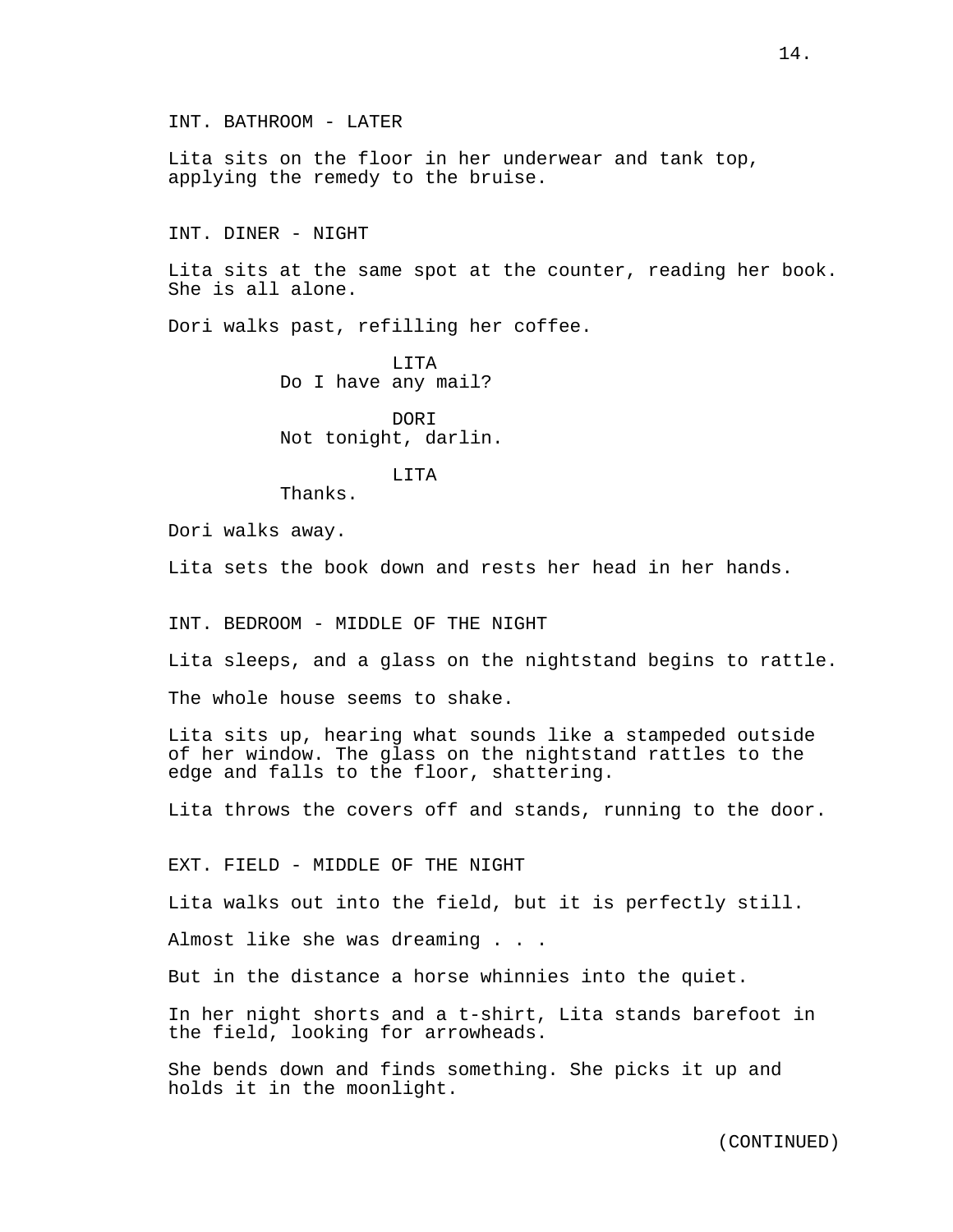It's just a rock.

She tosses it aside.

Junie watches from her own porch, smoking a pipe. A double-barrel shotgun is leaned against her chair.

FADE OUT

END ACT I

BEGINNING ACT II

INT. FARM HOUSE - MORNING

Lita is on the phone, sitting in a chair by the window. She is dressed for work.

> **LITA** You know how important this is to me, Paul. I don't think I'm being unreasonable.

She listens, twirling the cord in her hand. The documents are spread on the table next to her.

#### LITA

No. No. I want to be alive. Okay?

She looks out the window. A pair of matching minivans are approaching.

> LITA You're working for me. Not for him.

She continues listening.

LITA You're acting like I'm lying to you.

She listens.

LITA Paul. Paul. I have to go. (listens) No, I have work to do. (listens) I'm taking some people on a . . . camping trip. It doesn't matter. Look, the next time we talk I'm (MORE)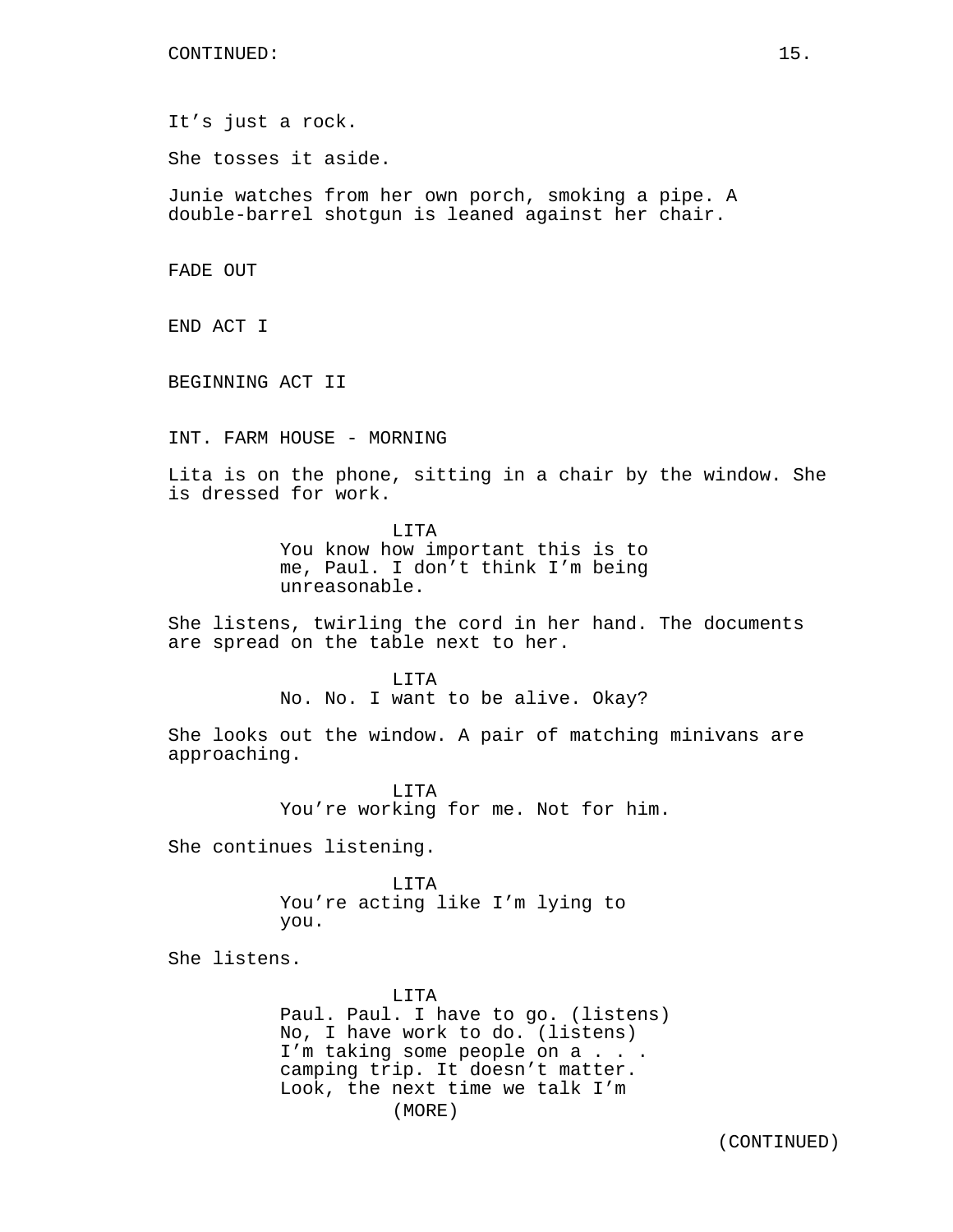LITA (cont'd) expecting you to tell me something different.

She hangs up the phone and gathers herself. The vans have pulled to a stop. She goes to the front door and walks outside.

EXT. FARM HOUSE - CONTINUOUS

Cole gets out of the driver's seat of the first van wearing sunglasses, jeans and boots.

He looks at Lita with a smile.

COLE I brought the whole soccer team.

Men, some monks, some teenagers, some visitors, get out of the vans with overnight bags.

Lita begins walking towards the barn.

Cole walks with her.

COLE Thanks for taking us up. It's a yearly tradition.

LITA It will be fun.

COLE I didn't think you knew how to have fun.

LITA There's a lot you don't know about me. Listen, have them all take a pack from the porch and put their belongings in there. I'll bring the horses around.

Cole smiles at her.

COLE

Alright.

He watches Lita walk away.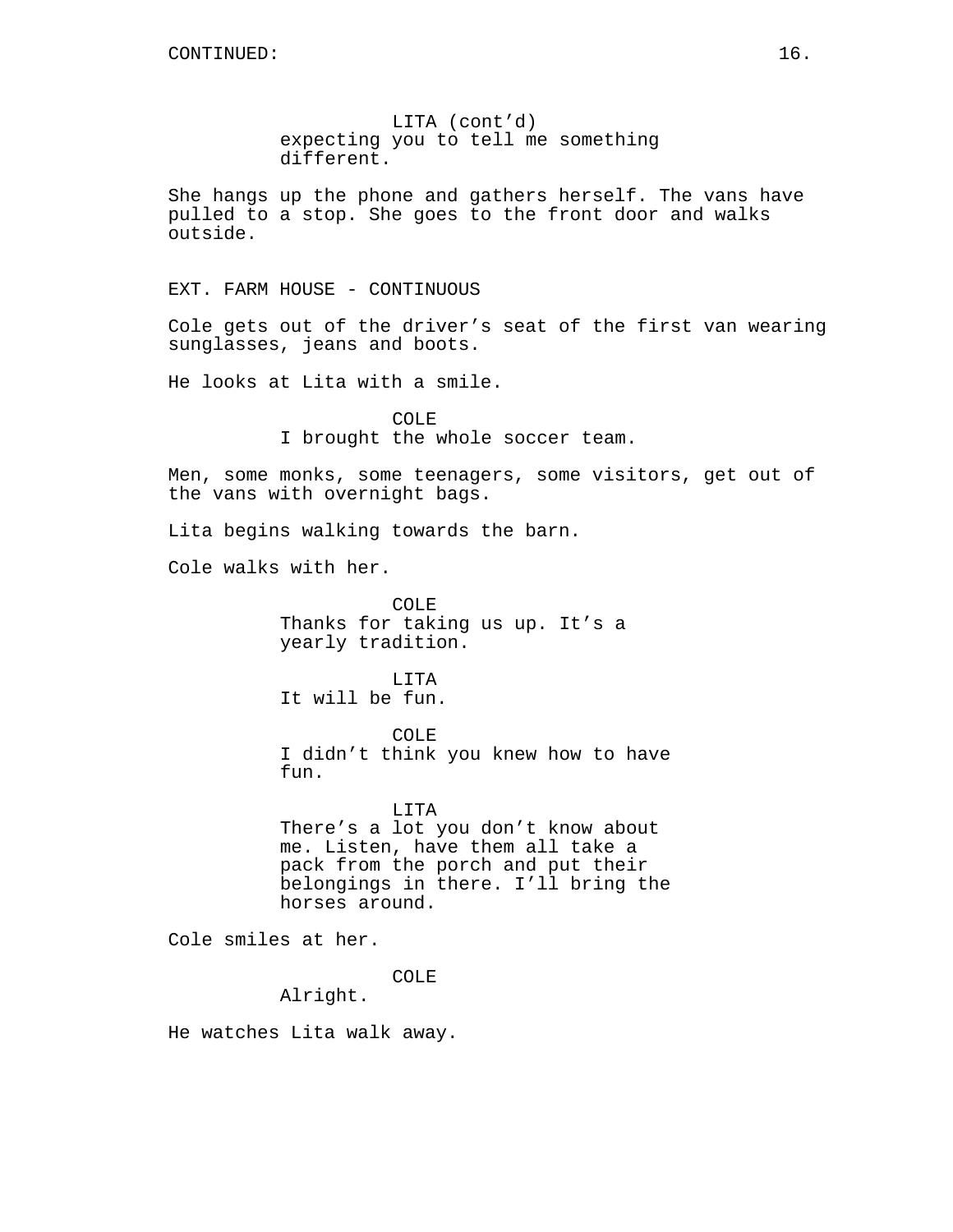EXT. DESERT TRAIL - DAY

Lita leads ten men on horseback through the desert. They walk in a line, casually talking to one another.

Cole is in the back, and sees Lita way up front. He gallops ahead past all the others and comes up next to her.

They ride together in silence for a moment.

COLE Hey don't tell anybody but I brought whiskey.

She glances over at him with a smile.

LITA What are you, fifteen?

COLE You can have some if you're nice to me.

They continue riding.

Cole reaches into his saddlepack and takes out a bottle. He glances back at the monks riding behind them. He uses his teeth to pull out the stopper and offers the bottle to Lita.

> LITA Oh. Right now?

COLE What'd you think I meant?

LITA Like later on. When we aren't riding.

COLE

Good idea.

He takes a pull and sneaks the bottle back into the pack. Lita smiles.

> COLE How much farther?

LITA A few miles.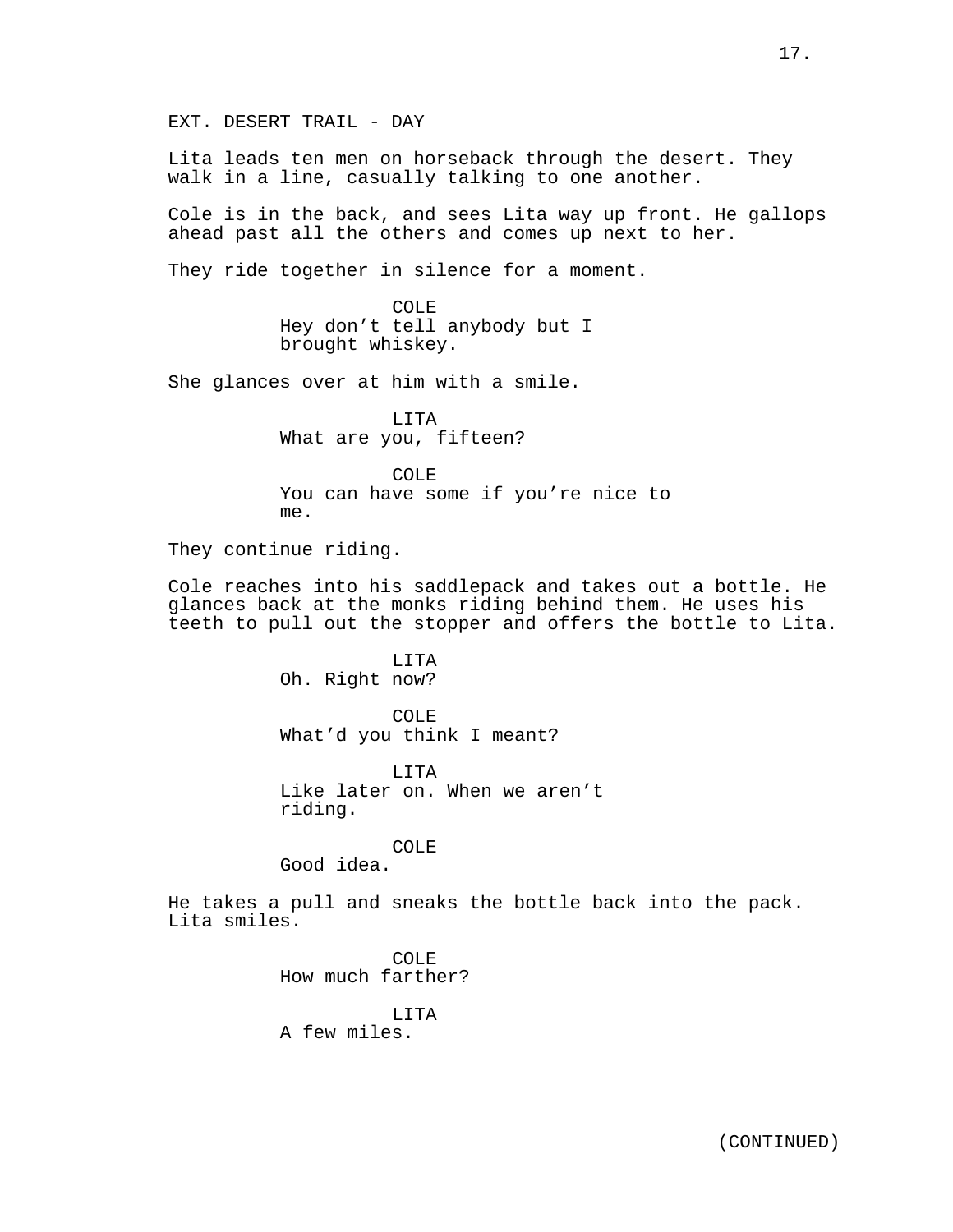COLE

In time.

LITA Couple hours.

Cole nods.

COLE That's the perfect amount of time to get to know each other.

Lita smiles, flattered.

LITA I think you better hold up the rear in case something bad happens.

COLE Alright then. Maybe I'll run into you later.

Cole turns his horse and falls back.

Lita pulls her hat down. She's starting to like him . . .

EXT. CAMPSITE - EVENING

The group is centered around a campfire, with people cooking, setting up tents and hammocks, and drinking beers.

The horses are tied to trees.

Lita lays in a hammock reading her book. She is a little distant from the rest of the group.

Cole cooks in a dutch oven by the fire, the center of the conversation.

She glances over at him, and his eyes raise to meet hers. He lifts a plate to see if she wants any. She turns without answering, continuing to read.

Cole ladles stew into the bowl and walks over to her. He sets it on the ground.

> COLE The fellas are starting to get the impression you don't like them.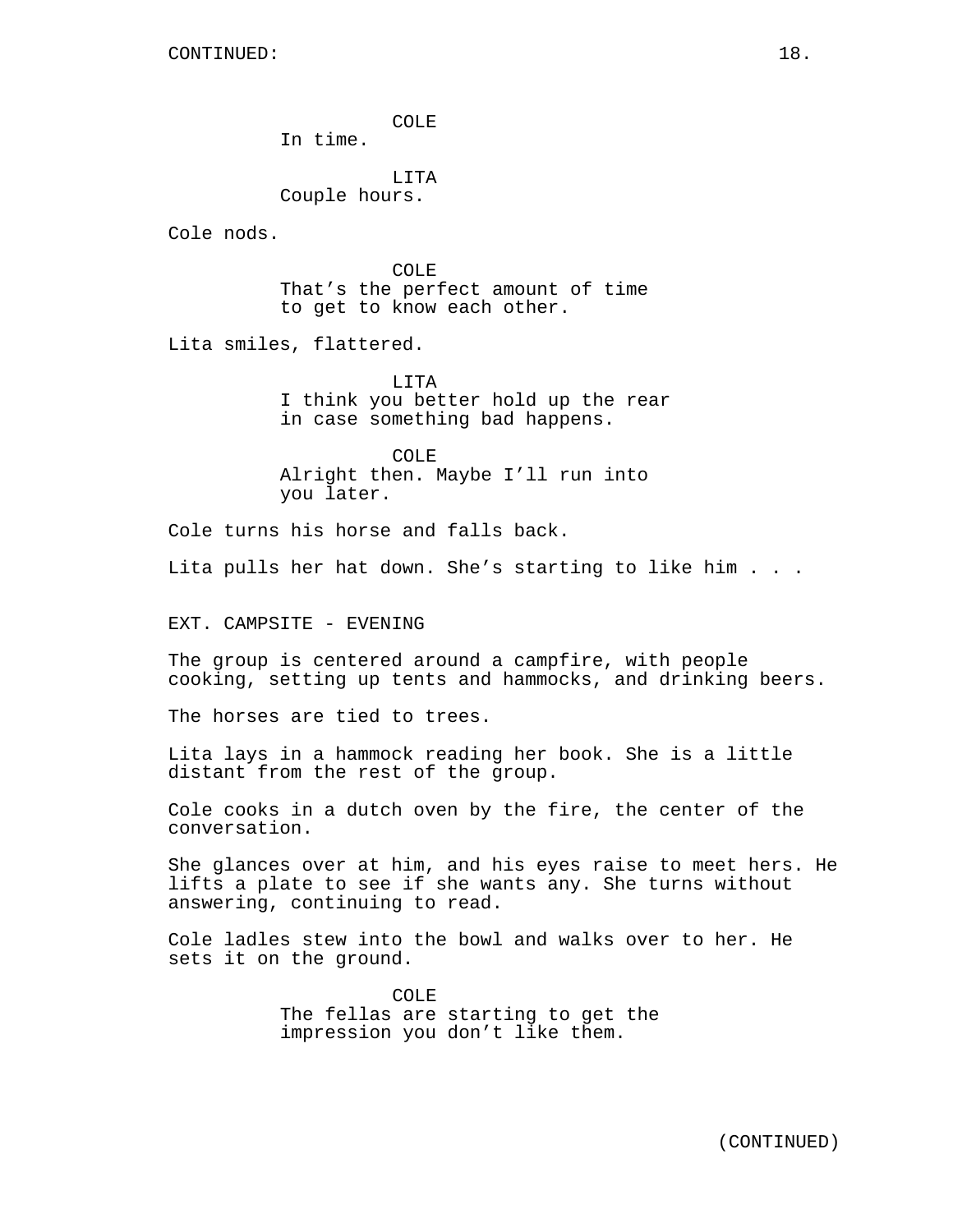LITA (reading) They seem pretty happy to me.

COLE Well you didn't hear them crying.

Lita continues reading.

COLE You gonna lay here all night?

LITA As long as that's I want to do, that's what I'm going to do.

COLE If you have to go to the bathroom, go that way (points). I already claimed the other side of the hill.

LITA

Thanks.

Cole turns to go back.

COLE I'll try to keep the guys from being too rowdy.

Lita smiles, still reading.

EXT. CAMPSITE - NIGHT

Lita is asleep in her hammock, the book on her chest and her hat pulled low.

She hears the faint whinny of a horse . . .

She wakes up and sits up, looking over at the fire.

Cole is the only one still awake. Everything else is silent. He stares into the flames in contemplation.

Lita takes a deep breath, looking at the stars spread out above her.

She rolls out of the hammock and approaches Cole, who looks up with a smile.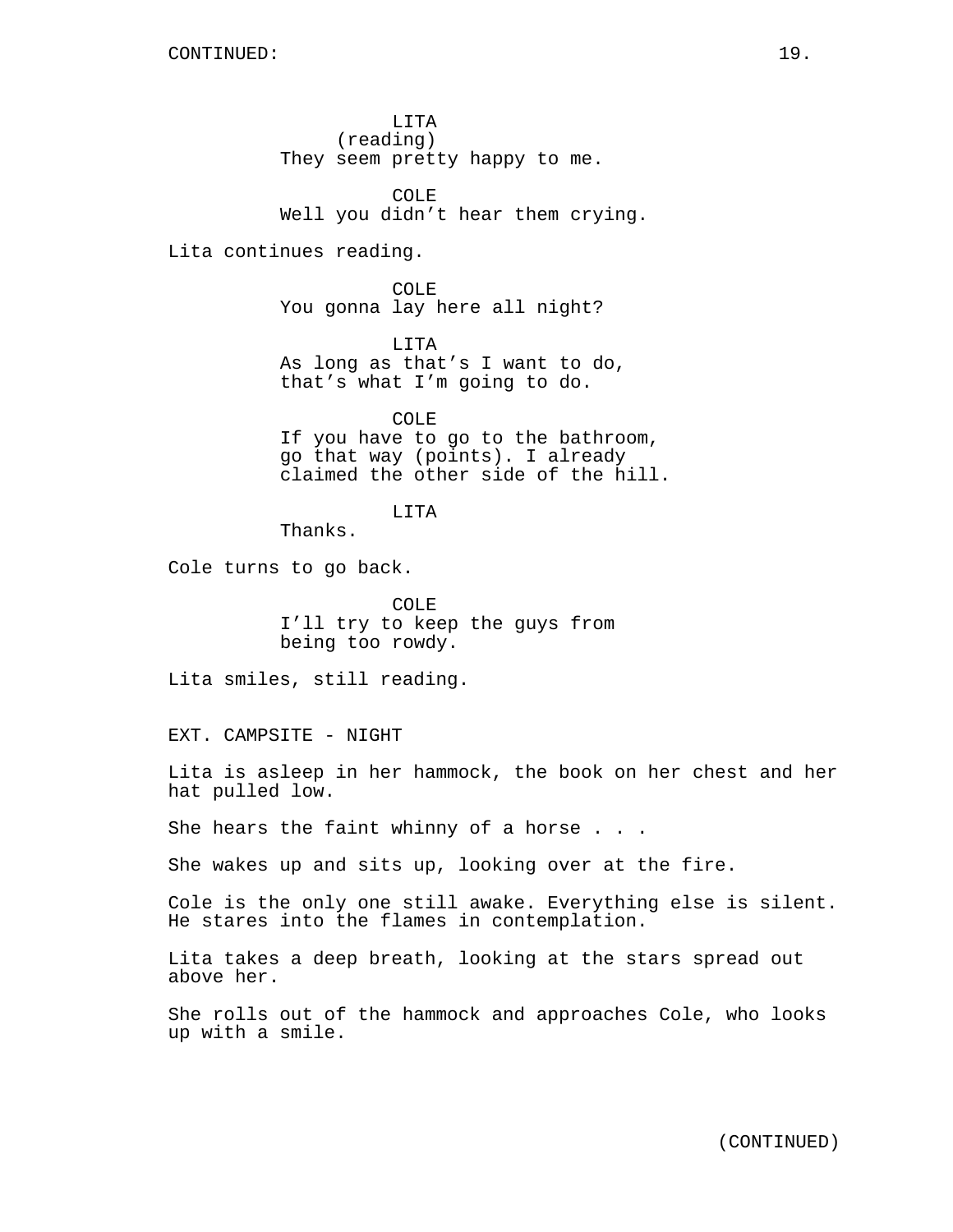COLE (quietly) I've always been a night owl.

Lita sits down beside him. Their shoulders are touching. She looks into the flames.

> LITA What was he like?

COLE Your dad?

LITA

Yeah.

# COLE

He was a . . . man among men. A giant. At least to me. He loved it out here. The stars and horses and open spaces. He was sort of like a dad to me too.

Lita nods.

LITA I don't know why I ever left.

Cole takes out the bottle of whiskey from a blanket. He pulls the cork out with his teeth and offers it to her.

> COLE Don't tell anybody.

She laughs.

### COLE

Shh.

She takes the bottle and takes a swig. She passes it back to him.

> COLE I got here just in time. I was this close to being dead when I walked through the doors.

LITA Too much of this?

COLE Ha. Maybe. But that's not what I mean. Before I came out here I was (MORE)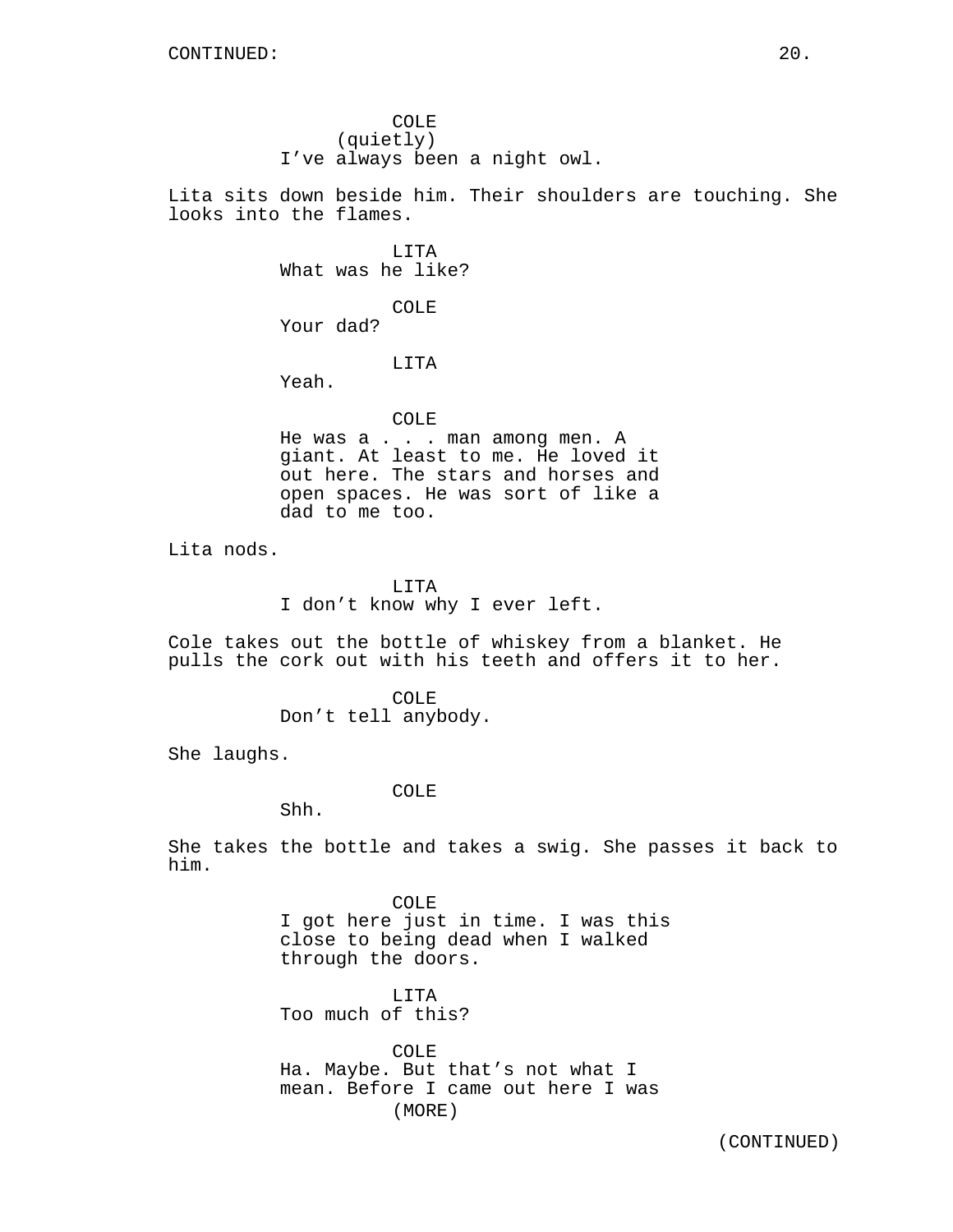# COLE (cont'd)

a different man. Big time job in Santa Fe. Lots of money. Lots and lots of money and a great big house and never enough of anything. It was eating me up. My soul. I didn't recognize the man I set out to be when I was eighteen years old, swimming in creeks and chasing girls. I'd turned into something...else. These guys reminded me of everything I forgot. These guys and your dad.

Lita takes her turn with the bottle.

### COLE

We'd stay up late at night like this around a fire and talk about books and God and all the pretty things we'd seen. Sometimes we'd talk about you.

LITA I'm not much to talk about.

COLE Where were you before this?

Lita looks into the fire.

LITA

I was . . . married. To a guy who I met after college up in Wyoming. And he was rough every once in a while but I didn't think it was serious. And then it got a little more serious. And I ran away, and I've been running ever since. That's . . . the short version.

COLE

I don't remember your dad telling me that.

LITA That's because he didn't know. I left here when I was sixteen with . . . ideas that I was going to go live real life. Whatever that meant. I couldn't tell him I wasn't any good at it.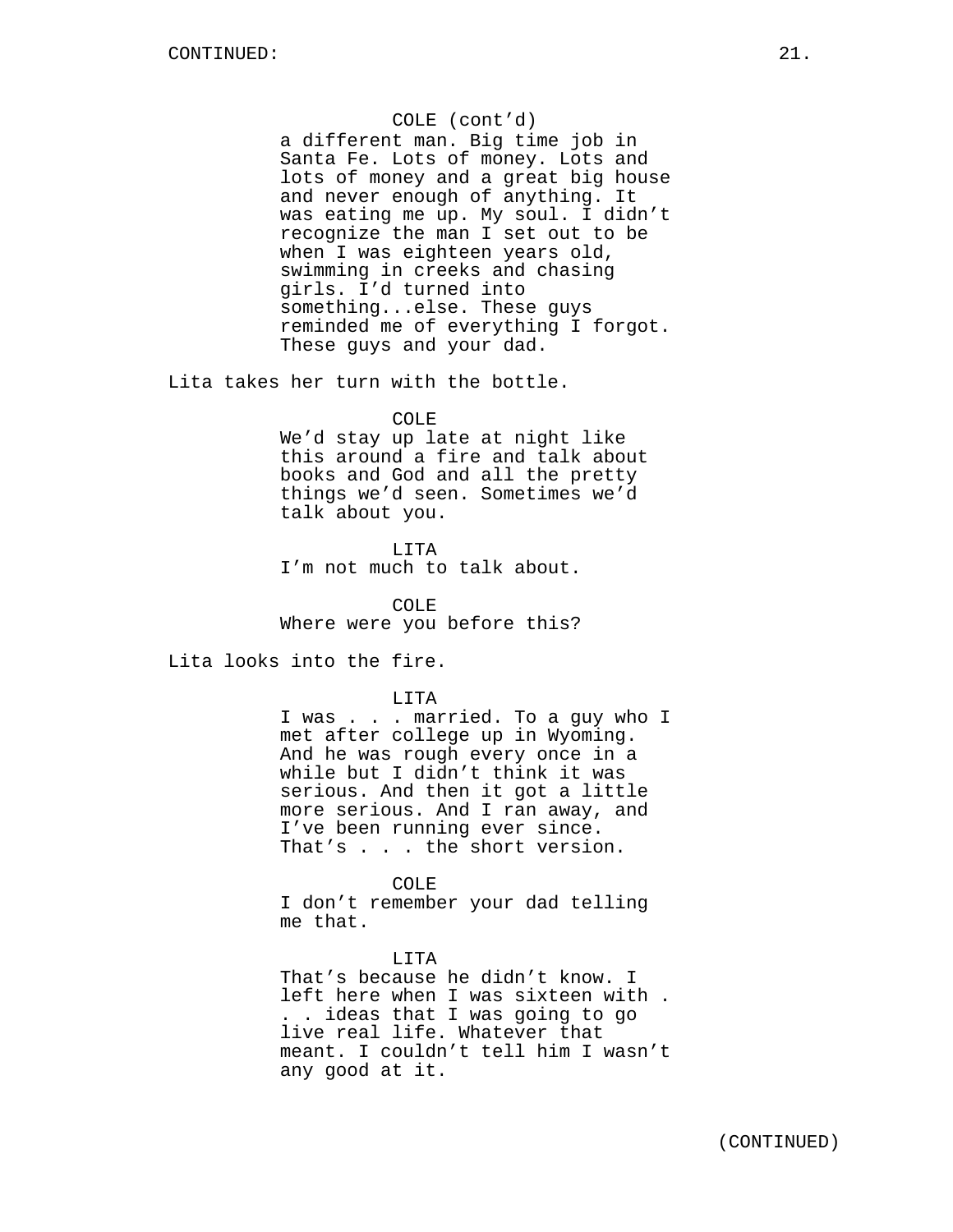COLE Well luckily you're still in your forties so there's time.

She pushes him.

LITA I'm not in my 40s!

COLE Shh! I'm joking.

She smiles, pulling from the bottle.

COLE

I have an idea.

He takes a can of beans from one of the pouches and shows it to her.

> COLE Do you know what happens if you throw an unopened can into a campfire?

Lita shakes her head, no.

COLE When I put this in, run over to your hammock and lay down like you're asleep.

LITA Cole, what happens?

COLE I'm going to run into my tent and lay down too. Don't tell a soul. You promise?

He shakes her hand, checking over both shoulders to make sure they aren't being watched.

He pushes the can into the coals.

# LITA

Cole!

COLE (hushed, playful) Run! Run!

She laughs as she scrambles to her feet and goes towards her hammock.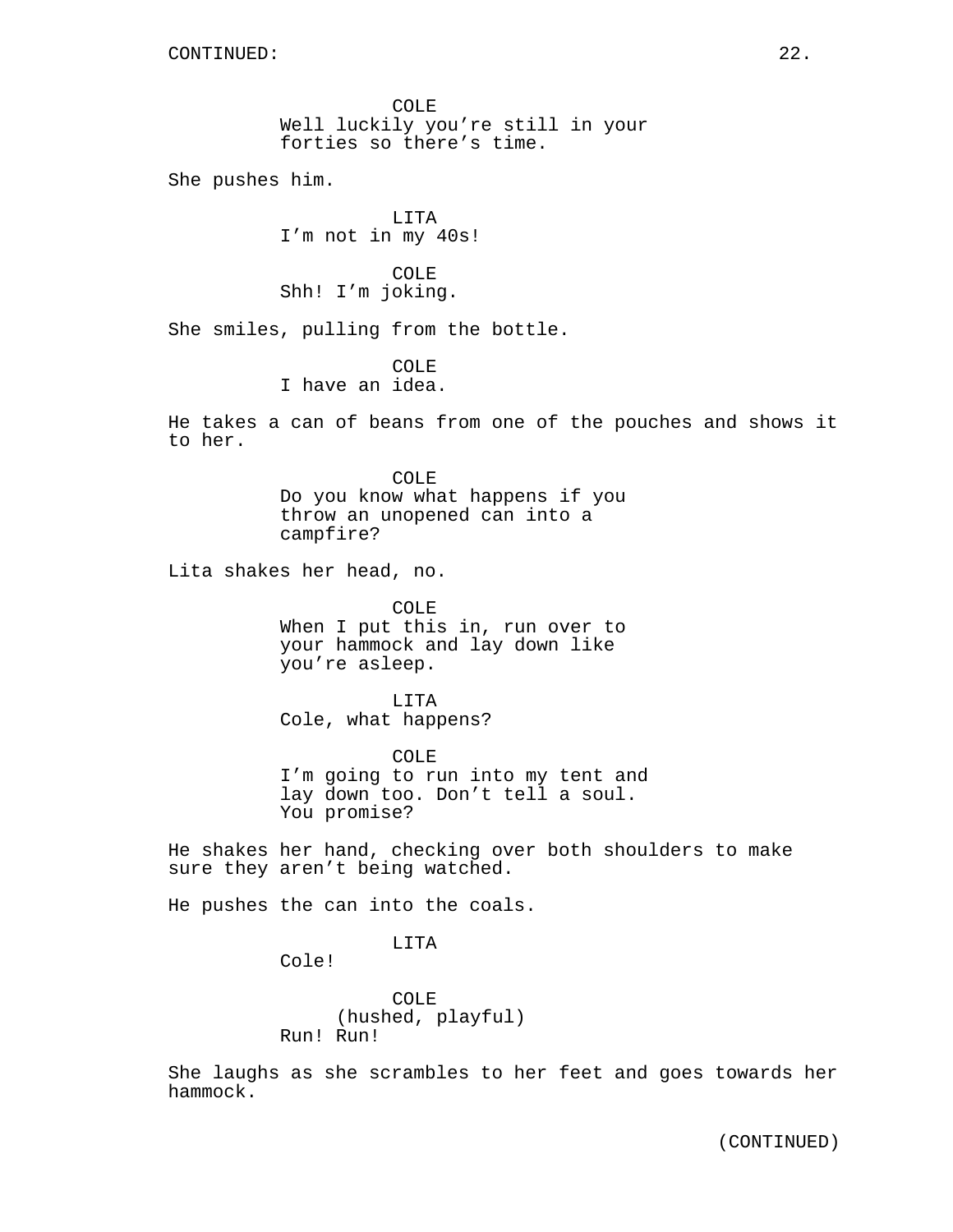Cole sprints towards his tent, remembers his bottle of whiskey and runs back for it. Lita turns around and sees him. He lifts the bottle.

> COLE Hide the evidence . . .

She runs to her hammock and lays still, lowering the hat over her eyes. She rolls over and watches the unmanned fire.

Suddenly, the can blows up, shooting ash and coals and beans in every direction.

She laughs hysterically, covering her mouth and trying to mute the sound.

The sleepy monks slowly come out of their tents for an explanation of what happened. She watches as Cole unzips his tent and steps out in his white briefs, yawning and looking around confused.

> COLE What in the hell is going on here?!?

Lita mutes her laughter, turning over to face the opposite direction.

EXT. FARM HOUSE - DAY

The monks load back into the van to return to the monastery. One of them waves at Lita in gratitude.

She waves back.

Cole walks over after shutting the back hatch of the van.

COLE

Thanks.

LITA

You bet.

COLE They still don't know.

He winks and turns back to the driver's side door.

# COLE

I'll see you soon.

He starts to get inside.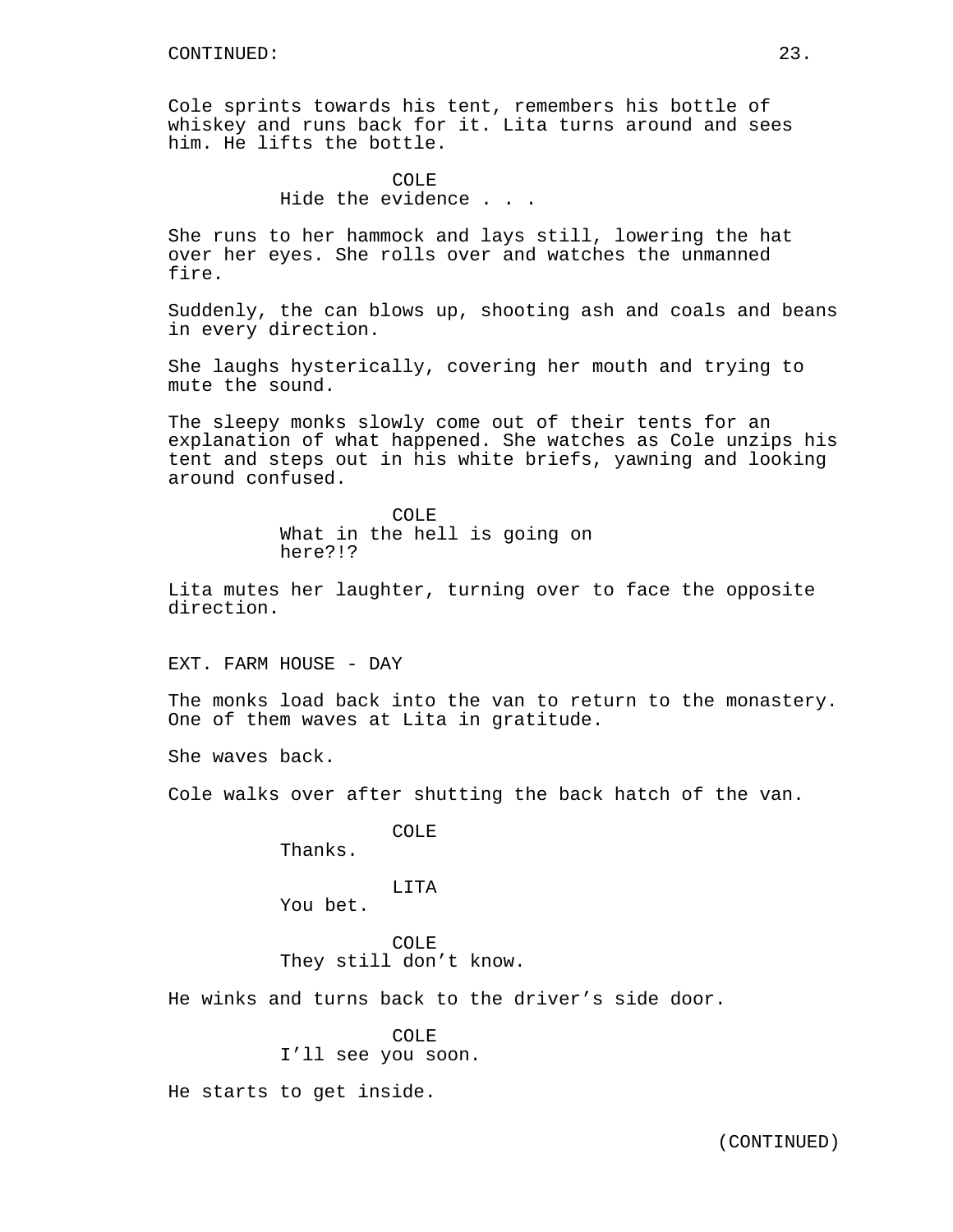LITA

Wait.

She walks over to him.

LITA I'm planning to go into town later if you need anything.

COLE Sure. I'll drop the guys off and head back over here.

LITA I meant I could pick something up if you need me to.

COLE I might as well come along.

Cole gets into the driver's seat and shuts the door.

Lita watches them drive away.

INT. FARM HOUSE - MOMENTS LATER

Lita walks into the house and pauses.

The documents are scattered all over the floor and the refrigerator door is open.

LITA

Hello?

She walks into the kitchen and finds a knife, shutting the refrigerator door.

She walks through the house, pushing open doors, and checking closets. Everything is clear.

She goes to where she was sitting earlier and closes the window. She sets the knife down and begins to gather the documents and put them into a stack.

EXT. JUNIE'S HOUSE - AFTERNOON

Lita knocks on the door and waits.

Junie cracks it open.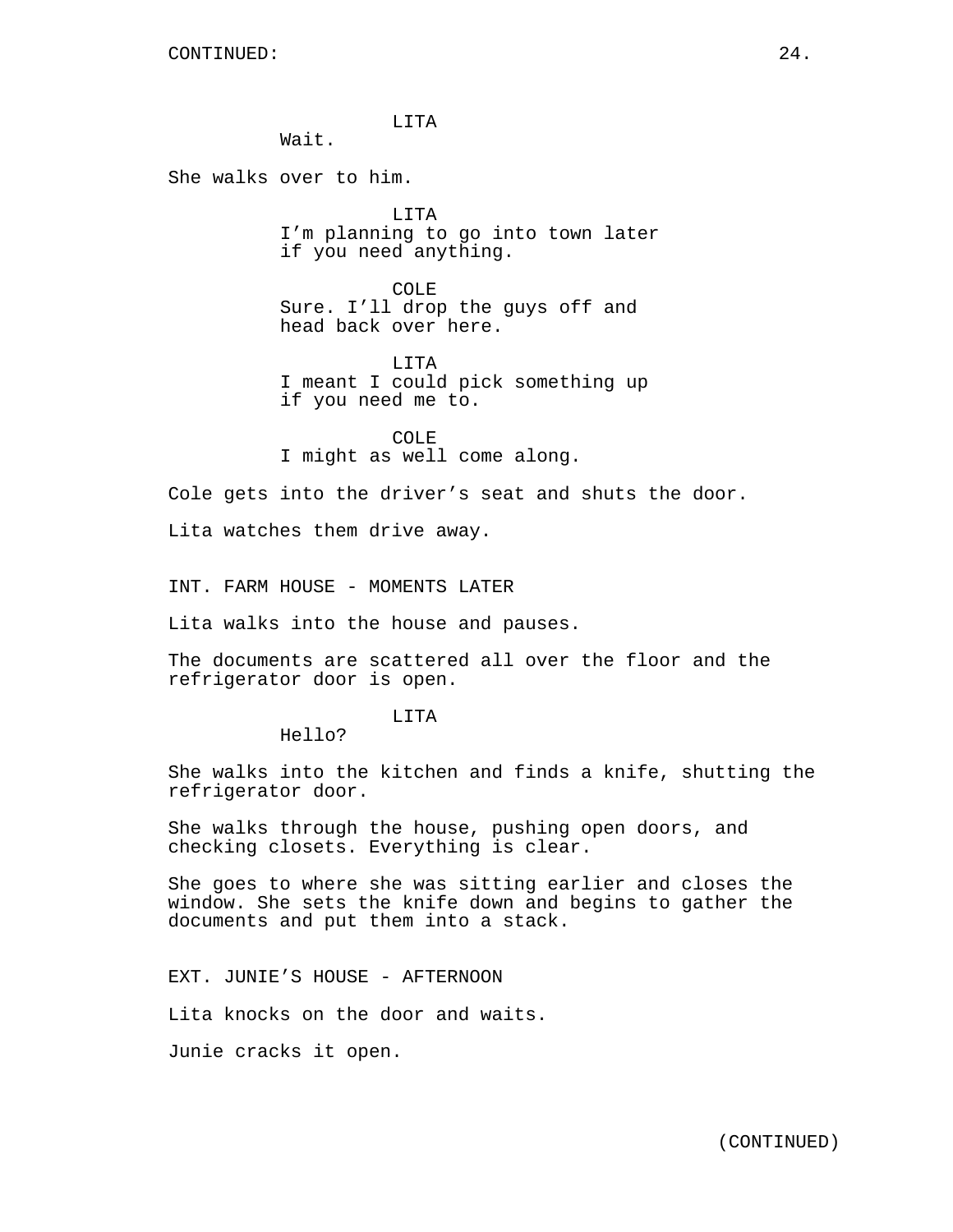LITA Did anybody come by here last night while I was gone?

JUNIE Not from what I know.

LITA Some of the things in my house were messed up. You didn't go in there did you? The fridge door was open.

JUNIE I don't use a fridge. I got a ice chest.

LITA Right. Alright. I thought I'd ask.

Lita turns and walks off the porch. She stops and turns.

LITA I don't know anybody around here. I don't have any friends or family or guests or anybody. So anyone who shows up isn't supposed to be here.

Lita walks away, and Junie slowly closes the door.

EXT. PORCH - EVENING

Lita reads sitting on the steps of the porch.

EXT. ROUND PEN - EVENING

Lita works the wild gray horse. The horse trots in circles in the round pen.

She uses the switch to redirect and train her. She turns her, making her go the opposite direction. She slows the horse down, her arms outstretched. She approaches and strokes her neck gently, whispering in her ear.

Cole leans on the fence watching her work.

He is impressed, a slight smile on his face.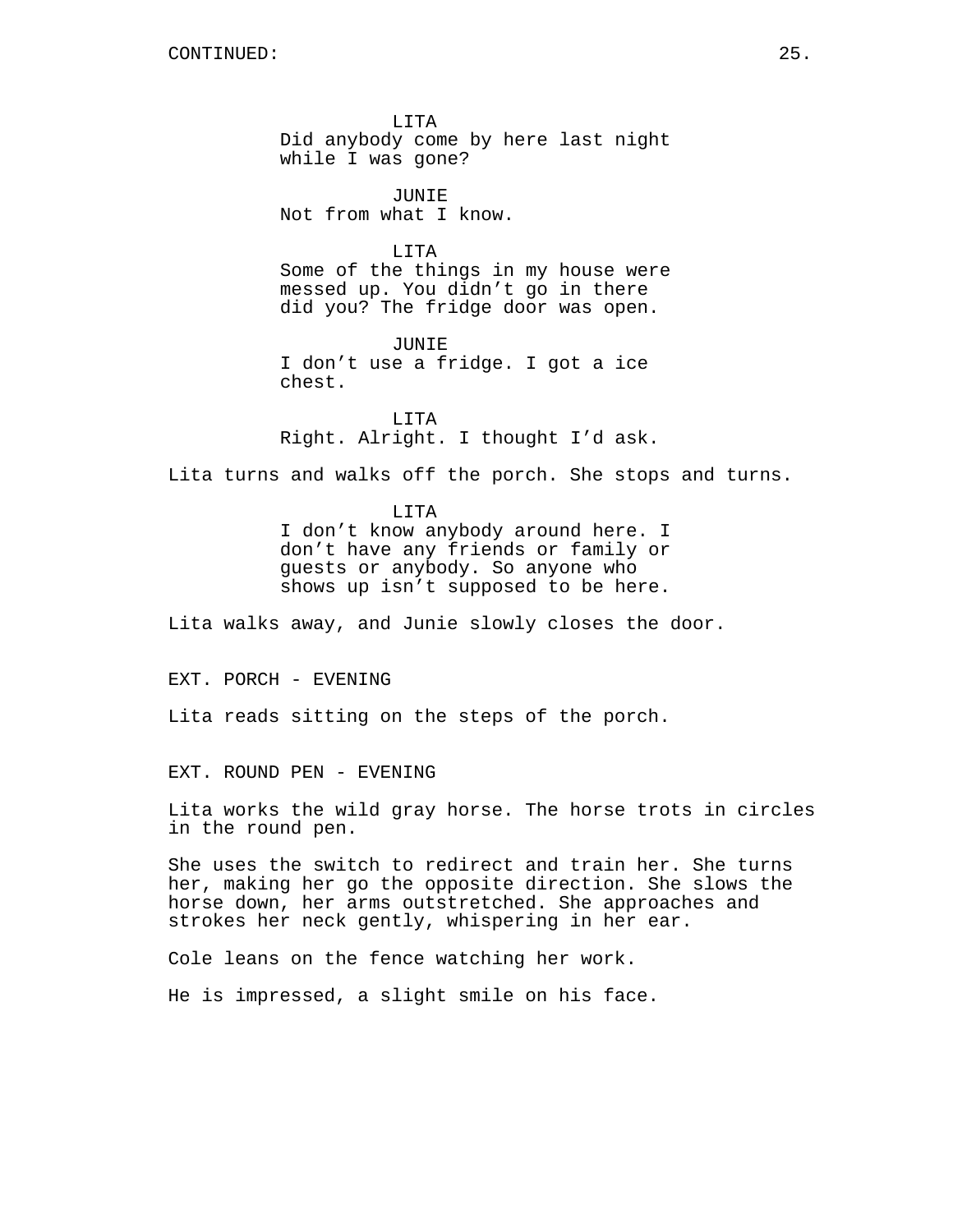INT. TRUCK - EVENING

Lita and Cole ride together on the winding road.

She is laughing at something he just said. The windows are rolled down.

> COLE I'm serious. That wasn't supposed to be funny.

LITA You thought of becoming a rodeo clown?

COLE

Why not?

LITA It's just different than living in a monastery.

COLE Nah. The only difference is I don't have to paint my face here. That's why I chose this over that.

LITA

Stop.

Cole shrugs.

They drive in silence. Lita glances over at him.

COLE Go easy on this turn.

The road narrows around the bend in the same place where she almost wrecked earlier.

> COLE Slow down here. Pull over. This is where it happened.

Lita takes a deep breath. She becomes more somber. She pulls the truck safely to the side of the road, the headlights beaming ahead.

> COLE He was coming this way, and the lady was coming this way. And this is where they met. I figured . . . you'd want to know, even if we never talk about it again.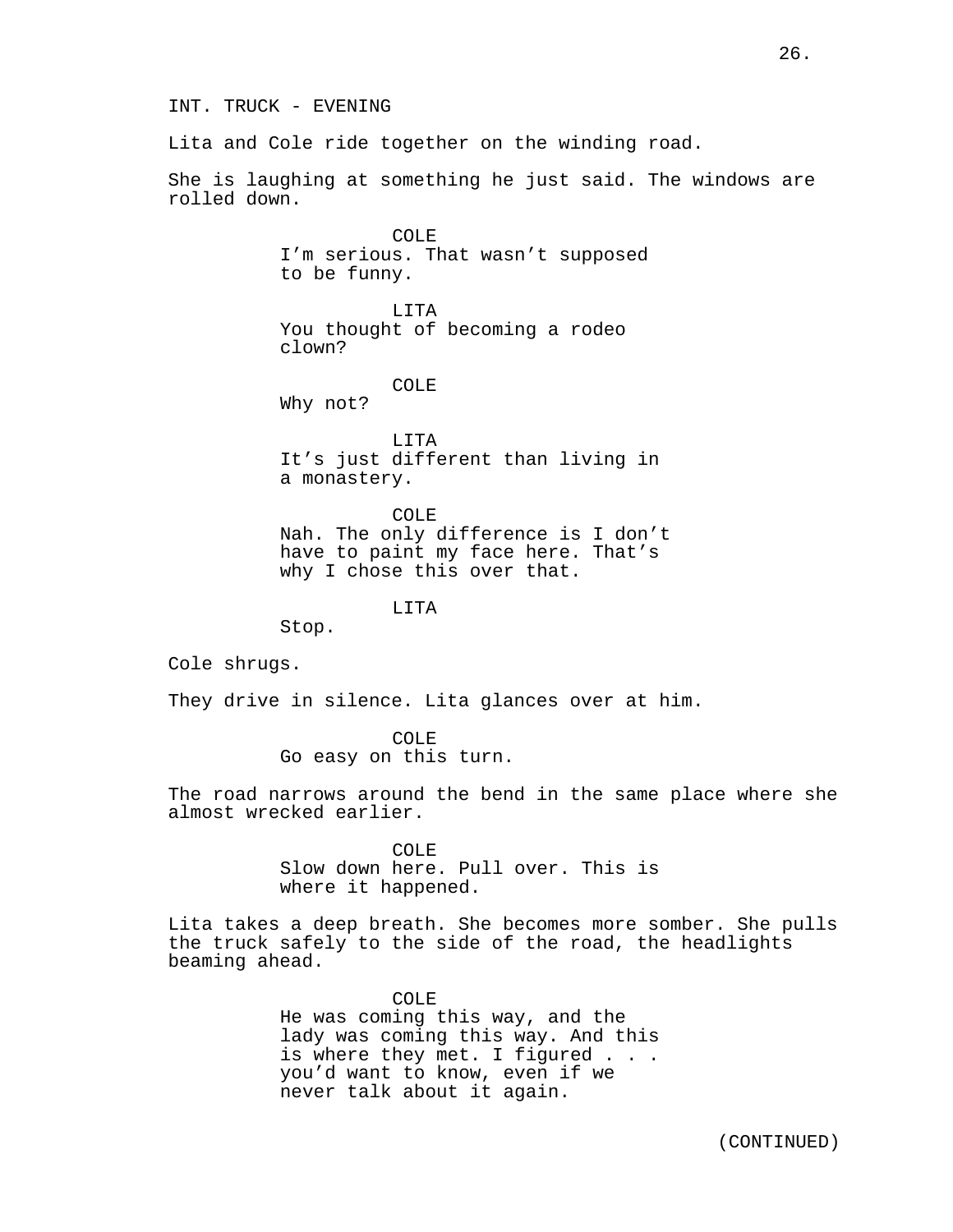LITA I'm glad you showed me.

COLE I've talked to the mayor about widening the road, but it's not on the agenda for this year.

A car passes to their left, honking at them.

COLE

I can't believe that horse is letting you on him already. When they wedged that trailer door open he bolted. I mean bolted right through there (points). It took us all night to bring him in.

LITA No reason to give up on him.

COLE

I guess not.

Lita puts the car in drive and merges back onto the road.

EXT. FEED STORE - NIGHT

The truck is backed up to an open bay door, and an employee loads a pallet of feed sacks into the bed of the truck. Cole helps the man load the feed.

Meanwhile Lita signs a purchase sheet.

When the truck is loaded, Cole slams the tailgate shut. Lita hands him the keys.

> LITA I don't feel like driving.

Cole takes the keys and heads to the driver's seat, with her going to the opposite side.

> COLE Then I'm taking us for ice cream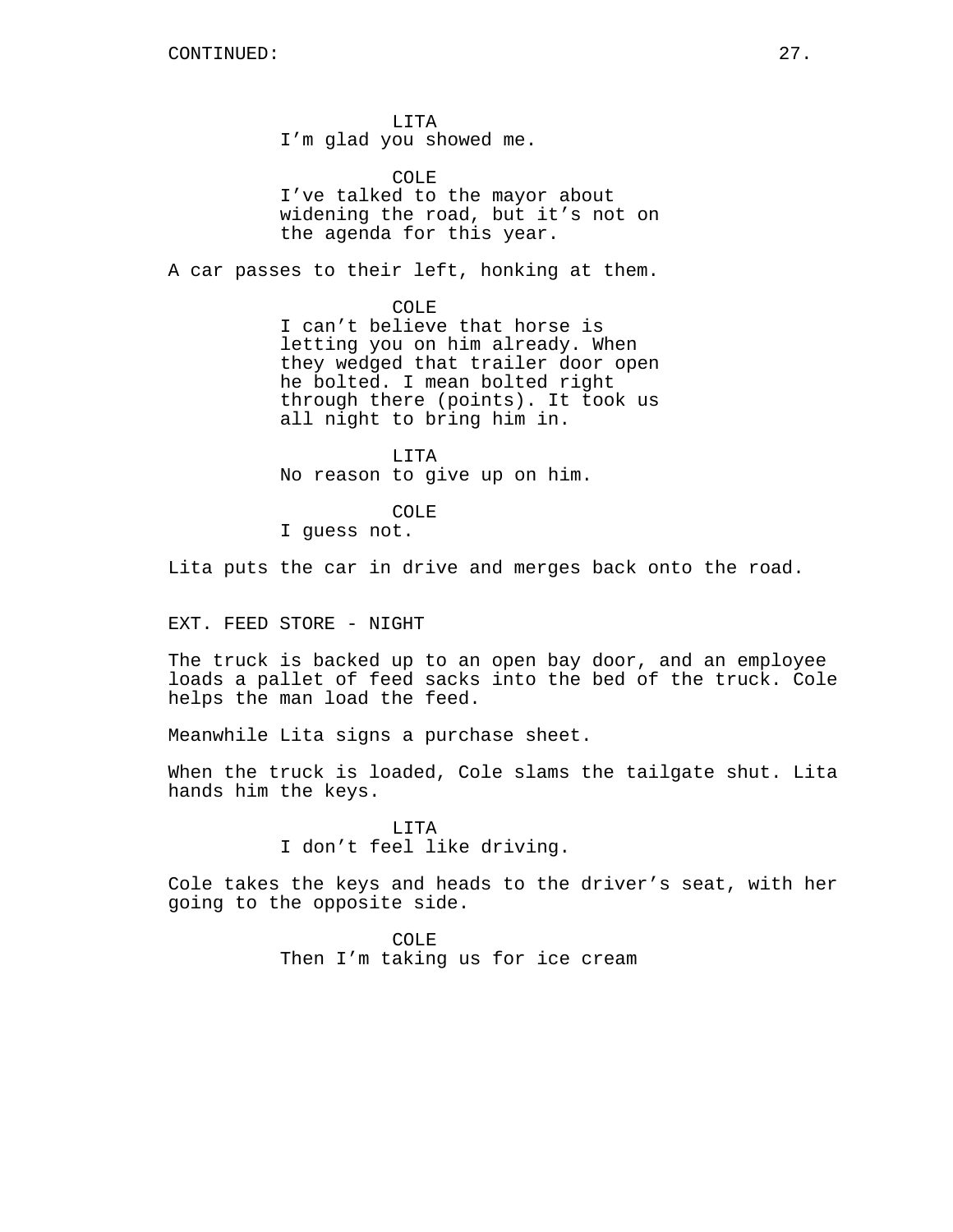INT. TRUCK - NIGHT

Cole drives the two lane road, a gallon of ice cream in his lap . . .

> COLE I was under the impression you wanted to share.

LITA Usually when you take someone for ice cream you get your own.

COLE They don't give you enough. There's more bang for your buck here.

Lita sits in the passenger seat. Cars blur past them. She unhooks her seat belt, moves to the center seat, and buckles herself in without a word.

She digs in with her spoon.

She continues looking straight ahead, each of them with a slight smile.

# EXT. ROMANCE MONTAGE - GOLDEN HOURS

Cole and Lita sit on the top deck of the barn, their legs hanging off and the horses milling about below. They read together. Cole finishes a passage, and passes it back to her.

Cole and Lita ride next to one another talking. They aren't in a hurry. They slowly walk through the golden horses with the sun fading away.

Lita holds up her hands, warning Cole to stop. He chases her with a piece of spear grass, and she runs away from him through the field. He throws the grass and it hits her. She stops, angrily, and chases him back the other way.

They sit next to one another at a campfire, looking into the flames and discussing the big questions of life and death.

EXT. FARM HOUSE - NIGHT

They sit on the bed of the pickup truck on a few blankets, staring up at the stars. They are parked in front of the house.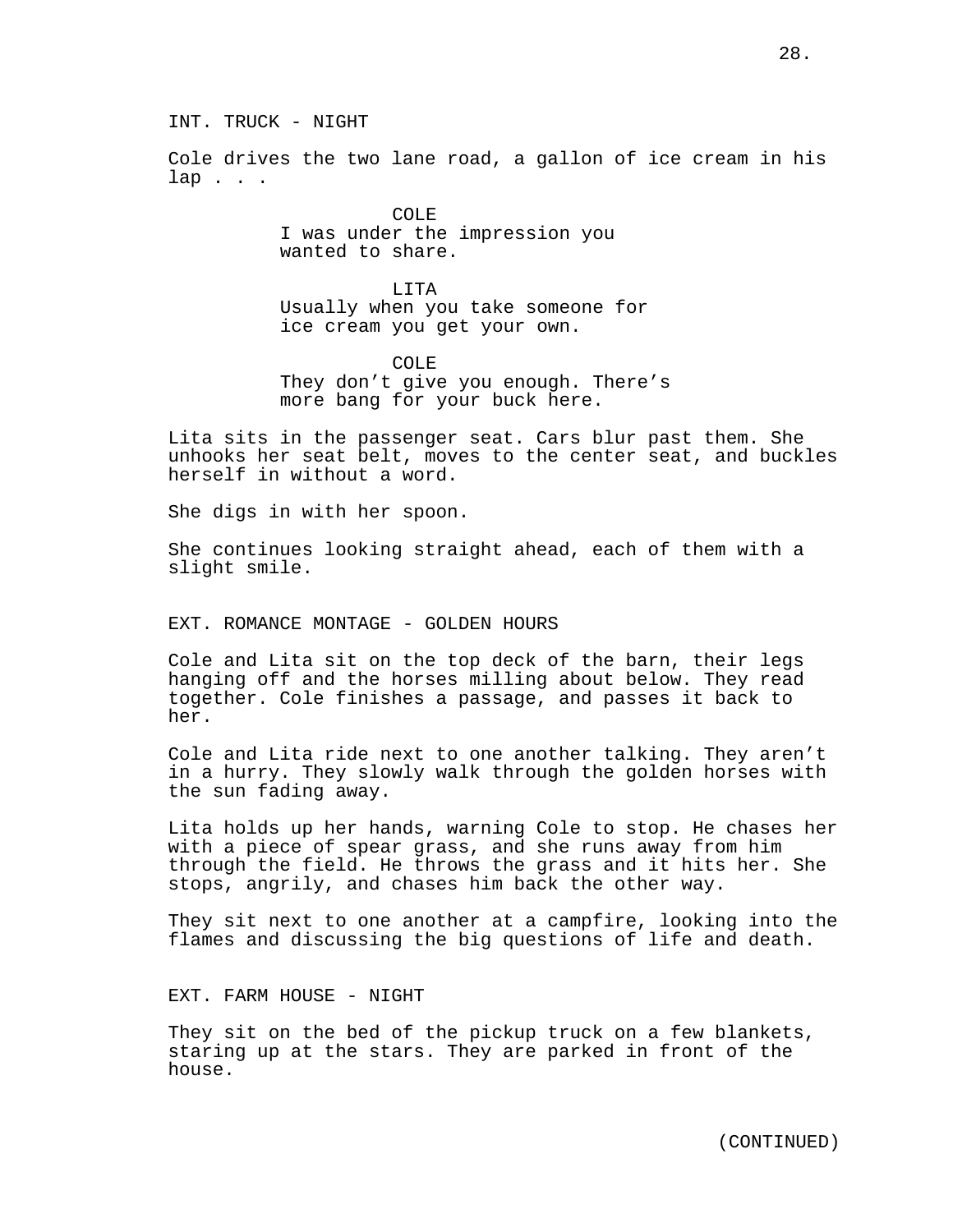COLE Which one's your favorite?

LITA I guess all of them.

COLE

Pick one.

She picks a random star.

LITA

That one.

COLE Ah. Borealis montopolis.

LITA

Stop.

Cole grins. He takes a deep breath.

COLE I'm glad it all brought us here.

LITA

Me too.

COLE I left myself so I could have moments like this one. I paid the price but it's . . . it's worth it.

He leans in to kiss her. He touches her lips, but she gently moves him away.

> LITA I don't want to hurt you.

Cole nods in understanding.

COLE I'd be happy for you to hurt me. I'll take anything I can get.

He stands off the tailgate, with no hard feelings, and walks out under the stars, looking up.

> COLE That one's my favorite. Right there.

He looks back at Lita with a boyish wonder.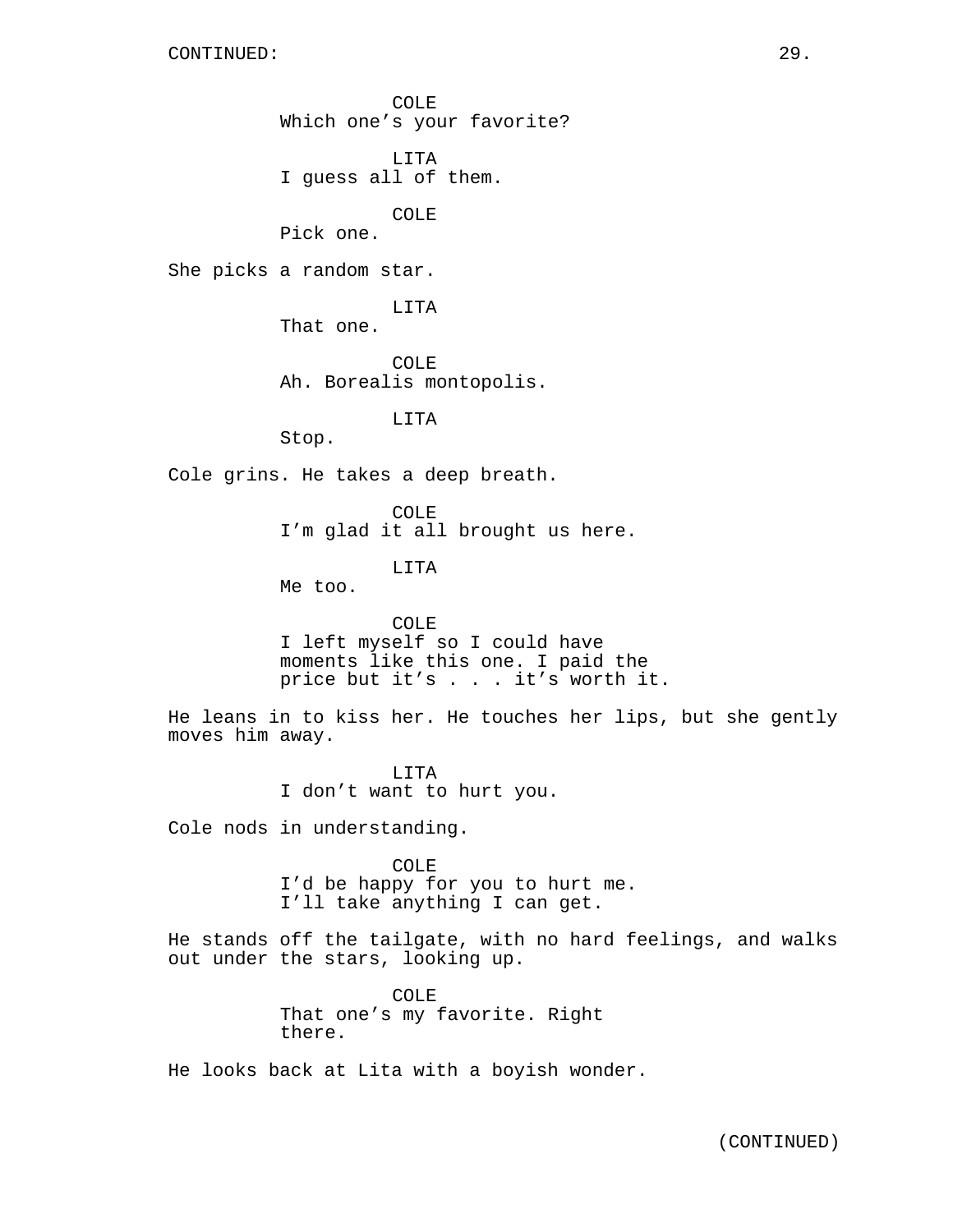LITA When did you decide that?

COLE (considers it) Just now.

INT. BEDROOM - NIGHT

Lita lays in bed wide awake, staring up at the ceiling in thought.

A rumbling of horse hooves begins to shake the earth.

She throws off the covers, grabs a spotlight on the dresser, and goes to the door.

EXT. FARM HOUSE - MOMENTS LATER

Lita goes outside and into the field.

She turns on the spotlight, scanning the quiet fields.

There is no sign of horses . . .

INT. BATHROOM - DAWN

Lita sits on the bathroom floor in her underwear and tank top, treating the bruise. It has healed significantly.

EXT. MOUNTAINS - MORNING

Lita rides up the mountain trail.

She spots a horse up on the ridge and turns to make her way towards it.

She makes a call up to the horse, but it doesn't come down to her.

As she gets closer, the horse turns and leaves . . .

She begins to run her own horse up the trail after it.

They arrive at an overlook, but the horse is gone.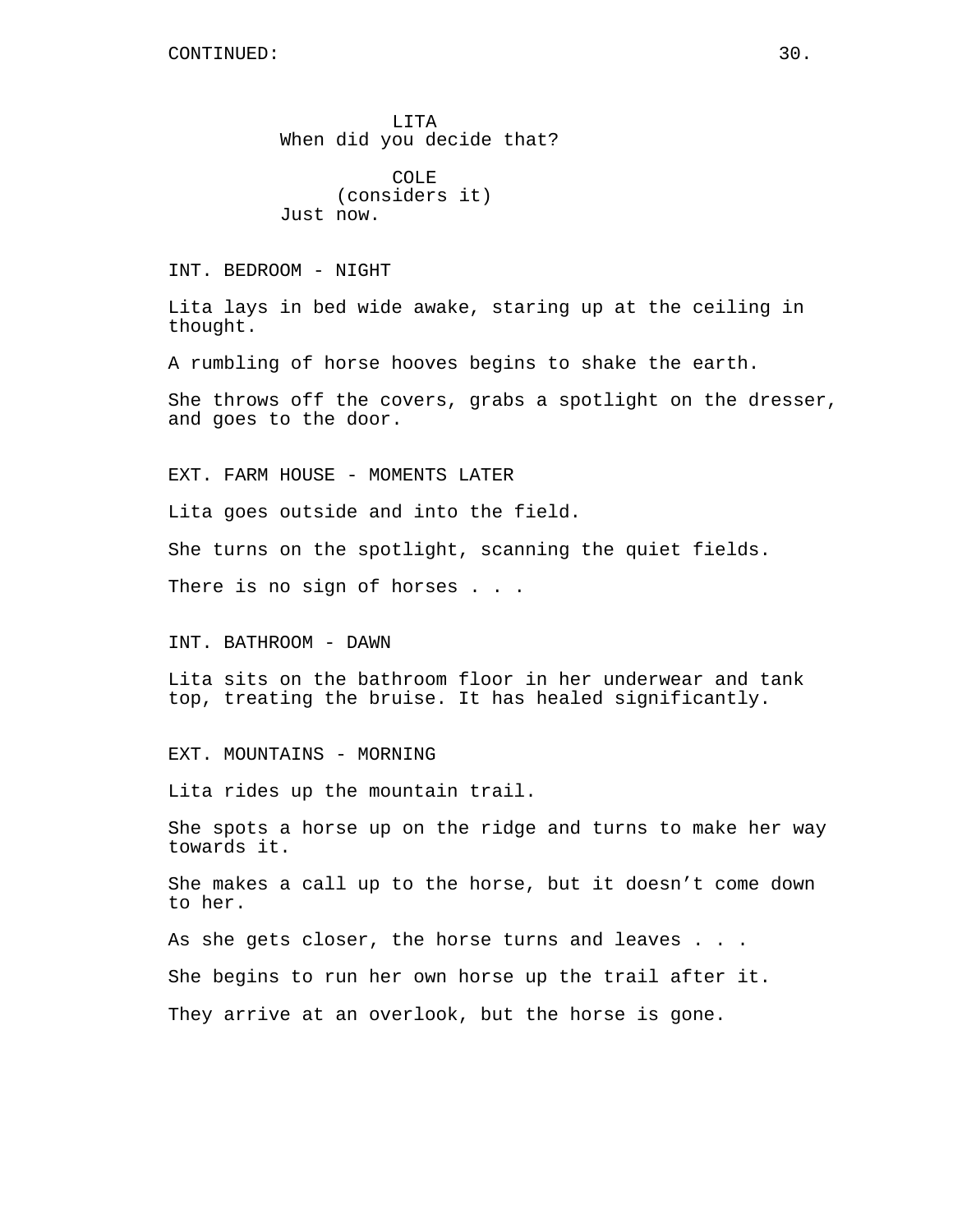EXT. GRAVESITE - DAY

Lita gets off the horse and takes the fresh bundle of flowers from the saddle pack.

She walks over to her dad's grave and removes the old flowers, replacing them with the new.

INT. BEDROOM - LATER

MONTAGE:

Lita sits in front of a vanity mirror. She begins to put on a very small amount of makeup.

Lita sorts through her closet and finds a dress.

She puts on the dress and looks in the mirror. She is transformed. Beautiful.

EXT. MONASTERY - DAY

Lita drives up to the monastery - an adobe building nestled into the mountainside. There are gardens, great windows, a few cars scattered in the parking lot.

Lita parks and looks into the rearview mirror, checking her appearance.

She gets out of the truck and walks towards the entrance. Just before she enters, she hears Cole's voice around the corner.

Lita walks through the gardens outside the main entrance and pauses at the corner. She turns and glances around to see Cole sitting with VALERIE. A little girl named CHEYENNE is also with them, entertaining the two parents.

Cole reaches out and picks her up, pulling her to him and tickling her. He sits her on his lap. Valerie smiles at the sight of a father and daughter.

Lita backs away from the corner. She presses her back against the wall for a moment before heading back towards the truck.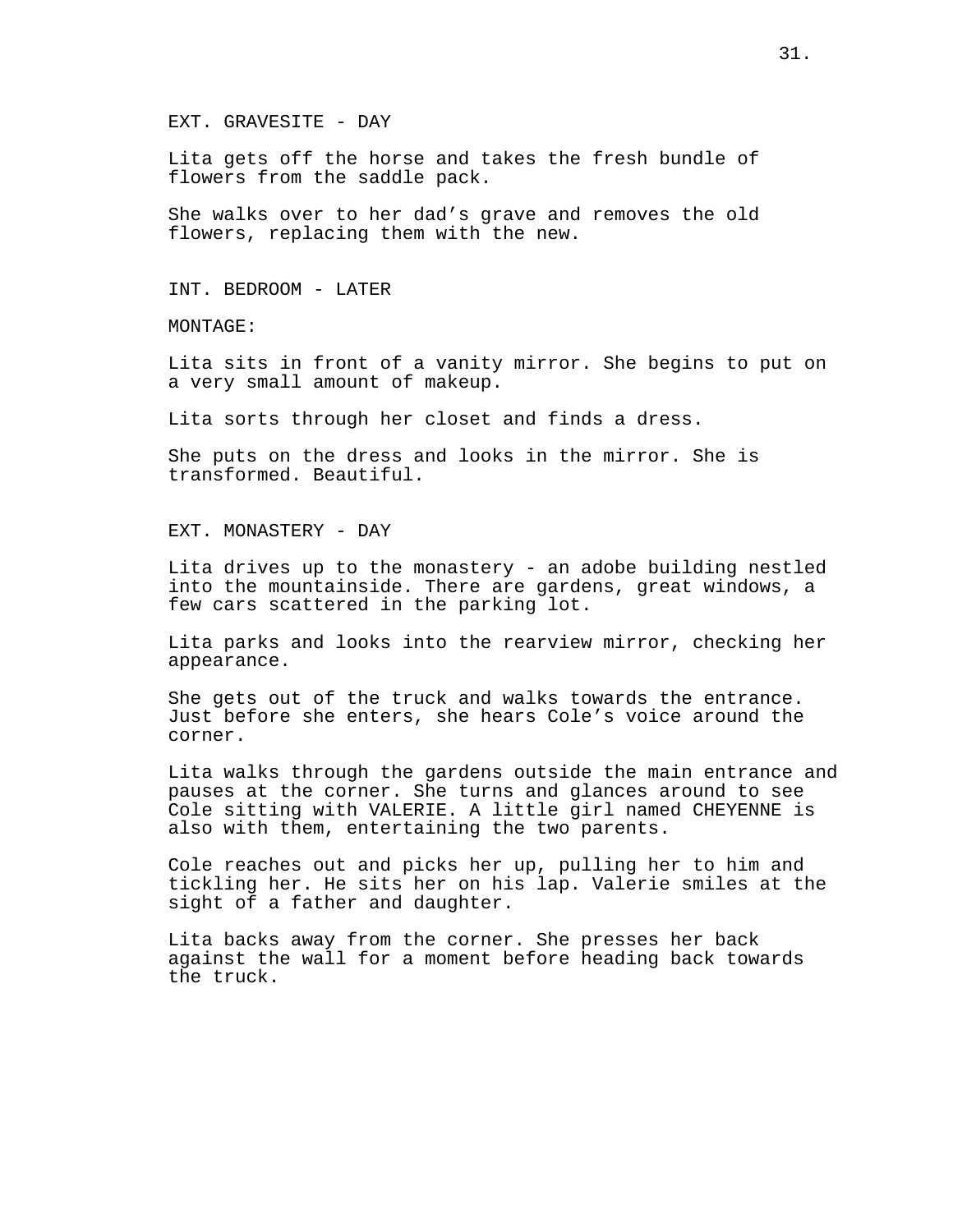EXT. FARM HOUSE - EVENING

Lita walks through the fields looking for arrowheads . . .

Junie is on her porch smoking a pipe.

Lita finally notices her.

JUNIE You ain't going to find anything.

LITA Who says I'm looking.

JUNIE Well. You ain't going to find anything. Not the way you are.

LITA What's that mean?

Junie keeps smoking.

LITA

I don't know who you think you are or who you think I am, but it doesn't matter to me. What do you do all day that makes you so much better than me?

Junie acts like she's not listening.

LITA I've tried to be friendly with you.

JUNIE I never said I was looking for a friend.

LITA Got too many as it is, huh?

JUNIE I got what I need. I make sure of that.

Lita nods, walking back towards the house. She stops, frustrated.

> LITA What is it, exactly, that you want to say to me? Because this is as good a chance as you're going to get.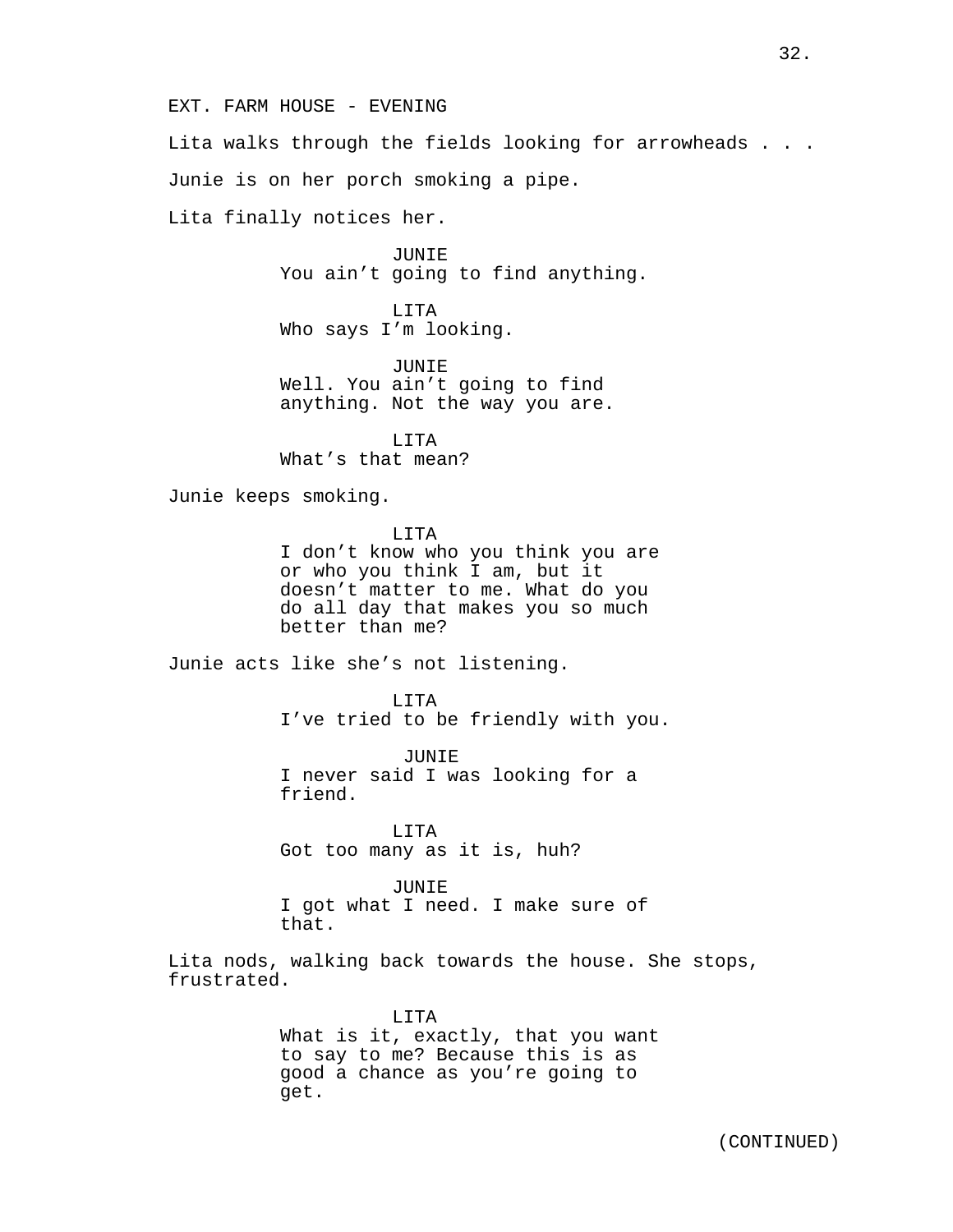JUNIE You aren't him.

LITA I didn't know I was supposed to be.

Lita walks to the house.

INT. DINER - NIGHT

Lita sits at her normal spot at the diner, a half-eaten plate of food sitting in front of her.

She reads THE PROPHET by Kahlil Gibran.

Dori walks in front of her and fills her coffee.

LITA Do I have any mail?

DORI I didn't see any.

Lita nods.

### LITA

Thanks.

Lita continues to read. She glances down the counter at the place where she first met Cole, then continues reading.

EXT. DINER - NIGHT

Lita walks out of the diner and goes to the truck. She gets inside, fires it up, and backs out of her space.

NEW PERSPECTIVE:

Someone is watching the truck from inside another vehicle. He watches Lita's truck back out and enter the road.

He fires up his own vehicle, and begins to follow her.

INT. FARM HOUSE - NIGHT

Lita pours a hefty glass of vodka. It's not her first. She is a little drunk already.

She opens the fridge and finds the rest of a bottle of tonic and pours it into the glass, along with a lemon already cut.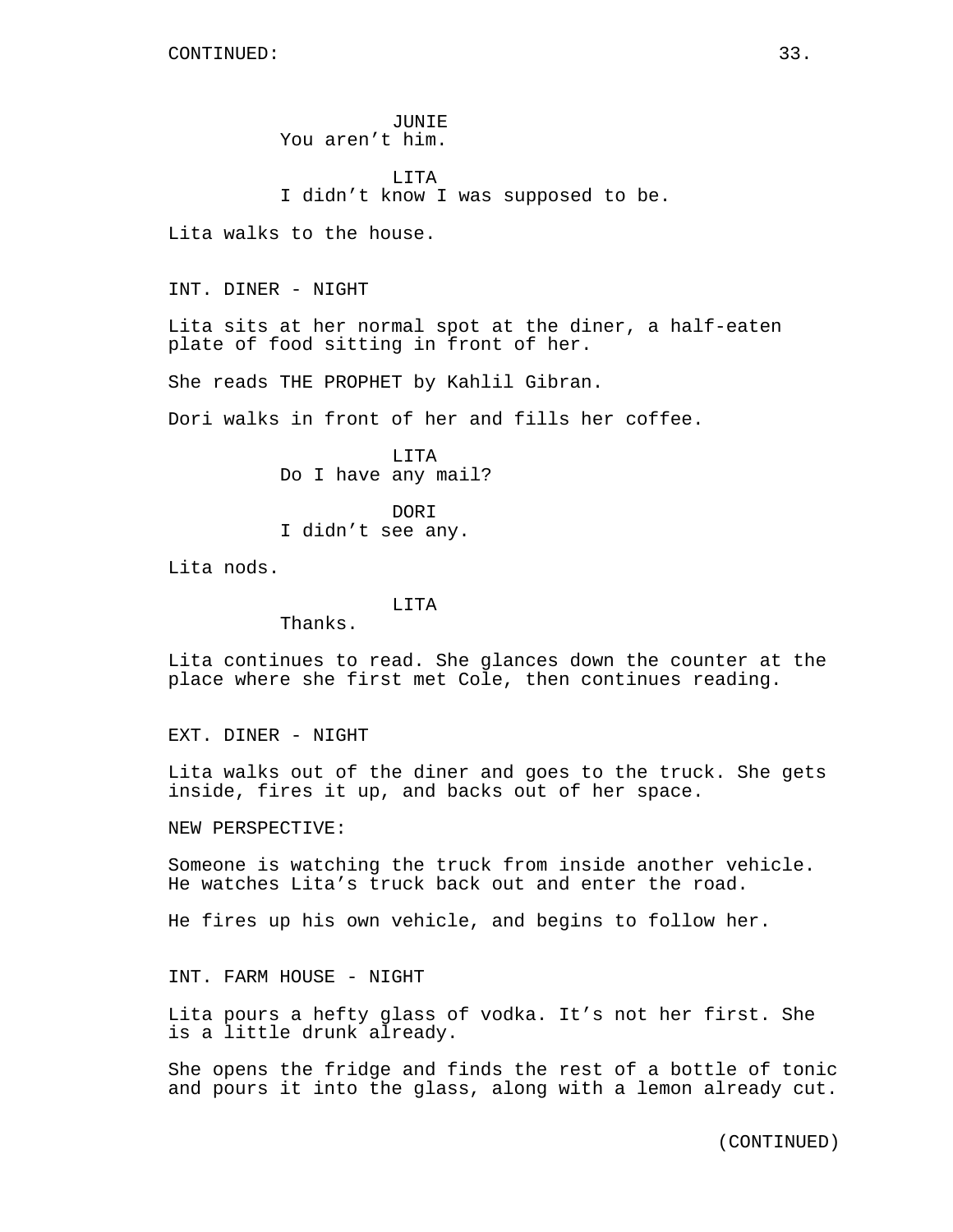She looks out the window to see Junie's lights are all out.

Lita is already ready for bed.

Old country music plays on a record player from the corner.

She sings along, sort of dancing.

Lita bumps into a table, knocking over a picture frame and spilling her drink.

# LITA

Sheeeet.

She sets the drink down and goes into the kitchen for a towel.

As she is in the kitchen, she hears the door open.

She stands up straight without turning around.

The front door closes.

She turns around slowly to see WILL. Will is around her age, wearing a ball cap and Carhart jacket with jeans and working boots. Lita is stern. Strong. Suddenly sobered.

# WILL

Hey darlin.

Lita looks at him for a moment.

LITA You shouldn't be here.

WILL I thought I had the right to see my wife any time I pleased.

LITA I'm not your wife anymore.

Will takes off his hat and looks around.

### WILL

So this is your dad's place. I never got a chance to say I was sorry about the accident and all.

LITA What do you want?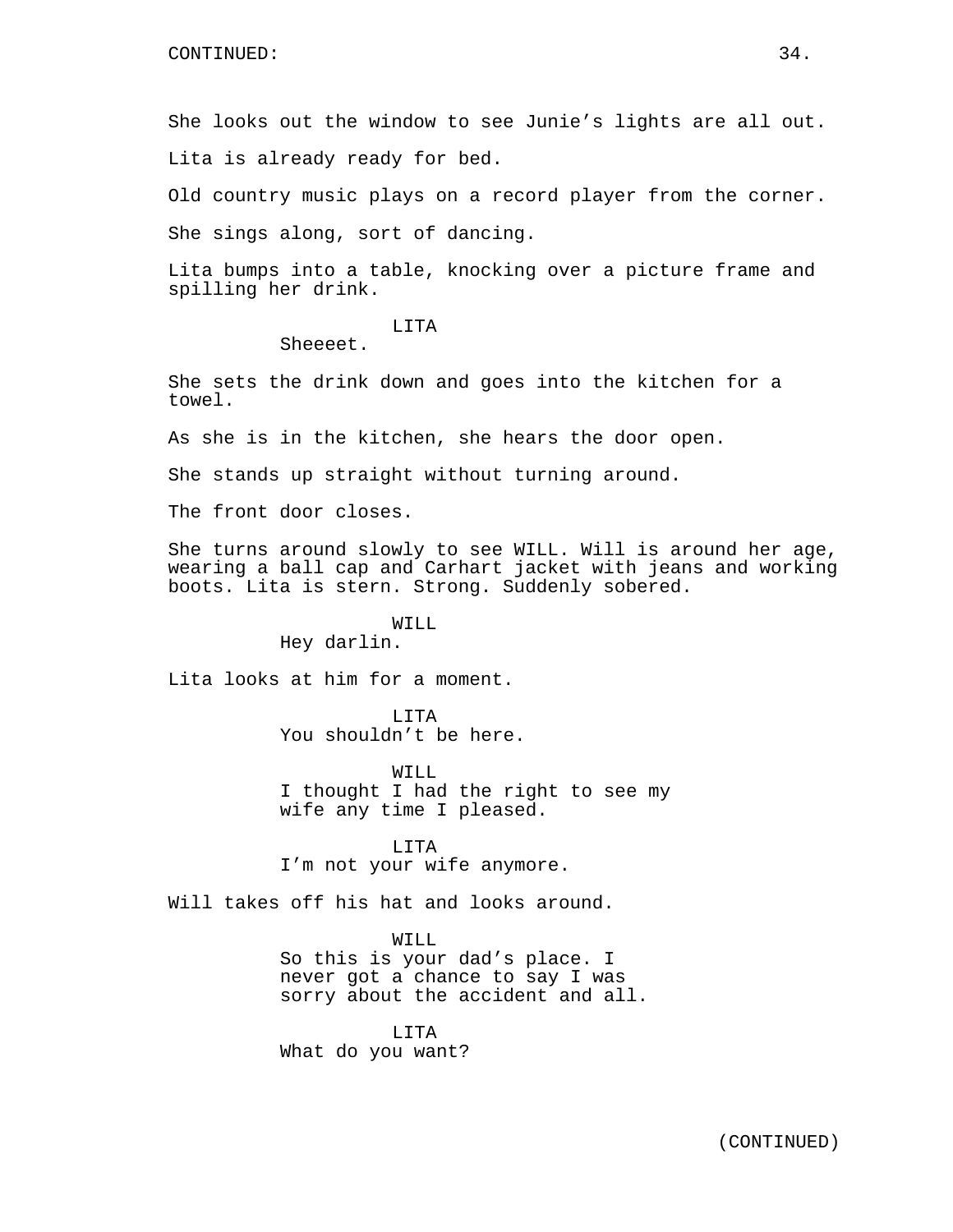WILL What do you think I want, Lita?

LITA Nevermind. It doesn't matter.

Will looks at her, and slowly moves towards her. He walks into the kitchen, and puts his hands on each side of the counter by her hips, trapping her in his arms.

> WILL I miss you baby. I came to bring you home.

LITA We aren't married anymore.

WILL That's not how I see it.

Will leans in and tries to kiss her. Lita ducks away and under his arms to escape.

> LITA I think I want you to leave, Will.

Lita backs towards the exit, and Will moves towards her.

WILL I just got here.

LITA We can talk tomorrow. In town somewhere.

Lita continues moving away from him, even though he moves towards her.

> WILL. I'm here right now. What are we doing if we aren't talking.

LITA Will . . .

Will corners her against the wall. He kisses her neck.

WILL I miss us. I want us back.

LITA What we had wasn't good for me. It wasn't good for you.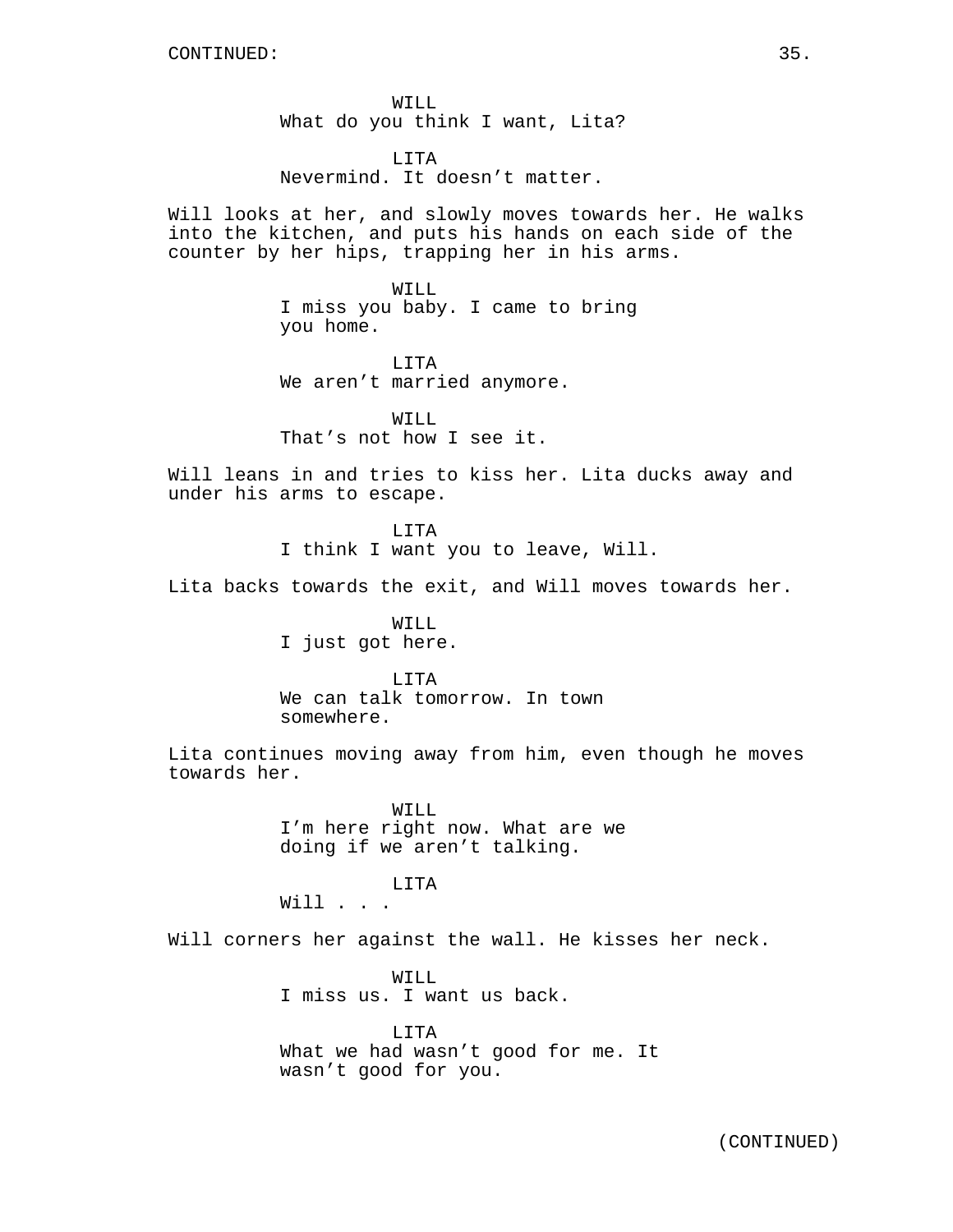WILL You're everything.

LITA Will. You're making me uncomfortable.

WILL.

My Angelita. You know I came here after he died? I came here and they said you didn't show up to the funeral. I thought this was the first place you'd come. And then I went out to Oakland and then back to Boise and then I was all out of ideas until I figured you'd wind up here eventually. And here we are.

He kisses her but she turns away. He turns her face back towards him.

> LITA Will . . . slow down.

WILL. And here God is giving us another chance to make it right.

Lita finds a lamp and throws it at Will. As he ducks for protection, she runs through the front door and towards the barn.

Will runs after her.

EXT. FARM HOUSE - CONTINUOUS

Will runs her down from behind and pushes her to the ground. She scrambles to her feet but he pushes her against a wall.

> LITA (screams) Junie!

Will covers her mouth with his hand.

WILL (furious) What are you doing? Huh? What are you even doing way the hell out here?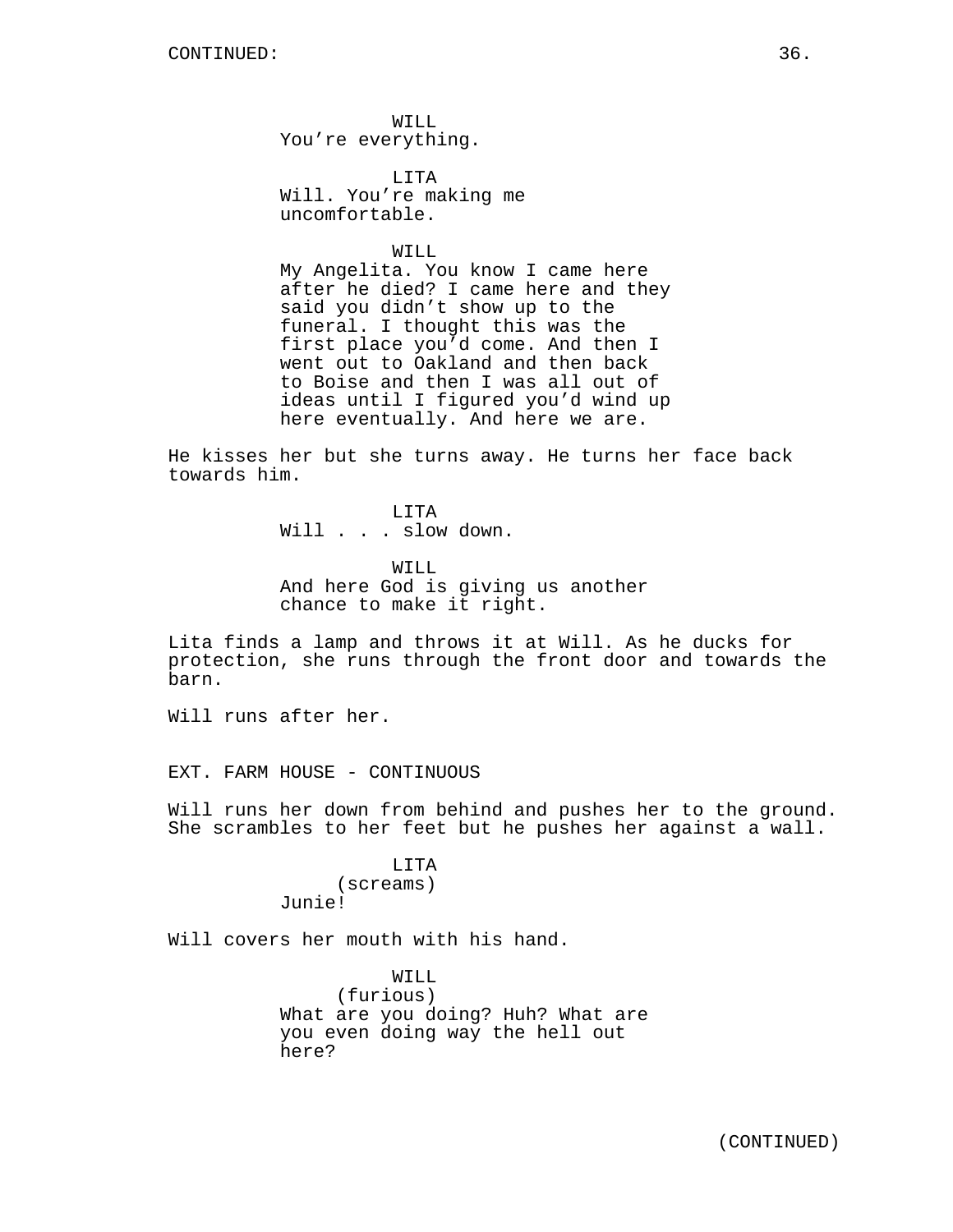LITA Will please.

WILL Please what? I am your damned husband Lita, in case you forgot.

LITA No. You are not my husband anymore.

WILL Like hell I'm not.

Lita tries to escape but he slams her against the wall.

# WILL

You're going to get in that truck with me, and we're going to start all over. I need this, darlin. You don't know. I'm no good without you. We both need this. Please. You know how much I love you. You know. You've always known. Now you tell me how you love me too.

He waits, desperately.

WILL Please, Lita . . .

LITA But I don't love you.

Will glares at her.

WILL I guess you're still a bitch.

He reaches back to strike her.

COLE O.S.

Hey.

Will turns as Cole hits him in the face, knocking him out.

EXT. DREAMY MONTAGE - DUSK

Horses run wild through a field.

Junie walks along the ridge loading her rifle.

Timelapse of a sunrise and sunset.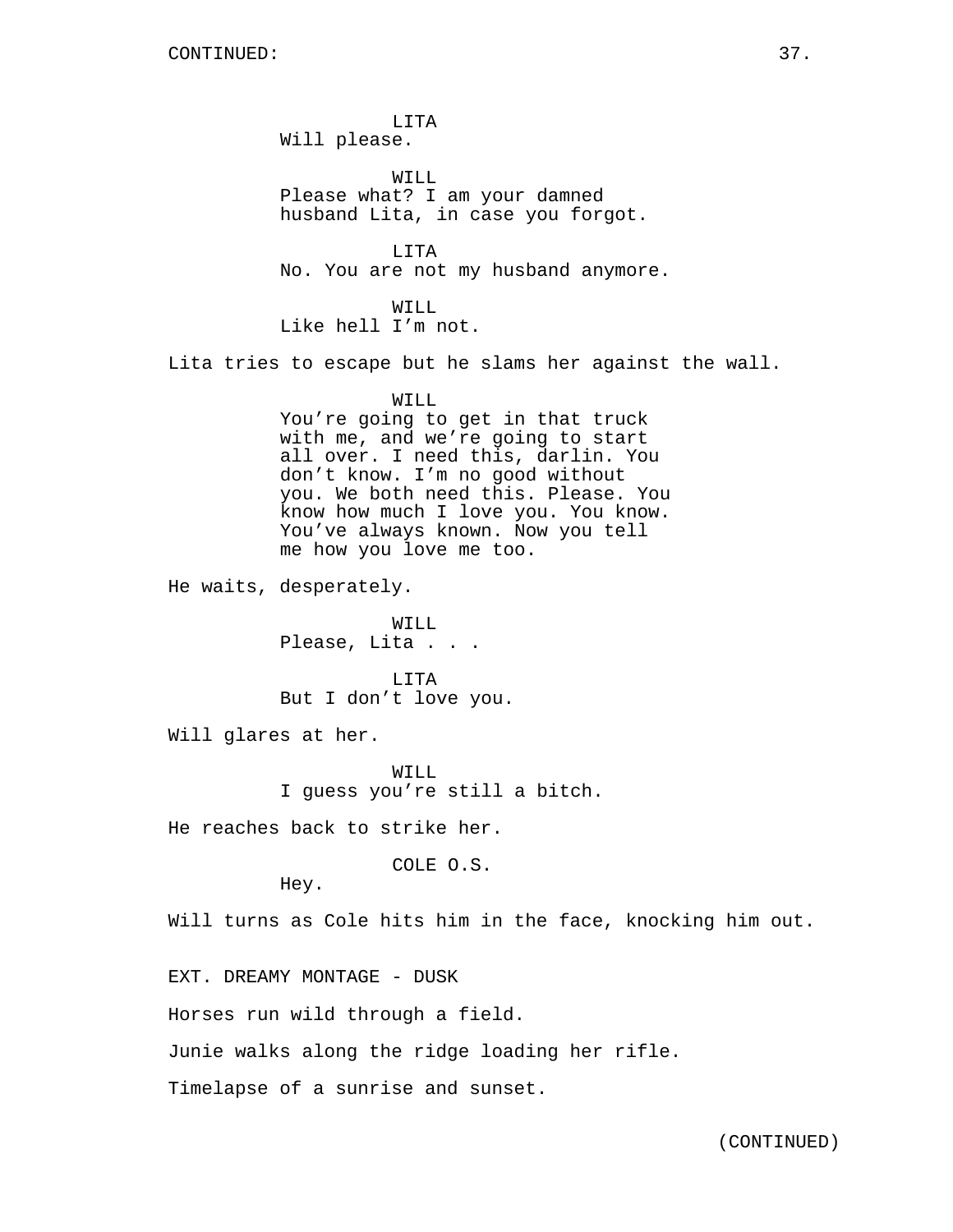The glass rattles on the nightstand and falls to the floor.

Will sits on the ground of a holding cell, shirtless. The door is opened by a guard, and he turns his head.

A hand washes dusty arrowheads under the faucet.

LITA'S FATHER walks on the hill.

INT. BEDROOM - MORNING

A little girl's laughter. . .

Lita is slow to wake up. Her eyes flutter open. She thinks about the previous night.

She pulls the curtain aside and looks out the window.

Cheyenne and Cole are playing chase in the field.

Lita lets the curtain fall.

EXT. FARM HOUSE - MORNING

Lita walks out onto the back porch, a blanket tightly pulled around her shoulders.

She watches Cole and Cheyenne play together.

Cole finally notices her.

COLE Hey Sleeping Beauty.

Lita squints her eyes in the sun. Cheyenne looks at her.

CHEYENNE

Hi.

**LITA** 

Hi.

CHEYENNE I'm Cheyenne.

LITA

I'm Lita.

CHEYENNE I like your horses.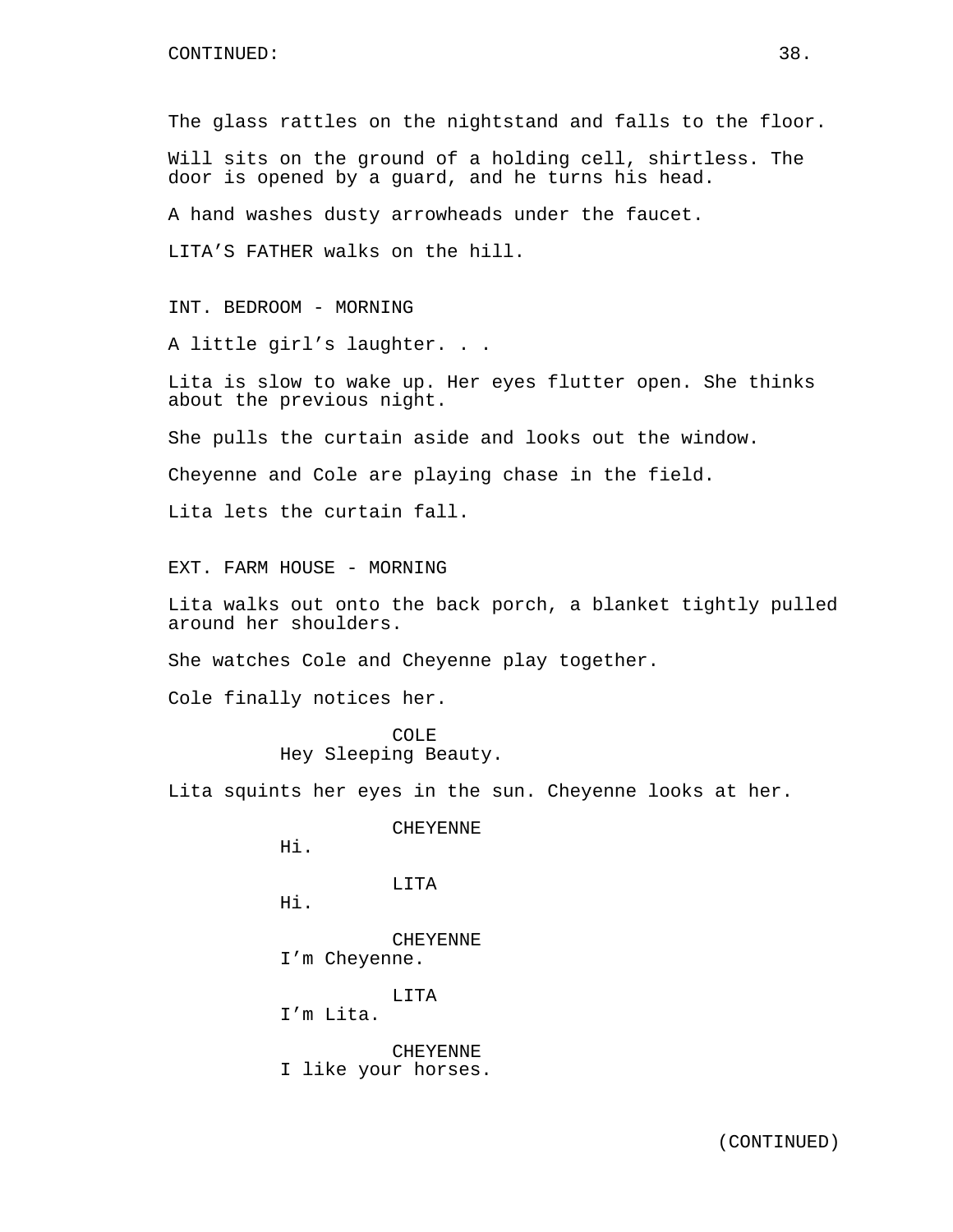LITA Thanks. I like them too.

Cheyenne looks to her dad with a smile.

COLE Ask her. What we talked about. Remember. The pan . . .

CHEYENNE Oh yeah. Do you like to eat pancakes?

INT. KITCHEN - MORNING

Cole cooks up some pancakes in a pan while Lita and Cheyenne work on a puzzle in the living room. Old country music plays on the record player.

Lita and Cheyenne are laughing together. Cheyenne touches her hair.

> CHEYENNE You're pretty. LITA Well thank you.

CHEYENNE My mom is pretty too.

LITA I bet she is. I bet you look like her.

CHEYENNE Yeah. But I got my dad's eyes.

LITA Do you live with her?

CHEYENNE Uh huh. My dad says you work on horses for the monks.

LITA I train the horses and that way the monks can ride them without getting bucked off.

Cheyenne laughs.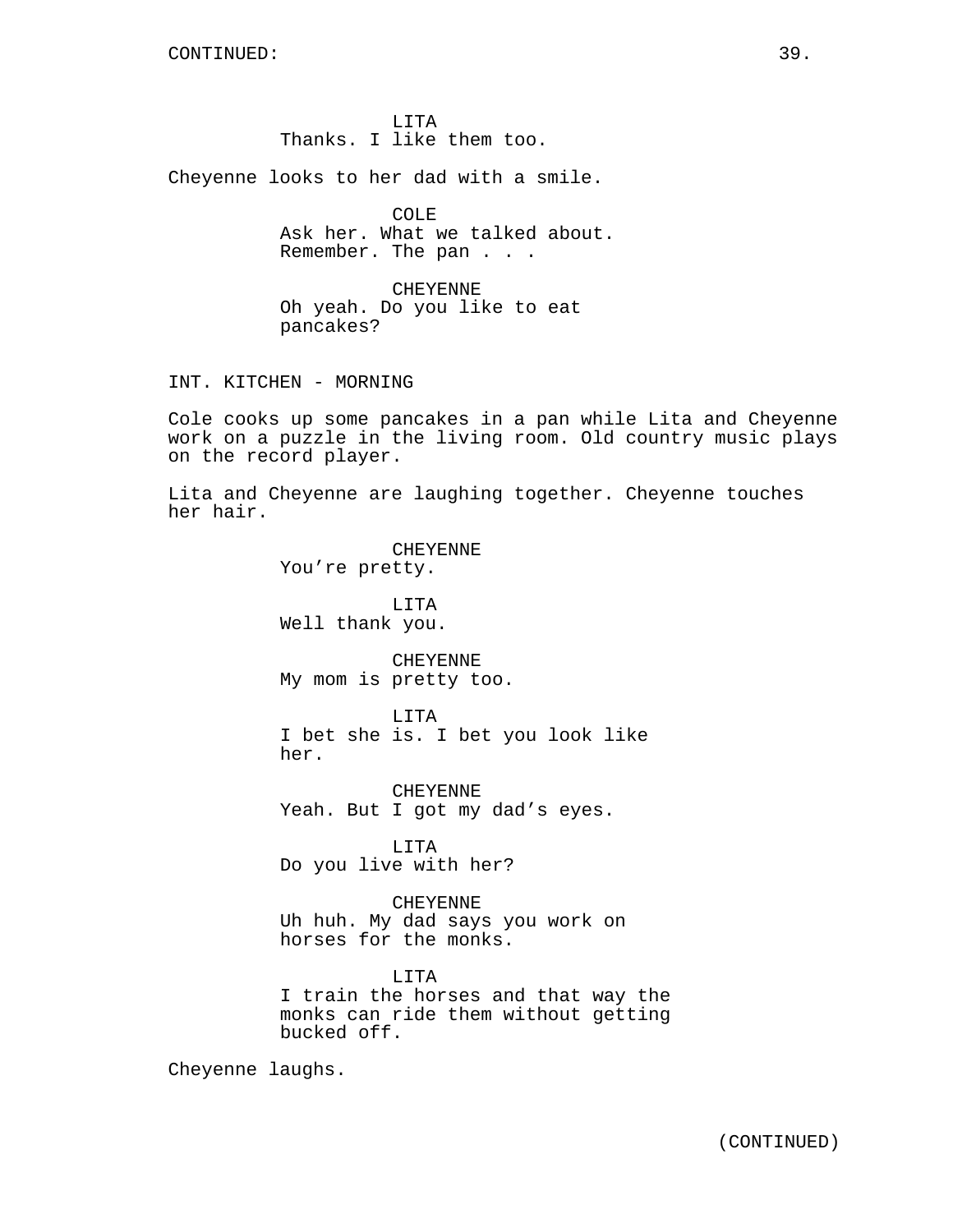CHEYENNE That's funny.

Cole glances over his shoulder, amused.

LITA What else did your dad say?

CHEYENNE He said you put a can in a fire and it blew up real big and all the monks got covered in beans.

LITA Oh I did that?

COLE Alright that's enough.

LITA I think you need to get him to tell you the story again. That's not how I remember it happening.

Cole walks over to the kitchen table with a stack of pancakes.

# COLE

Let's eat!

Cheyenne runs over to the table as Cole fills her plate.

COLE Easy on the syrup you rascal.

CHEYENNE I'm not a rascal.

### COLE

Well that's what your doctor told me. He called me yesterday and said the results came back and you were a rascal all the way through. 100%. They've never seen anything like it so they may have to call in some specialists.

CHEYENNE I don't believe you.

COLE Suit yourself.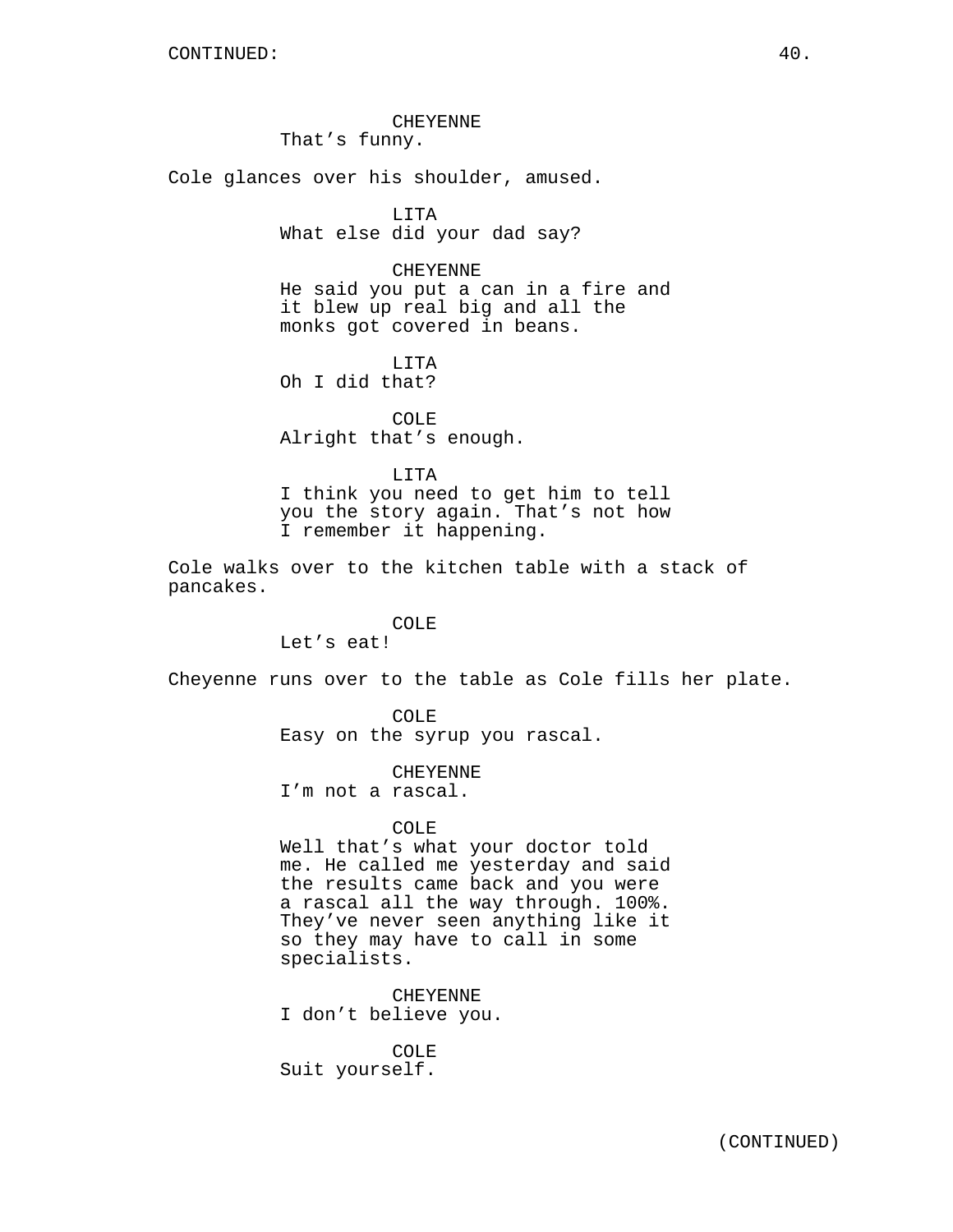Lita sits down at the table next to Cole. She takes a few pancakes.

They begin to eat.

# CHEYENNE

Is that you?

Cheyenne points to the old photo on the table.

LITA It is. I was just about your age.

CHEYENNE Can I ride a horse?

COLE You bet you can. As long as Lita says it's okay.

LITA (winks) Yeah.

EXT. PORCH - LATER

Cheyenne plays out in the field looking for arrowheads while Lita and Cole sit on the porch.

COLE

There's not a whole lot they can do. Unless you had some kind of restraining order or something in place. He didn't hit you, so they can't hold him long.

LITA I've been trying.

COLE

Well I'm guessing the police coming here scared him enough to stay gone for a while.

LITA A while, maybe. Not forever.

COLE I don't like you being out here alone.

Cheyenne holds up a stone.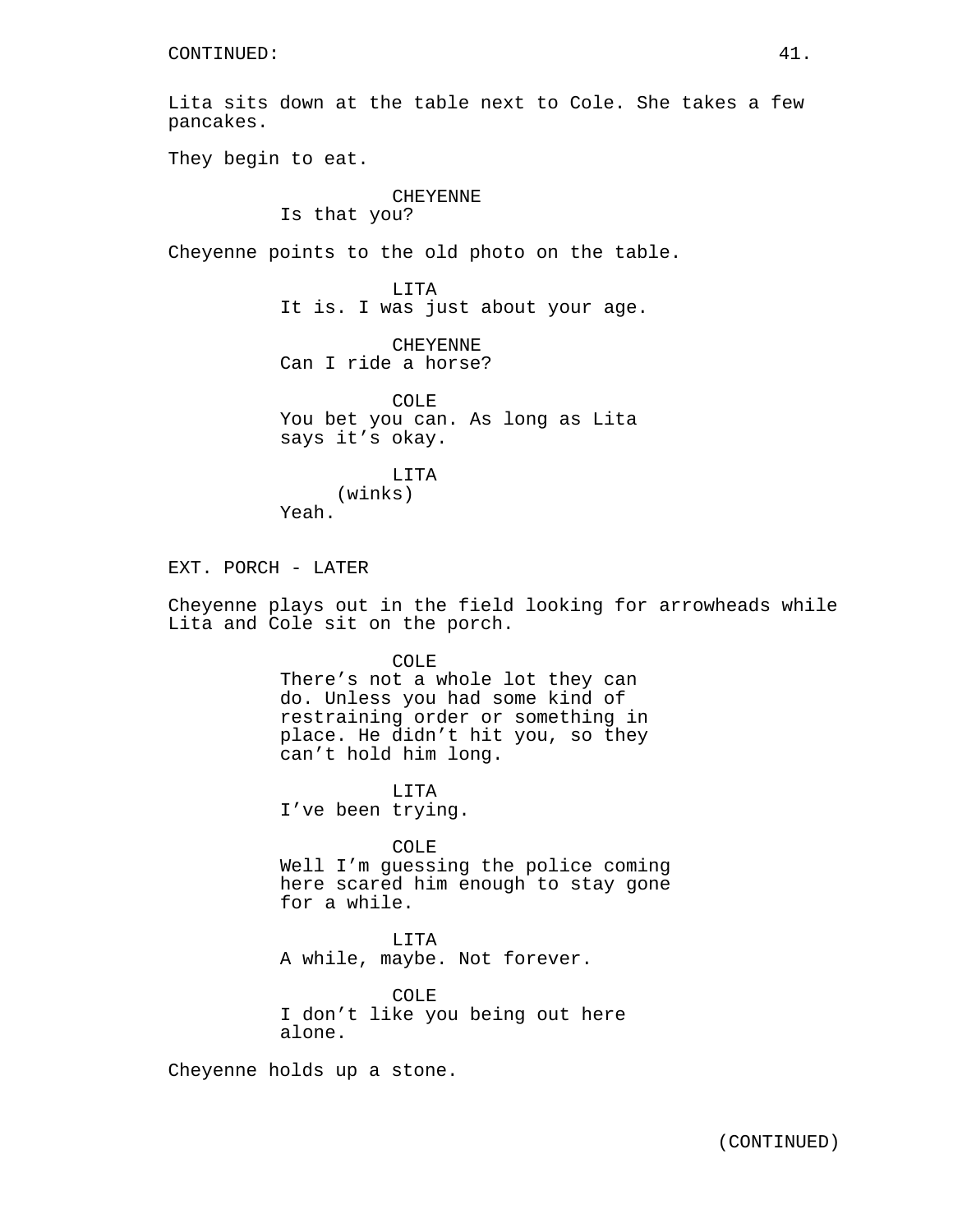CHEYENNE (calls out) Is this one? COLE (calls out) Put it in your pocket. Cheyenne does so, and keeps searching the ground. LITA He's done this before. He's a . . . ghost. That comes around every once in a while. Except I can't get a lawyer or a judge to believe in ghosts. He may be back today or in a year. He's an idiot . . . drunk. They sit in silence drinking their coffee. COLE Well he knows where to find you. LITA I'm not leaving if that's what you're afraid of. COLE I am afraid of that. LITA Don't be. Cheyenne approaches the horses, then playfully runs away. LITA Most of the time he's harmless. And if he's not, Junie has a rifle. They laugh, lightening the mood. Cheyenne continues to play. She puts another rock in her pocket. LITA You didn't mention you had a family. COLE I guess I didn't.

Cole turns to Lita.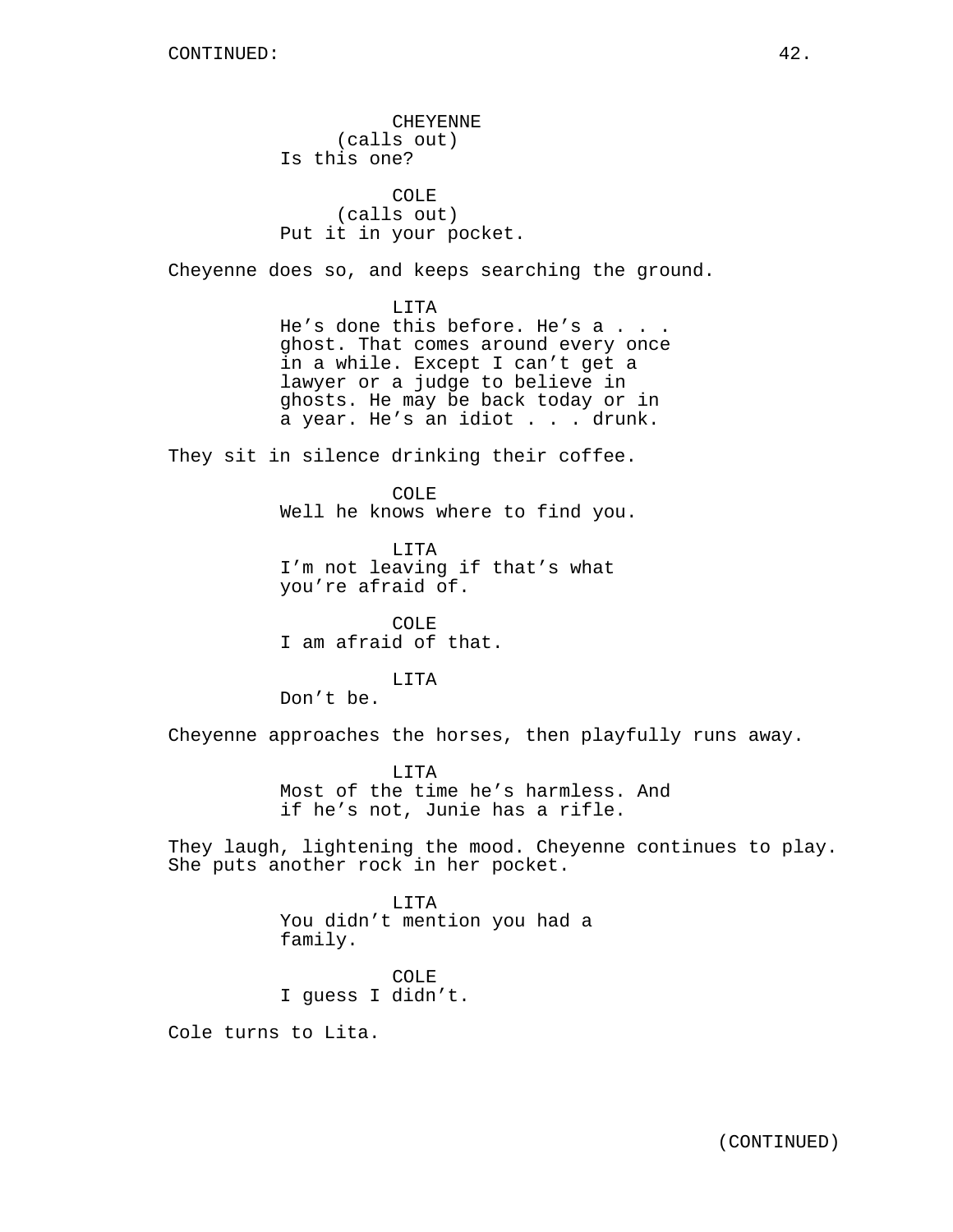COLE

We aren't married. Her mom and me. Never were. I tried, don't get me wrong. But she thought marriage was sort of silly.

LITA Maybe she was right.

COLE

Maybe. But when I started talking about slowing down, finding myself, simplifying, quitting my job and doing something else her mom didn't like that very much. I quit, and took a construction job. That was it, I guess. She packed up the BMW and took Cheyenne with her. Now it's twice a month for three days at a time.

Cole pours out the remainder of his coffee.

COLE

You probably picked up on this, but I don't exactly have it all figured out. I'm not real good at it, either. Life. And where I'm heading . . . I'm 34 years old living in a monastery for God's sakes.

LITA What does that make me?

Cole considers it.

COLE That makes you the most interesting thing in my life.

Lita tries to hide how flattered she is.

COLE

You don't have to say anything back.

LITA Good because I'm not going to.

COLE Alright. We better hit it. Those slavedriver monks have a whole list of projects for me to do.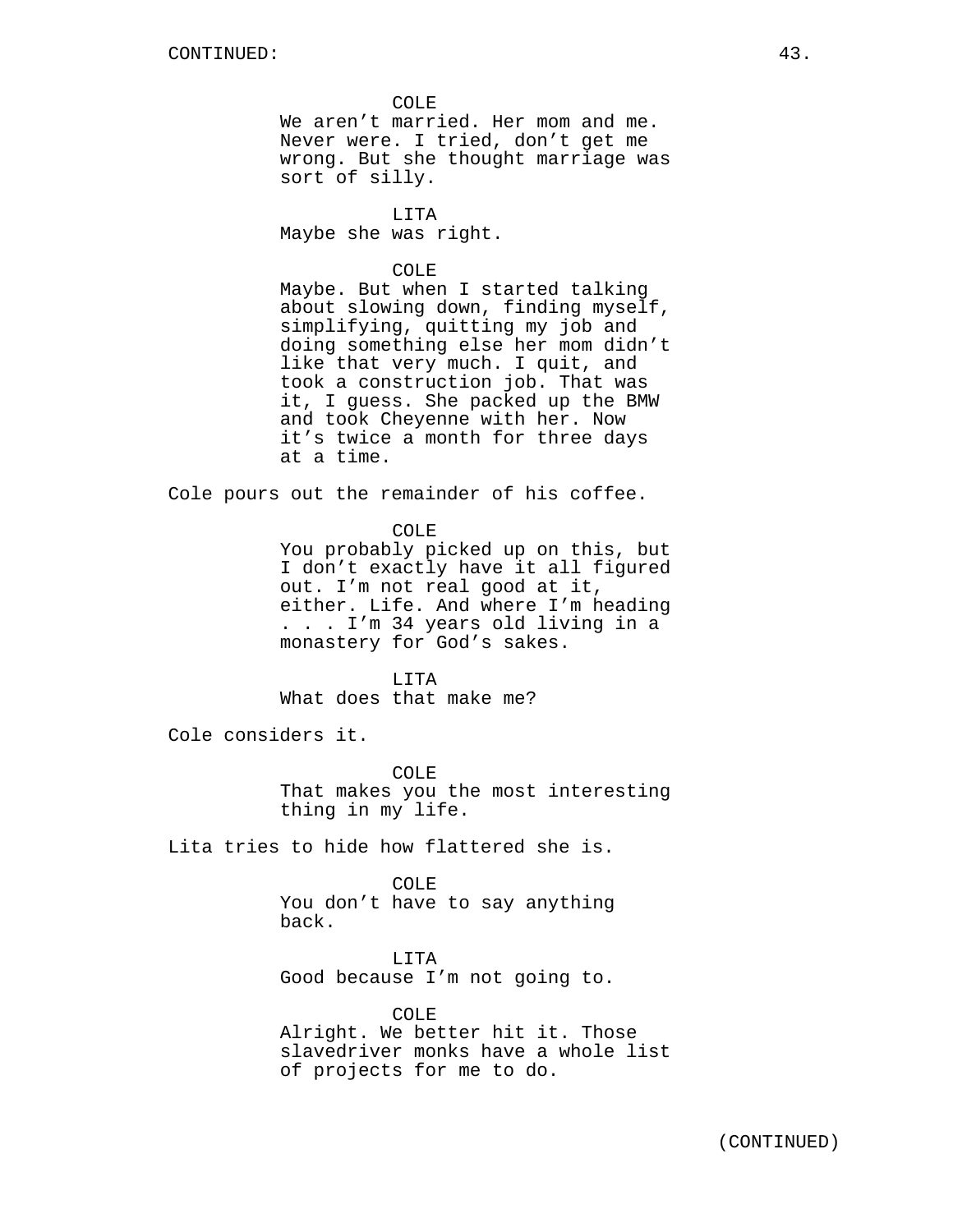LITA What's she going to do?

COLE She's got some coloring books and . . . a whole bag of crap Valerie sent her with. I don't know.

Cole gets an idea and immediately turns to Cheyenne.

COLE Hey Cheyenne! What do you think about staying here today with Lita?

CHEYENNE

Ok!

Cole turns back to Lita.

COLE. You sure about this?

INT. BARN - DAY

Lita and Cheyenne fill the feed troughs with oats.

Cheyenne carries a big scoop from a barrel to the trough.

CHEYENNE What is this stuff?

LITA It's oats that are kind of sweet.

CHEYENNE

Like oatmeal.

LITA (daring her) Try it.

Cheyenne smiles. She picks up a piece and holds it up to her mouth, then won't follow through. She drops it.

> LITA If I try it will you help me brush the horses?

Cheyenne nods.

Lita eats a few of the oats, and Cheyenne laughs.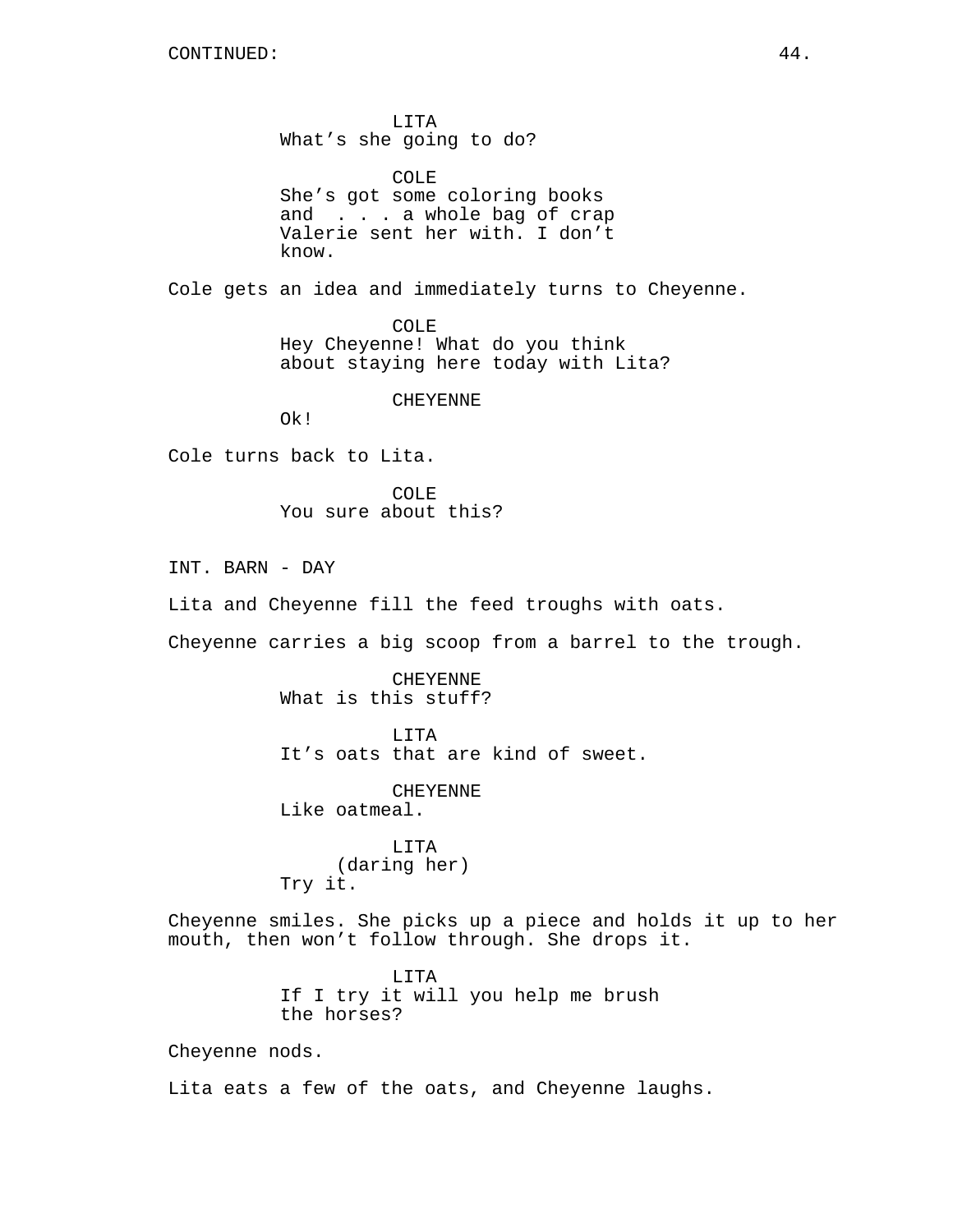EXT. FIELDS - MONTAGE

Cheyenne and Lita brush the horses. Lita instructs her on how to be careful around them.

The gray horse is in a nearby pen.

Cheyenne drags a waterhose across the field as Junie rides past her towards the fields.

Lita shows Cheyenne how to shovel horse poop out of the pens and into a can.

They sit in the shade eating sandwiches.

Cheyenne watches as Lita works the gray horse in the round pen.

INT. DINER - EVENING

Lita sits at her normal spot, only this time Cheyenne sits next to her.

Dori sets the mail down and glances back to see Lita smiling while talking with Cheyenne.

INT. TRUCK - NIGHT

Lita drives along in the truck, the windows down and the wind in her hair.

Cheyenne lays on the bench next to her.

They take the narrow turn and a car goes past. Once safe, Lita runs her hand through Cheyenne's hair.

EXT. FARM HOUSE - NIGHT

Cole sits on the porch as Lita pulls up in the truck.

She gets out and goes around the passenger side, motioning for Cole to be quiet. She opens the door, and picks up Cheyenne who is asleep on her shoulder.

Cole stands and approaches.

COLE

Busy day.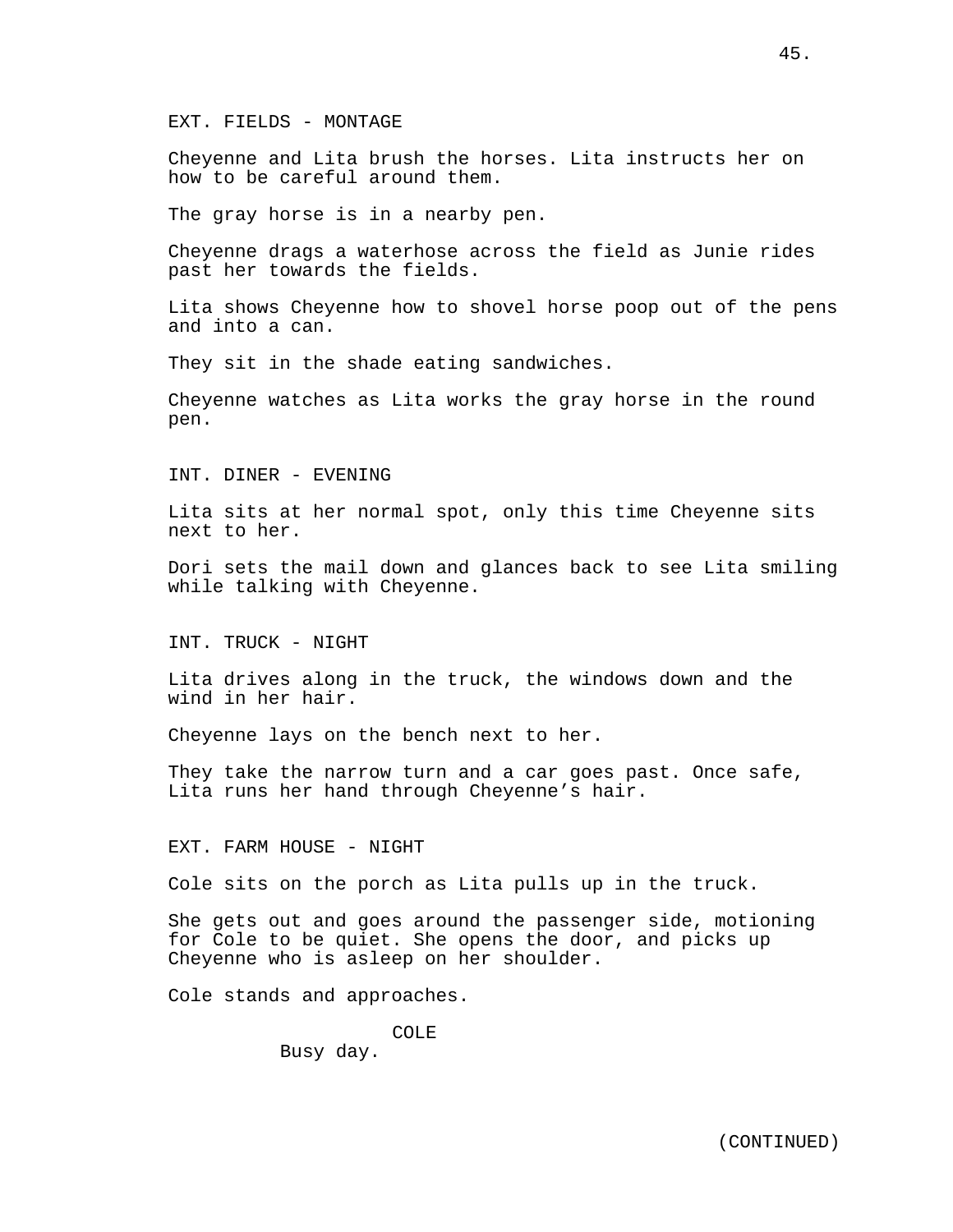LITA Yeah. Why don't I let her sleep here? You can come get her in the morning.

Cole nods. He follows Lita to the front door and they go inside.

INT. FARM HOUSE - CONTINUOUS

Lita walks Cheyenne back to the bedroom, and Cole removes his hat as he slowly follows.

INT. BEDROOM - CONTINUOUS

Lita spreads open the covers and puts Cheyenne down. She covers her up and turns to see Cole standing in the doorway.

> **T.TTA** She's beautiful.

Cole watches Lita bend down and give Cheyenne a gentle kiss on the side of the head.

Lita stands and goes to the doorway, brushing past Cole.

He looks at his daughter sleeping, then follows Lita.

INT. FARM HOUSE - CONTINUOUS

He sees Lita walk through the living room and out the front door, leaving it open, glancing back at him.

EXT. FARM HOUSE - CONTINUOUS

Lita stops outside, looking up at the stars.

Cole approaches her from behind.

She turns suddenly and kisses him with passion.

LITA (breathless) See you in the morning.

COLE

Ok.

Cole gets in the van and drives away. Lita watches him go.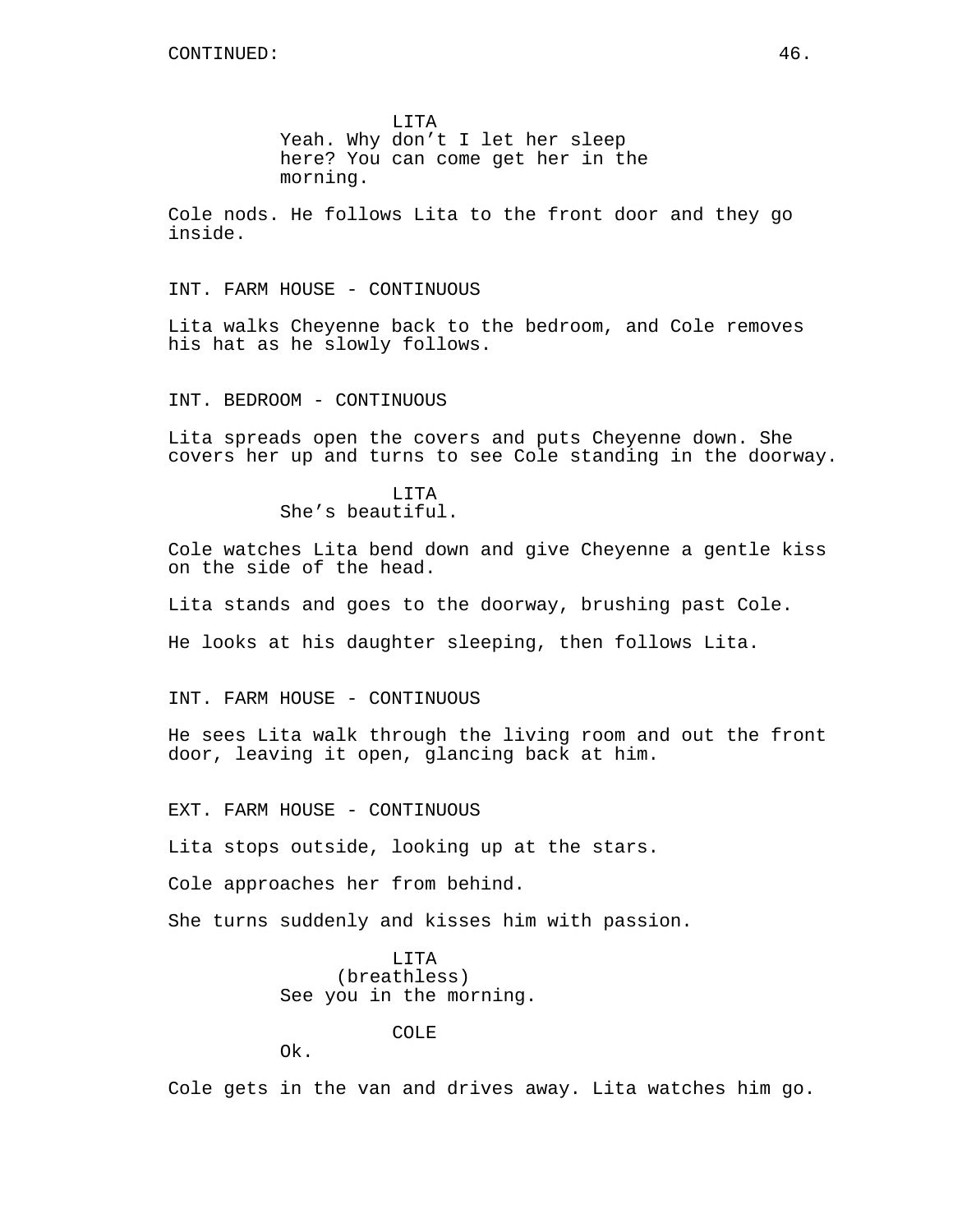EXT. PORCH - NIGHT

Lita sits on the porch reading by lamplight.

She sets the book down and blows out the lamp, sitting in the darkness.

She listens . . .

Faraway she hears gunfire and horses running.

EXT. FIELDS - NIGHT

Lita is in her night shorts and tank top, walking barefoot through the field. She looks for arrowheads . . .

She looks over to Junie's porch. She's gone but the gun is leaned against her chair.

INT. BATHROOM - DAWN

Lita sits on the floor of the bathroom treating the bruise.

It is beginning to heal.

INT. LIVING ROOM - MORNING

Lita sits on the couch with the documents and new mail spread out before her. She twirls the phone cord in her hand.

> LITA Yeah we made a report. (Listens) Me and this . . . friend of mine. He helped me.

She listens.

LITA It's pending. Everything is always pending.

She listens.

LITA I want to stay, Paul. It turns out there's a lot here for me. But I need to be safe.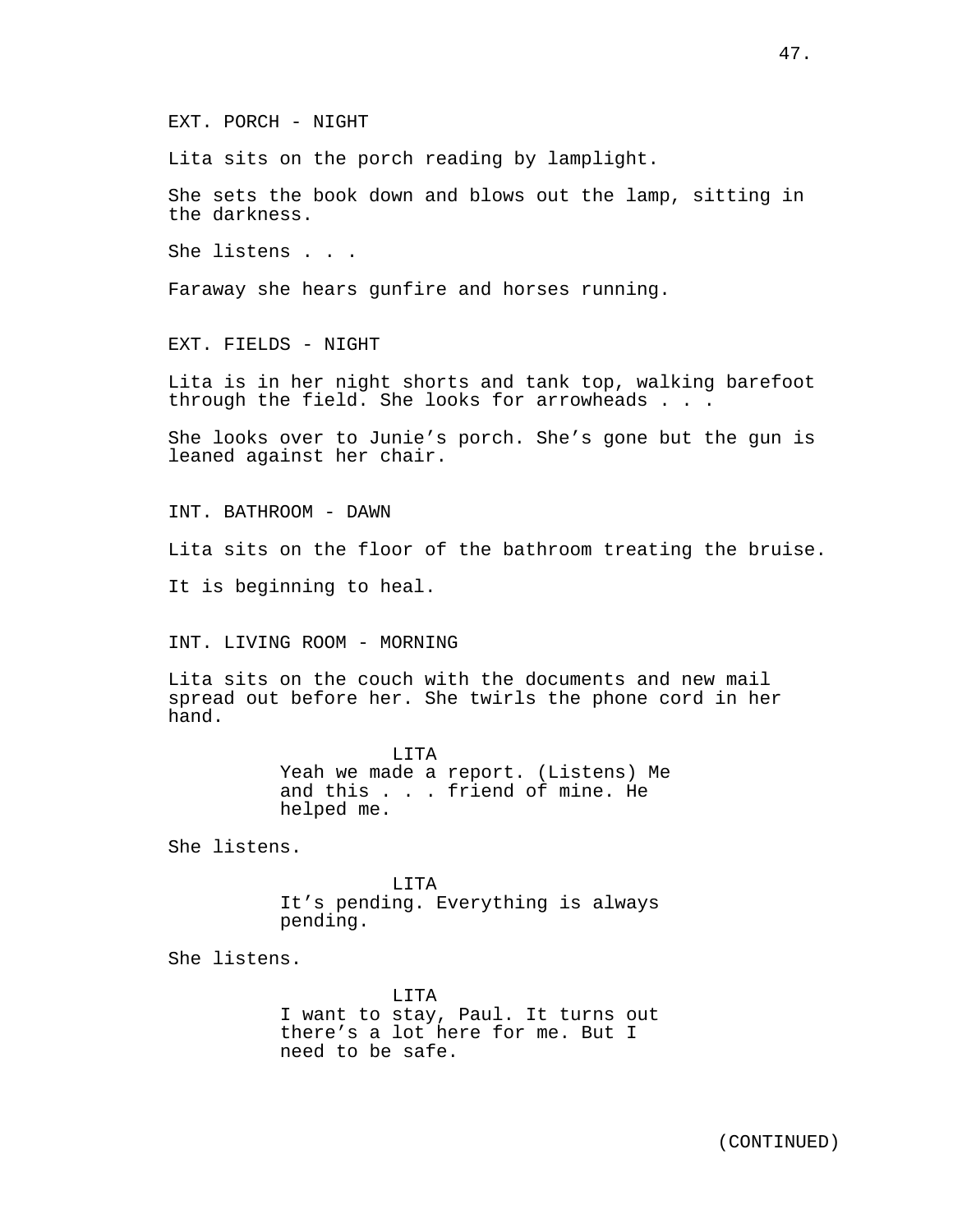LITA I understand. How long?

LITA And if he comes back. Then what?

Lita picks up the photo of herself as the little girl.

LITA (sighs) I'm tired of running. Tired of . . . talking to you. Tired of all this.

She sets the photo down.

EXT. ROUND PEN - MORNING

Lita works the horse in the round pen.

She is frustrated. Losing patience.

LITA Hey! What's wrong with you?

The horse rears back away from her. Lita challenges the horse.

# LITA

Fine. Go crazy.

She calms down, breathing easy. She slowly approaches and places her hands on the animal.

EXT. BARN - DAY

Lita is riding the gray horse in the open field, doing rein-work to get her to obey commands.

She hears a car drive up, and rides over towards the house.

She walks the horse around the corner of the house to see it is Cole and Cheyenne.

> CHEYENNE Hey Lita!

LITA Hey beautiful.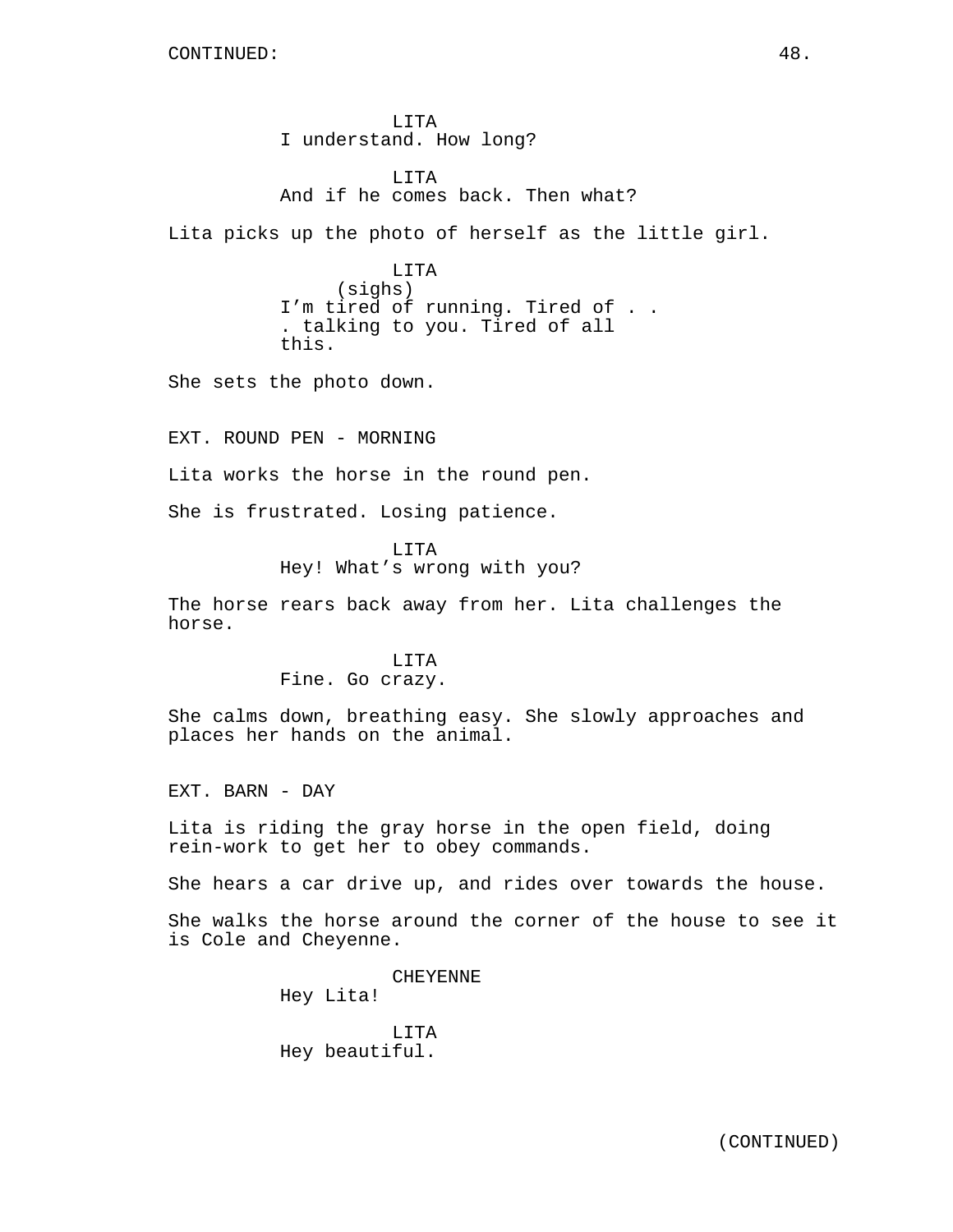COLE You can just call me Cole if that's easier.

LITA I wasn't talking to you.

Cheyenne looks up.

CHEYENNE Can I get in that horse with you?

Cole picks her up and sets her in the saddle in front of Lita.

### COLE

I need a picture of this.

He takes out his camera and snaps a photo.

Lita turns the reins and trots off the opposite direction.

Cole watches the two girls ride away. He begins to walk towards the porch until . . .

A scream.

From Cheyenne.

Cole turns and runs as fast as he can around the back side of the barn.

The horse runs past him without riders.

Cole goes around the back of the barn to find Cheyenne crying and Lita holding her.

> LITA (to Cole) Pull the car around.

CHEYENNE (sobbing) Daddy!

She holds her wrist.

LITA It's going to be ok. It's going to be ok . . .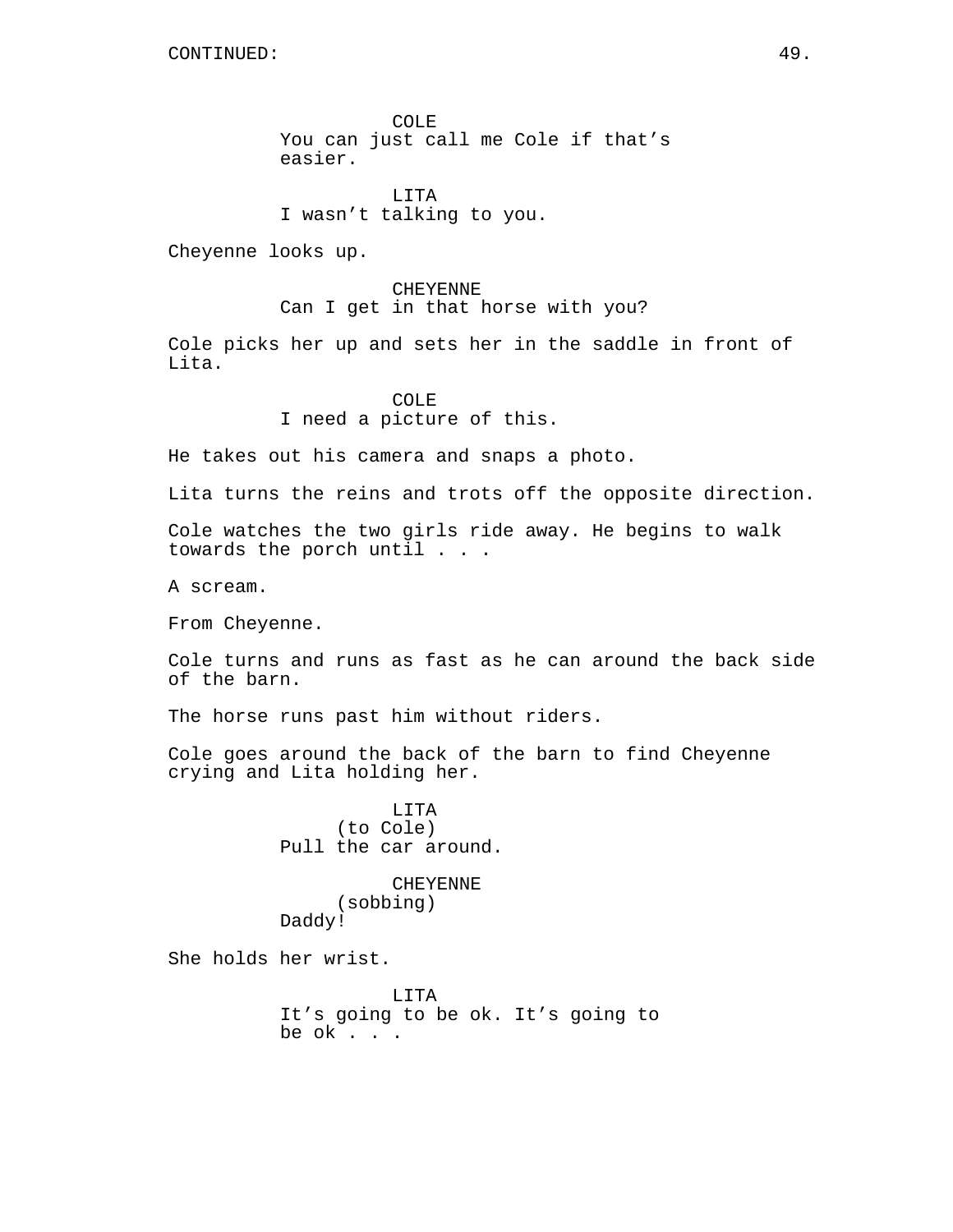INT. WAITING ROOM - DAY

Lita sits alone in the simple emergency waiting room of the local clinic. She is drained. She sits with her knees tucked against her chest, her chin resting on her knees. She stares ahead.

The doors finally swing open and Cheyenne walks out followed by Cole. Cheyenne wears a cast and carries an x-ray.

> CHEYENNE Look at this.

Cheyenne hands Lita the x-ray, which shows her wrist bones broken.

> CHEYENNE And I got a cast.

LITA I see that. Cheyenne, darling, I am so sorry.

Lita looks up at Cole.

LITA Really. I'm embarassed. I thought she was ready.

### CHEYENNE

It's ok.

COLE Her mom's not going to be real happy but who cares am I right?

CHEYENNE

Yeah.

LITA

Yeah.

COLE Ok. Ice cream it is. Cheyenne said she's paying.

CHEYENNE I didn't say that!

COLE Well it's your turn.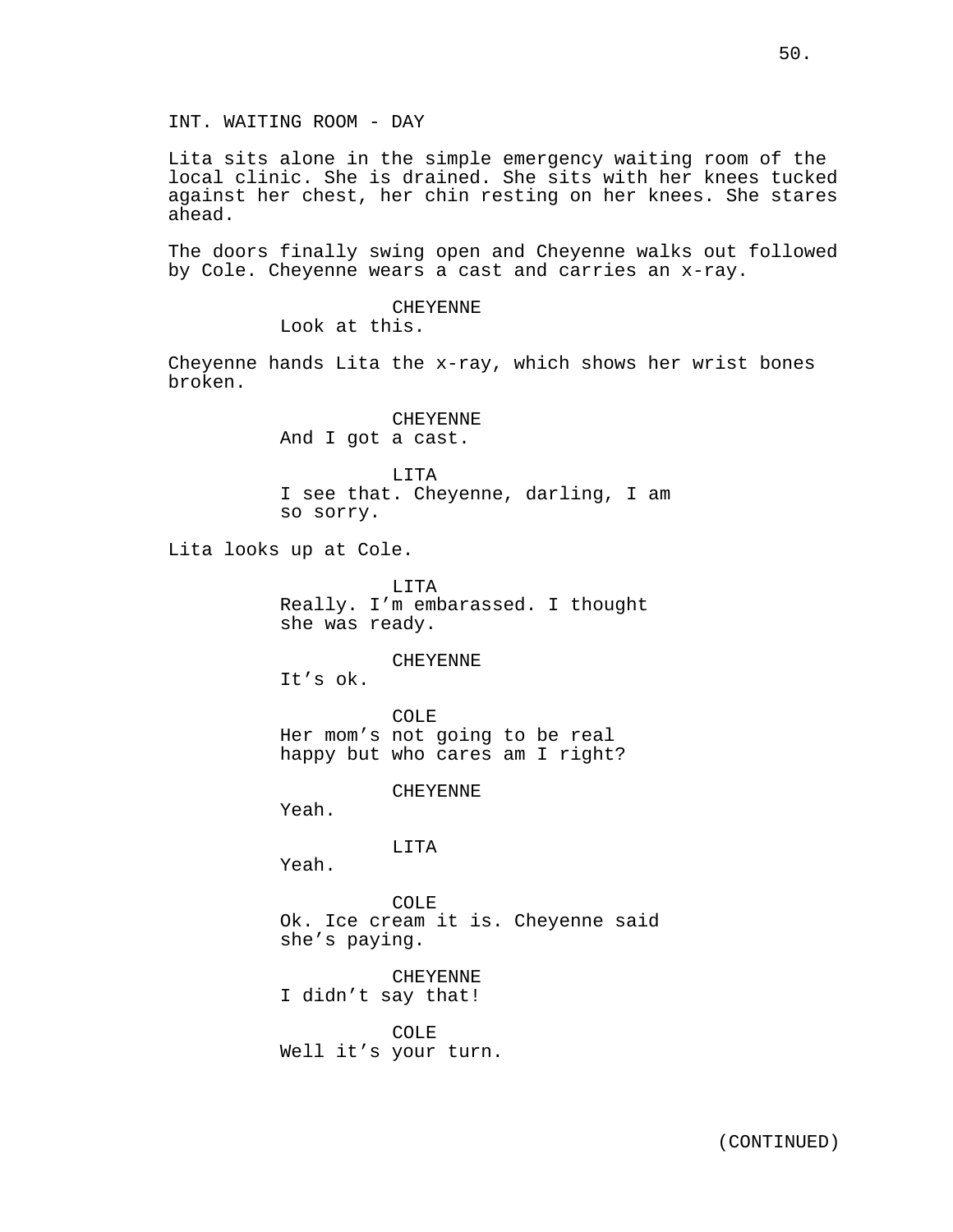CHEYENNE Can I borrow some money?

COLE

I guess.

Cole leads Cheyenne towards the door. Lita grabs his arm to slow him down.

> LITA I feel terrible. I really do.

Cole takes her hand. He breathes heavily, as if he is really concerned.

He walks her over to the check in window and rings the bell.

A NURSE looks up from her work.

COLE I'm sorry to bother you again but my friend is feeling terrible.

Lita turns away with a smile.

LITA

Quit.

Cole calls out to her as she and Cheyenne walk out the door.

COLE They're willing to see you, Lita. What are your symptoms?

Turns to the nurse.

COLE She's feeling better.

EXT. FARM HOUSE - NIGHT

Cole drops off Lita to the house. She stands at the open passenger side door. Cheyenne holds a gallon of ice cream, with three spoons inside.

> LITA Feel better.

> > CHEYENNE

I will.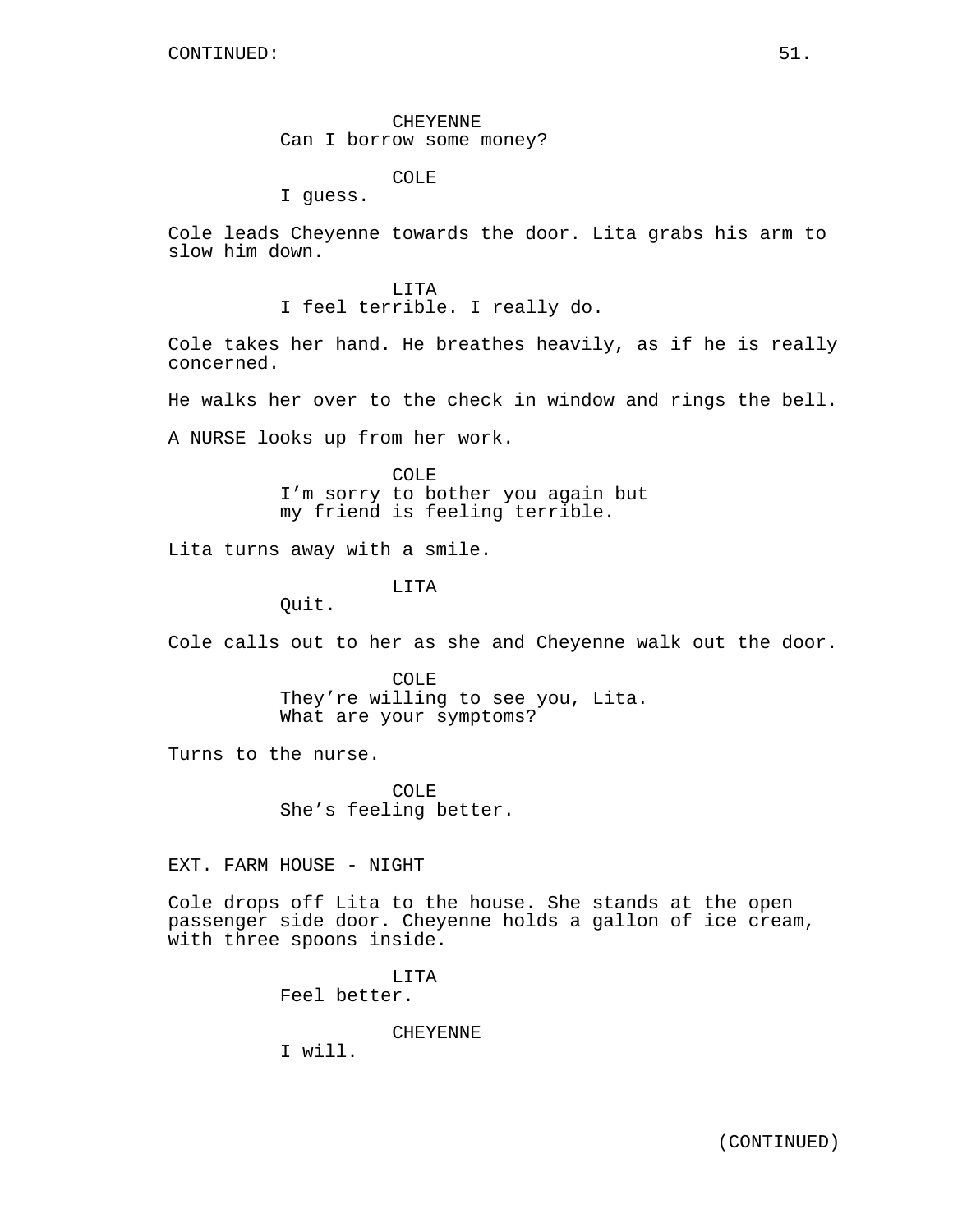LITA

I'll see you next time you come to visit. And maybe we'll put you on a different horse.

CHEYENNE

Ok.

Lita looks over to Cole.

LITA Goodnight.

# COLE

Goodnight.

She closes the door, and watches him drive away. She stands under the stars, all alone. She smiles to herself, breathing in the crisp air.

Lita approaches the front door and reaches for the handle.

The door is already ajar, but the lights in the house are off. She glances back towards the road, where the taillights are tiny red lights fading away.

Lita pushes open the door and walks inside.

EXT. DREAMY MONTAGE - DUSK

Lita's father walks through the mountains.

The wild horses sprint through the fields.

Timelapse of sunrise and sunset.

Someone cleans arrowheads in the sink.

Junie fires her shotgun into the air.

INT. FARM HOUSE - DAWN

Gray light in the windows falls on a simple kitchen table, with a plate of half-eaten toast and a glass jar of jam.

A bundle of wildflowers in a vase.

A dusty stack of books - Gibran's 'The Prophet', Rilke's 'Book of Hours', Jim Harrison's 'Songs of Unreason'.

A coffee pot still warm.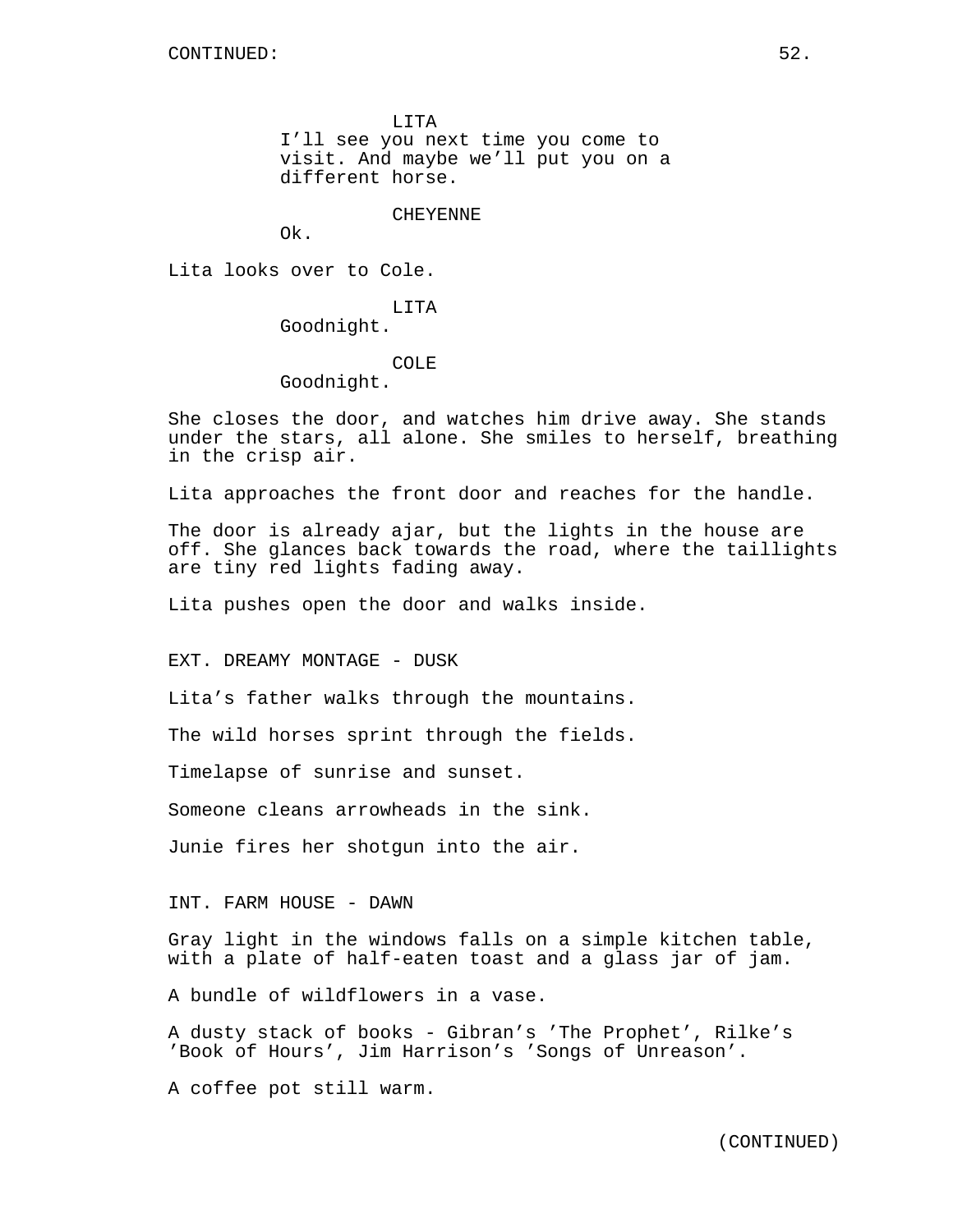A shallow dish full of arrowheads.

A sepia photograph of a little girl on a horse for the first time . . .

INT. BATHROOM - SIMULTANEOUS

The door is halfway open to reveal Lita sitting in the bathtub, resting her chin on her folded arms.

She has been beaten.

Her face is bruised. Her back is welted.

Through the window she sees the gray horse standing in the field.

EXT. FIELD - MOMENTS LATER

Lita walks through the field still wet from the bath towards the horse.

She screams at her, lifting her arms for the horse to run away.

The horse bucks back, turning from her and galloping away.

Lita continues to scream at the horse to go away.

INT. FARM HOUSE - DAY

Lita moves through the house gathering her documents.

She picks up the stack of books.

She carries the documents and the books to the back bedroom where she puts them in the side pouch of a duffel bag. Her clothes are already packed.

She hears the front door open, and looks back through the living room to see Cole.

> COLE (playful) Hey woman!

Lita says nothing. She shoves her bag under the bed. She crosses the room and looks at her face in the mirror. There's no way to hide the bruising.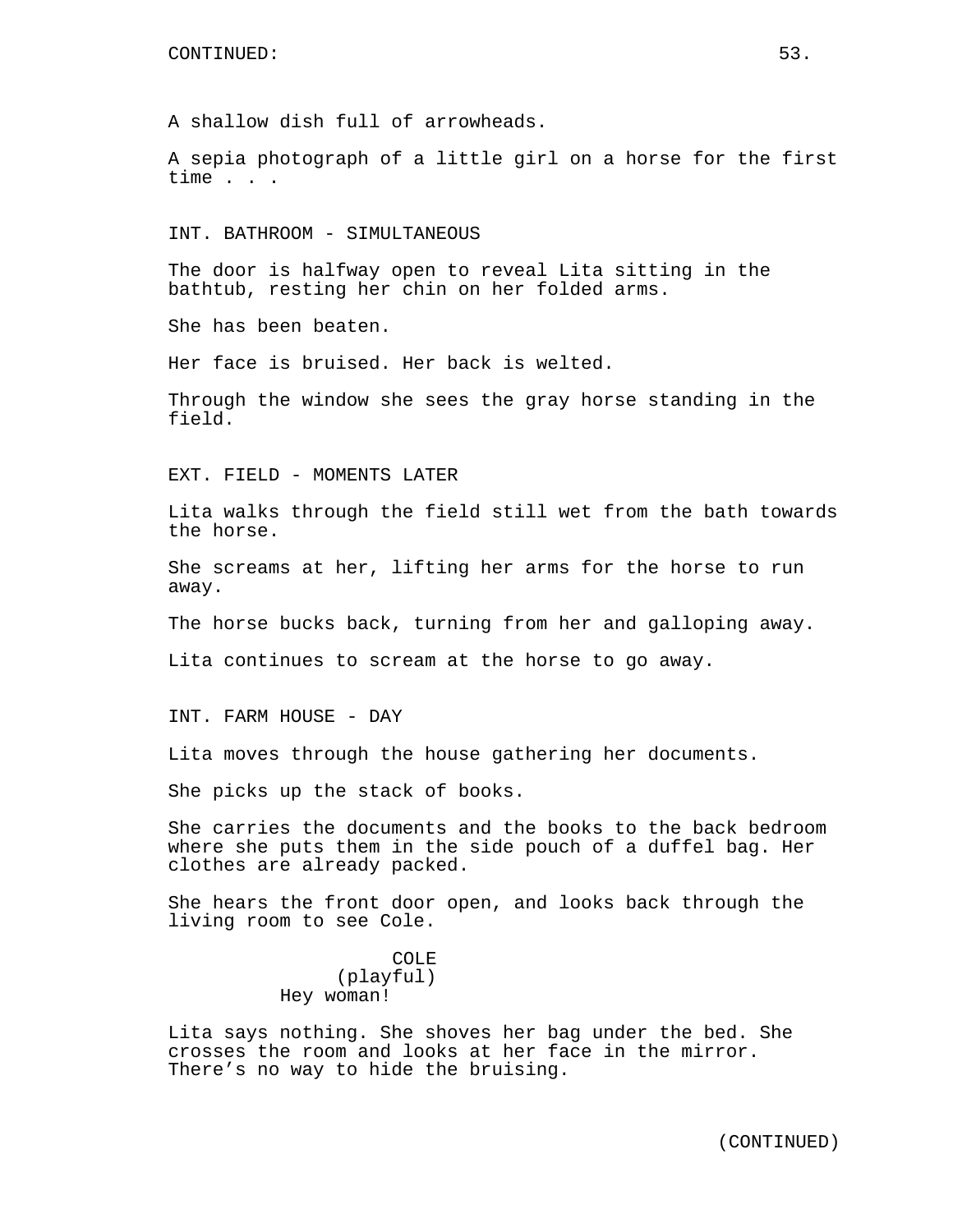COLE O.S.

Lita?

LITA I'm back here.

She stands against the door and he walks to the entrance. They are separated by the door, unable to see each other.

> LITA I'm not feeling good.

COLE Uh oh. Need me to bring you some Pepto Bismol? Or is it the monthly thing?

LITA No. It's . . . I think I want to be alone. That's all.

COLE Ok. Are you alright?

LITA Yeah. Yeah definitely. I'm just not myself today. I don't know what to tell you.

COLE Well can I at least look you in the eyes and say goodbye?

LITA (gently) I really just want you to go.

Cole steps back, and Lita closes the bedroom door. Cole stands at the door, unsure if he should say anything else.

COLE

Ok. I'll be here when you need me.

She listens at the door until she hears him walk away and out the front.

She goes to the dresser and finds her work hat.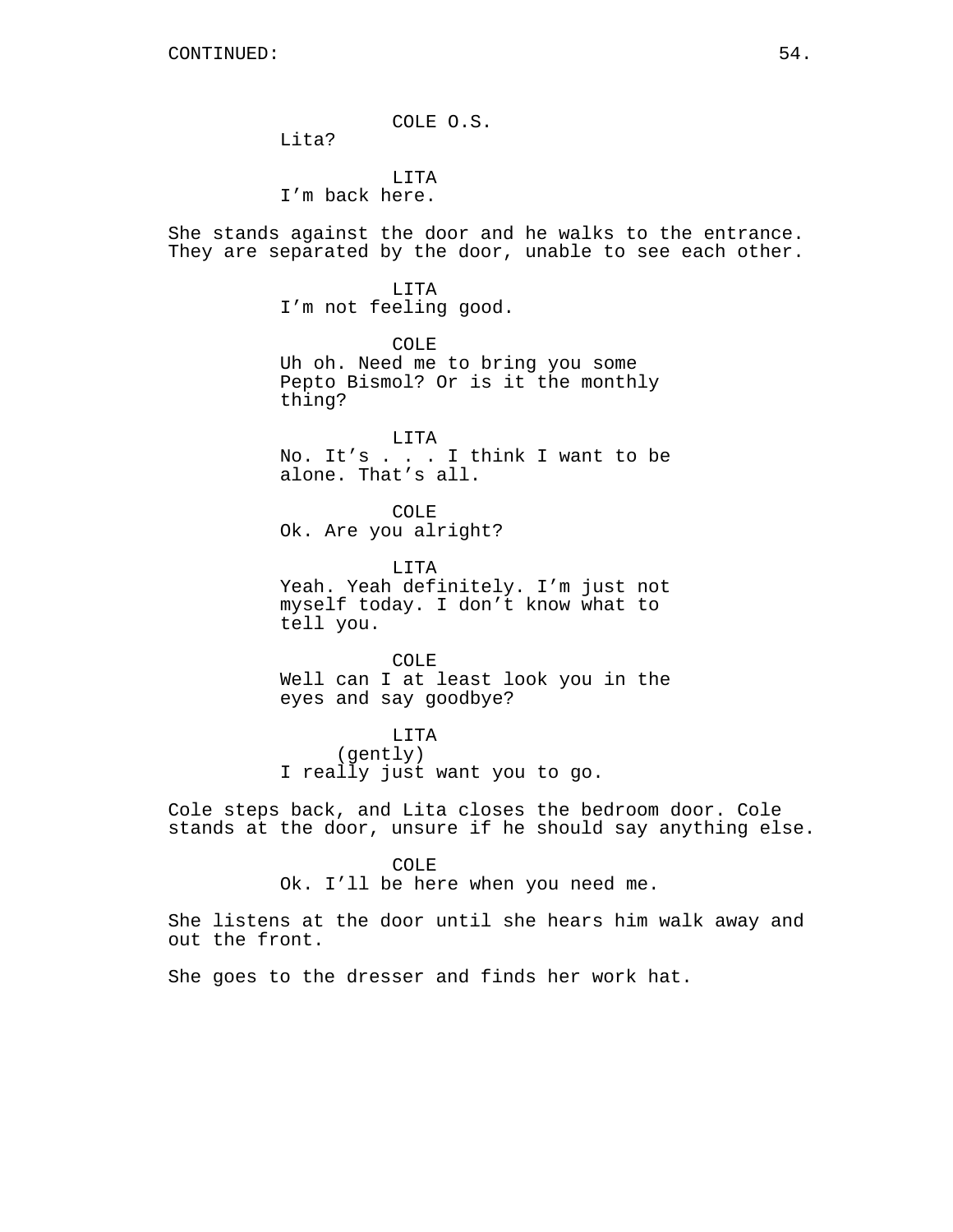Lita takes a horse up the trail towards her father's grave. She looks up on the ridge but doesn't see the wild horse.

A bundle of flowers are kept in the saddle pack.

She arrives at the gravesite and dismounts, tying the reins to a tree branch. She takes the bundle of flowers and approaches the grave.

She throws the old ones aside, and replaces them with the fresh bundle.

She sits on her knees and removes her hat.

LITA I'll come back when I can.

She fights to hold back tears.

LITA I never saw it going like this. Not for either one of us.

She looks at the cross.

LITA But this is what we got.

She nods, wiping away a tear. She stands up, puts on her hat, and goes back towards her horse.

EXT. FARM HOUSE - NIGHT

Cole pulls up to find the gray horse standing in the middle of the road.

The house is dark. The horse turns and runs away.

Cole knocks on the door.

COLE

Lita?

Cole tries the door but it's locked.

He walks around the porch to the back door and tries that as well. It is unlocked and he goes inside.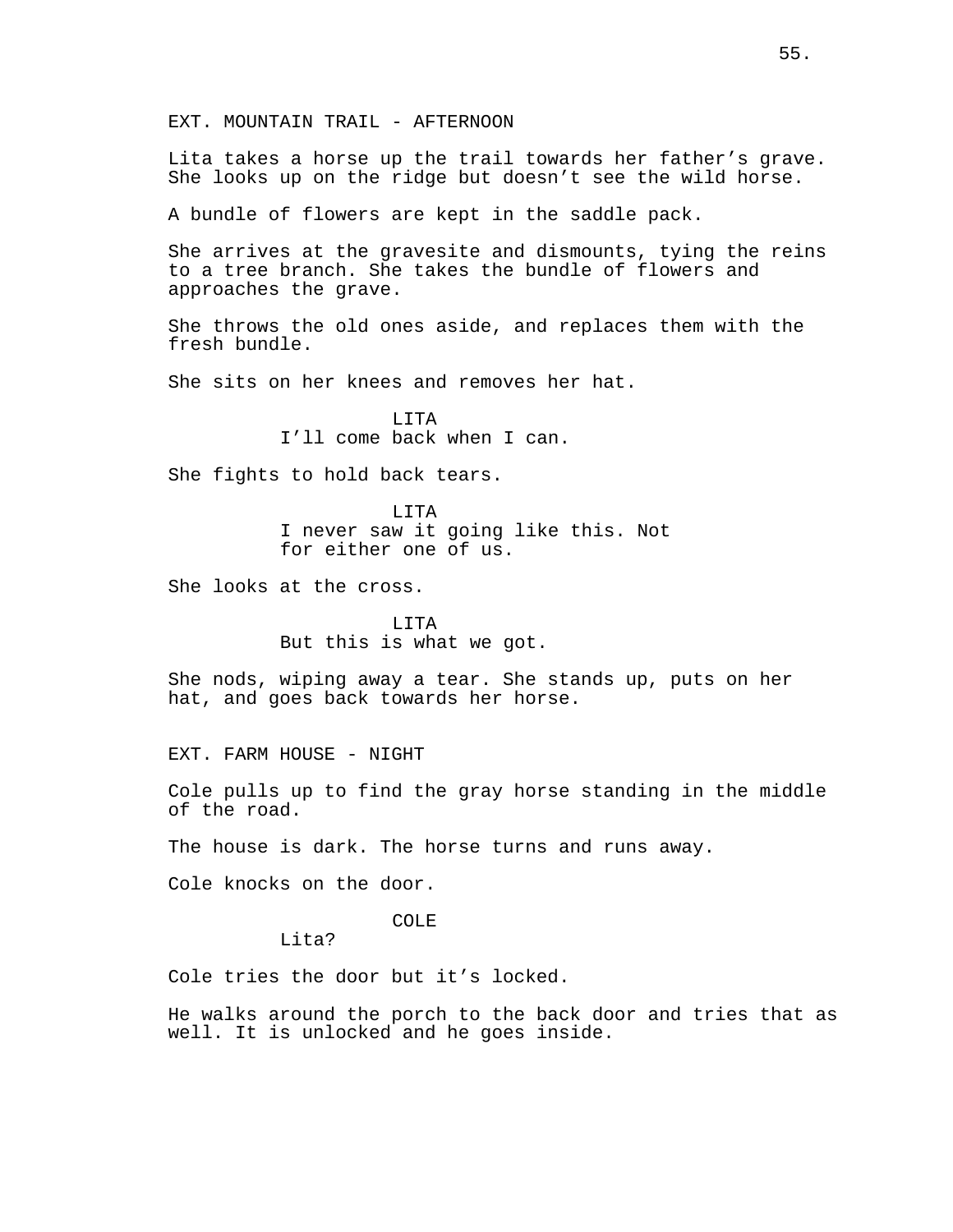Cole walks through the dark house and flips on a light. He goes back to the bedroom and turns on the light. Some clothes are scattered on the floor and her drawers are open.

Cole turns off the light.

EXT. FARM HOUSE - MOMENTS LATER

He crosses the field to Junie's house and knocks on her door.

> COLE Miss Junie? Junie!

Her lights are out.

Cole walks out into the open field.

He sees headlights coming up the road . . .

INT. DINER - NIGHT

Lita sits at the diner, dressed for leaving. She picks at a plate of chicken fried steak and mashed potatoes, reading a book.

Dori walks past.

LITA Would you check the mail for me?

DORI

You bet.

Dori walks off leaving Lita alone.

Someone whistles to get her attention.

Lita turns and sees Junie is sitting at a booth in the corner watching her. Junie motions for her to come over.

Lita reluctantly puts her book down and walks over.

JUNIE Will you sit down?

LITA I'm in the middle of reading something.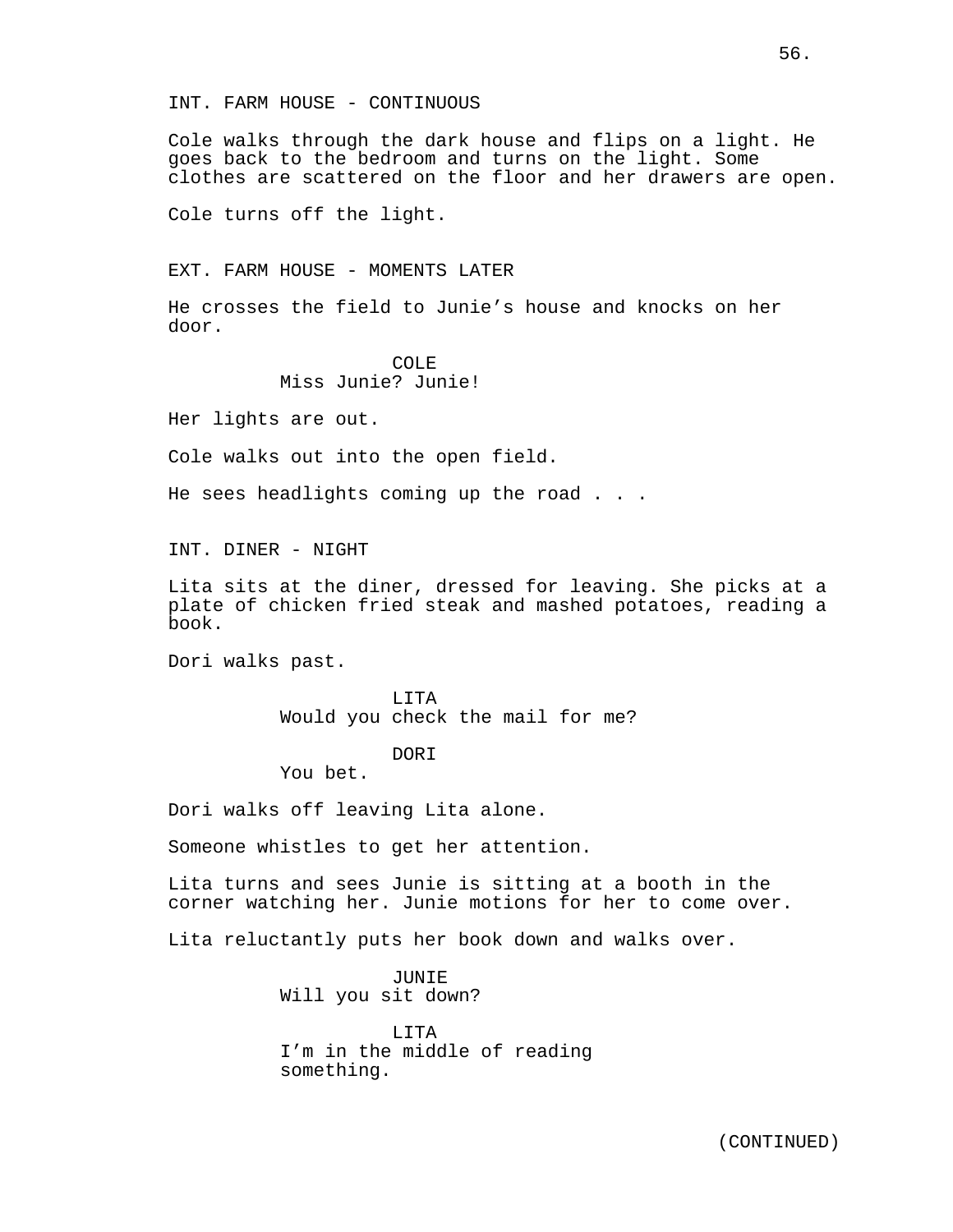# JUNIE

That book's not going anywhere.

Lita sits down. Junie pushes a piece of chocolate pie towards her.

#### JUNIE

I don't know why I ordered it.

The pie is untouched. They sit quietly across from one another.

> JUNIE Have you heard of Hank Williams?

LITA Everyone has heard of Hank Williams.

### JUNIE

Well I don't know how young you are.

LITA There's still some records in the house.

JUNIE That's right. Your dad was good to me. Not everybody has been.

LITA Well you're not exactly a cheery woman.

Junie is amused.

JUNIE I'll give you that. I'll just cut right to it. I don't like seeing your face.

# LITA

Well.

JUNIE I don't mean it against you. Your daddy was like a brother to me. And when I see you I see him and I don't like the way it feels. So you can take that as an apology or you can leave it. One way or the other.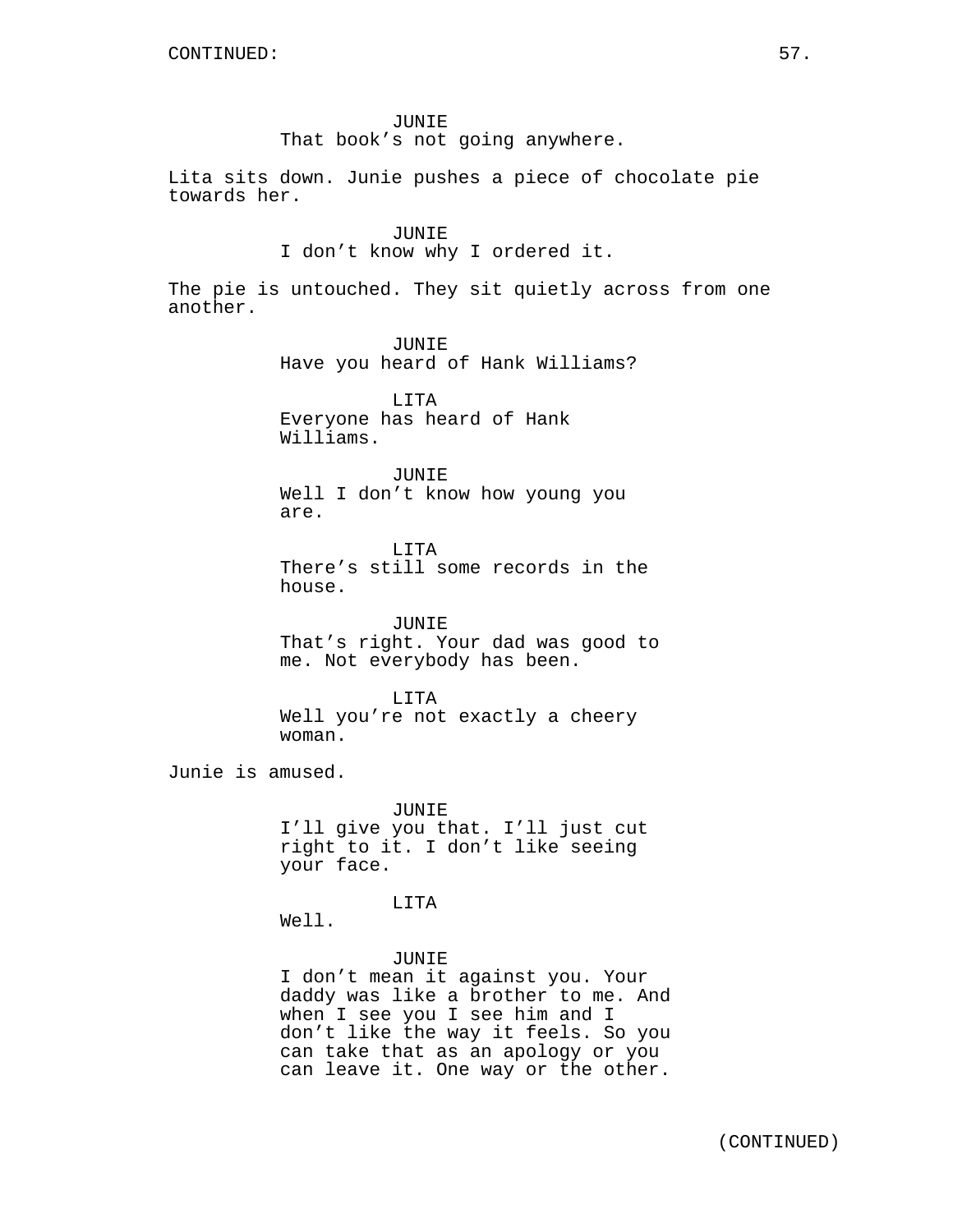Lita nods. Junie reaches across the table and takes her hand, then regrets it. Almost like she hasn't touched someone in a long time.

> LITA I'm leaving. For good, I mean.

JUNIE I know. I know the look of someone who's leaving. You got it.

Lita takes a bite of the pie.

JUNIE I don't think you should.

LITA You don't know much about me, either.

### **JUNIE**

What's there to know? I know there's a man and a little girl who want you. Might just do anything for you.

LITA It ain't that easy.

JUNIE It ain't that complicated. Whatever it is.

Junie takes a bite of the pie, too.

### JUNIE

I fell in love one time. A monk. He'd come out to ride and your dad would look the other way when he started to stay the night. We'd stay up late listening to Hank records and dancing in that little room. That's why I was asking. And all that went on for two years. Two years. And then one day he said it was too complicated. The vows and me and the lies and all that. Too complicated. They woke up one morning at the monastery, went to his room, and found him gone gone gone. All his things. Like he was never there. No one could get in touch with him. And I kept thinking (MORE)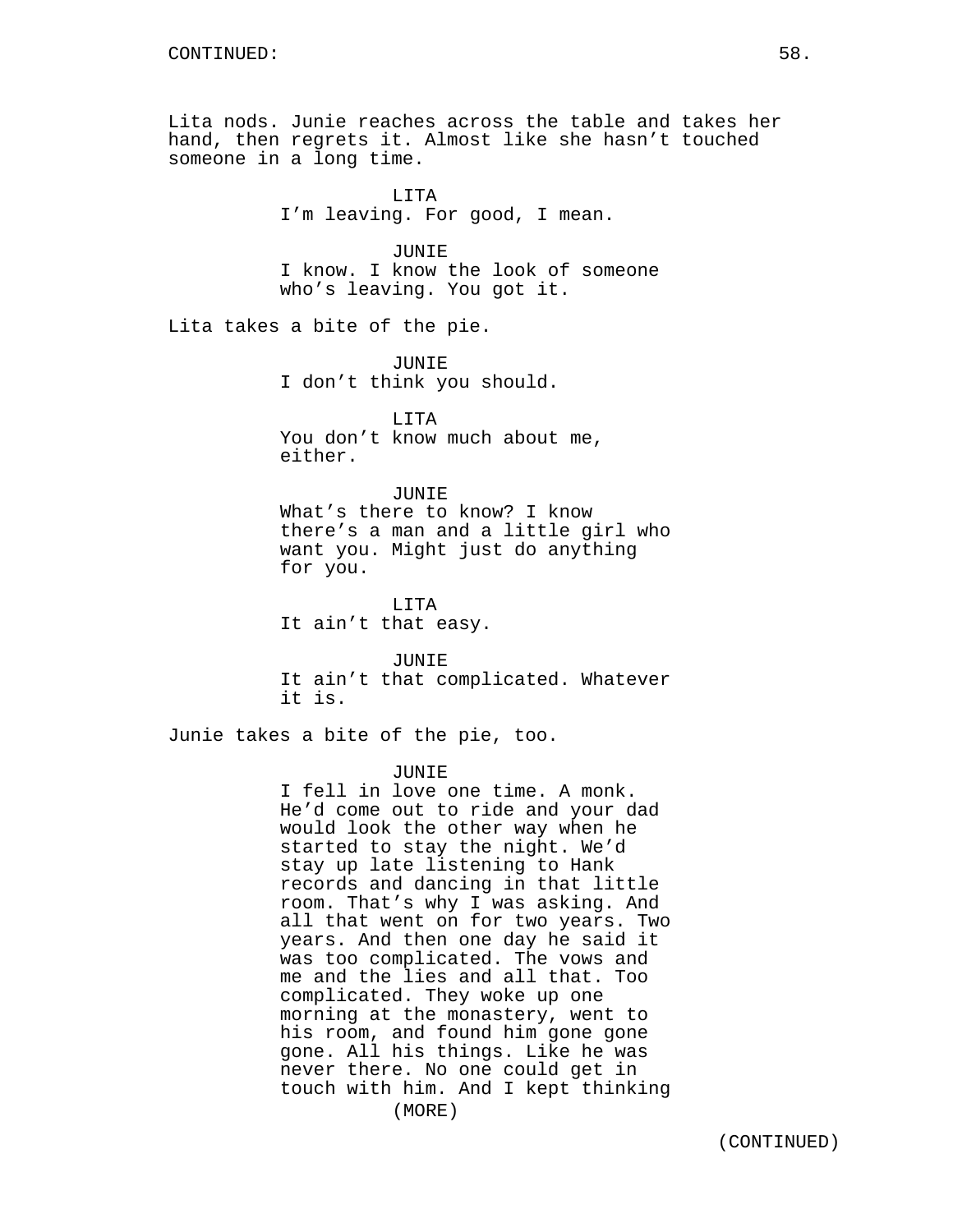JUNIE (cont'd) he was coming for me. That he picked me. That one night I'd hear a knock on the door. I'm still waiting. And life has all but passed me by.

### LITA

I'm sorry.

# JUNIE To this day I don't know whatever happened to him.

LITA

If it was just me and Cole and Cheyenne, that'd be one thing. But everything I ran away from I wound up running right into.

Junie nods.

# JUNIE

You know God made those Indians into horses? The ones who used to live on the land. When they didn't have anywhere else to go, God made them into horses and they ran up into the mountains. Left all their things behind. When the cavalry came they didn't know what to make of it.

# LITA

I heard about that.

JUNIE It's true, if you believe it.

Dori comes by and puts the book down next to Lita along with a few letters and a manila folder.

Lita picks it up.

# LITA I better get going.

Junie nods, understanding. Lita stands.

# LITA

Take care.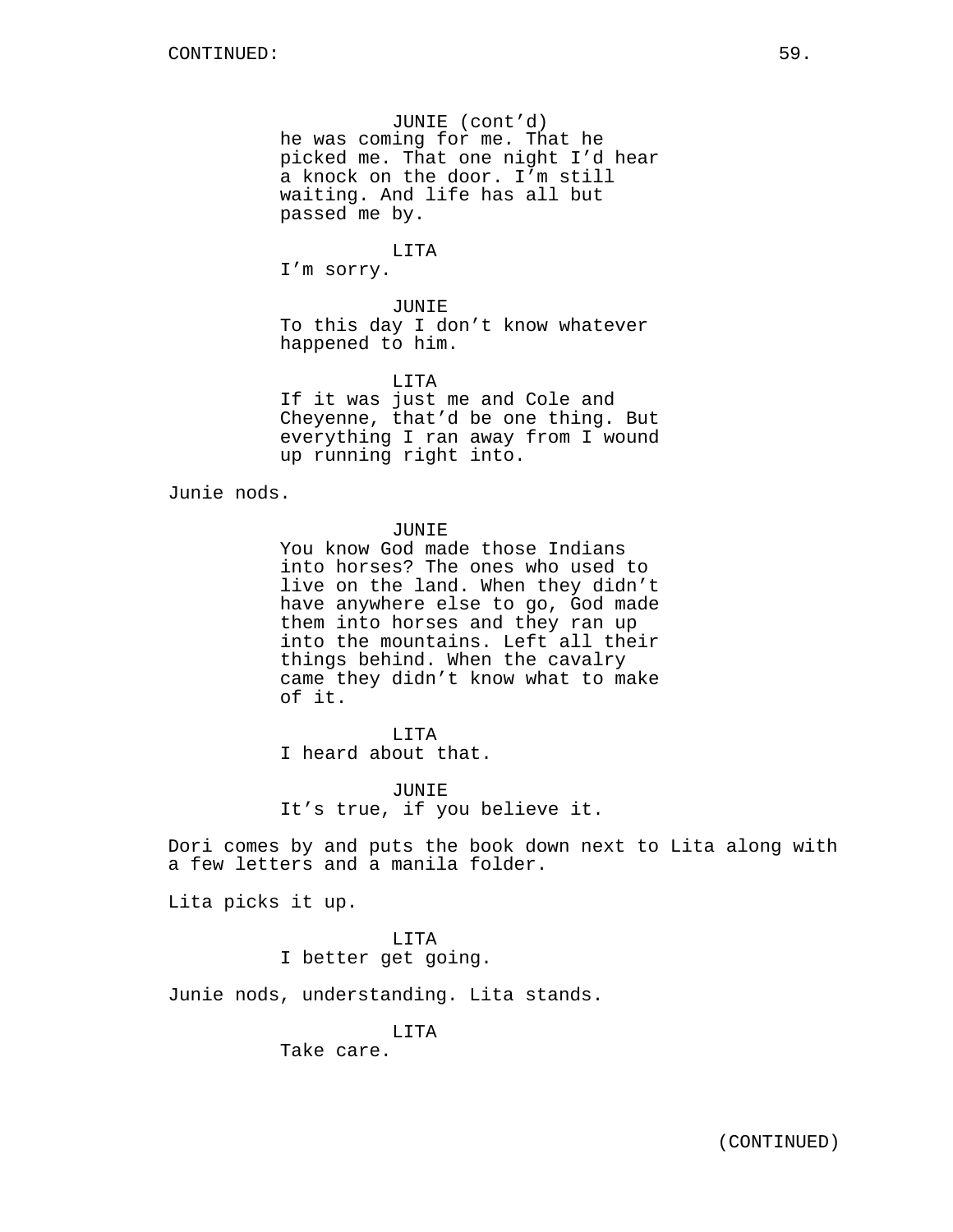#### JUNIE

You too.

LITA And there's some Hank records in the house if you ever want to hear them. Or dance.

Junie smiles at the gesture.

JUNIE When you find something good, you gotta be severe. You gotta fight like it's the only thing there is. Because it is.

Lita turns and walks out the door.

Junie sits in deep contemplation.

EXT. FARM HOUSE - NIGHT

Cole walks around the house as the headlights approach. It's a truck he hasn't seen before. It stops and WILL gets out.

Cole stands in the headlights, with the dust of the road rising around him. Will walks around to the front of the truck drinking a beer.

> WILL Well if it isn't Rocky Balboa. You got a helluva right hook, I'll give you that.

Will glances around looking for Lita. He finishes the beer and tosses the can onto the ground.

> COLE She isn't here. WILL Where is she then?

COLE I don't know.

WILL

Bullshit.

COLE No. I mean it. She's gone. Packed up her things this afternoon and left.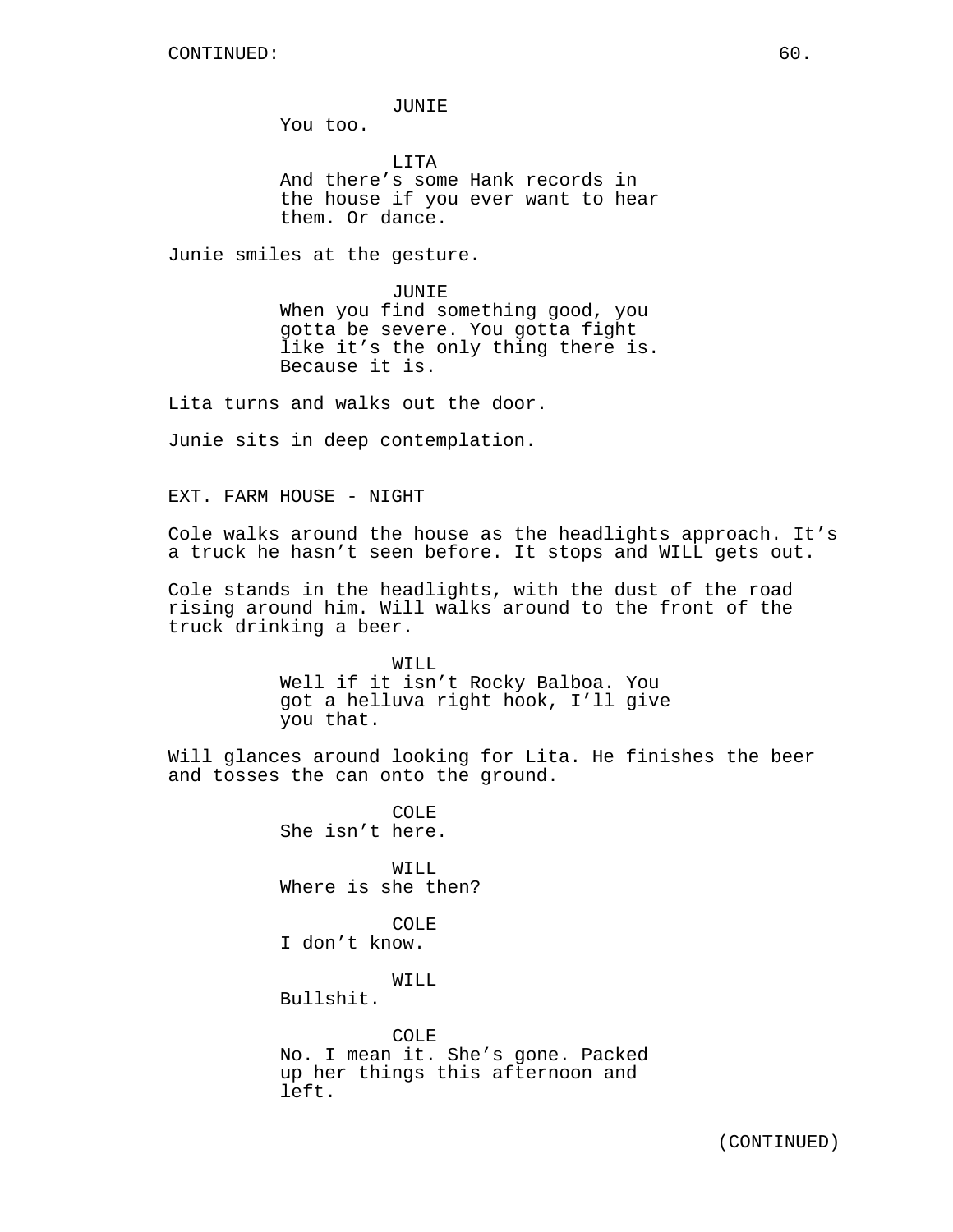Will looks at the front door. He walks over and tries the handle. It's locked. He bangs on the door.

> WILL Lita! Baby!

COLE She's not here.

Will turns to Cole.

WILL Who the hell are you exactly?

COLE I live up at the monastery.

WILL Oh Christ I got knocked out by a monk. That's a first.

Will mumbles and laughs to himself.

COLE No. I just live up there.

WILL Then what are you always doing poking your ugly face around down here?

Will walks towards him.

COLE She's my friend. And I came to check on her.

WTT.T. Well she's my wife.

Will presses up against Cole, almost daring him to hit him.

COLE I think you need to go.

WILL You going to sucker punch me again if I don't?

COLE No. I'm just going to ask.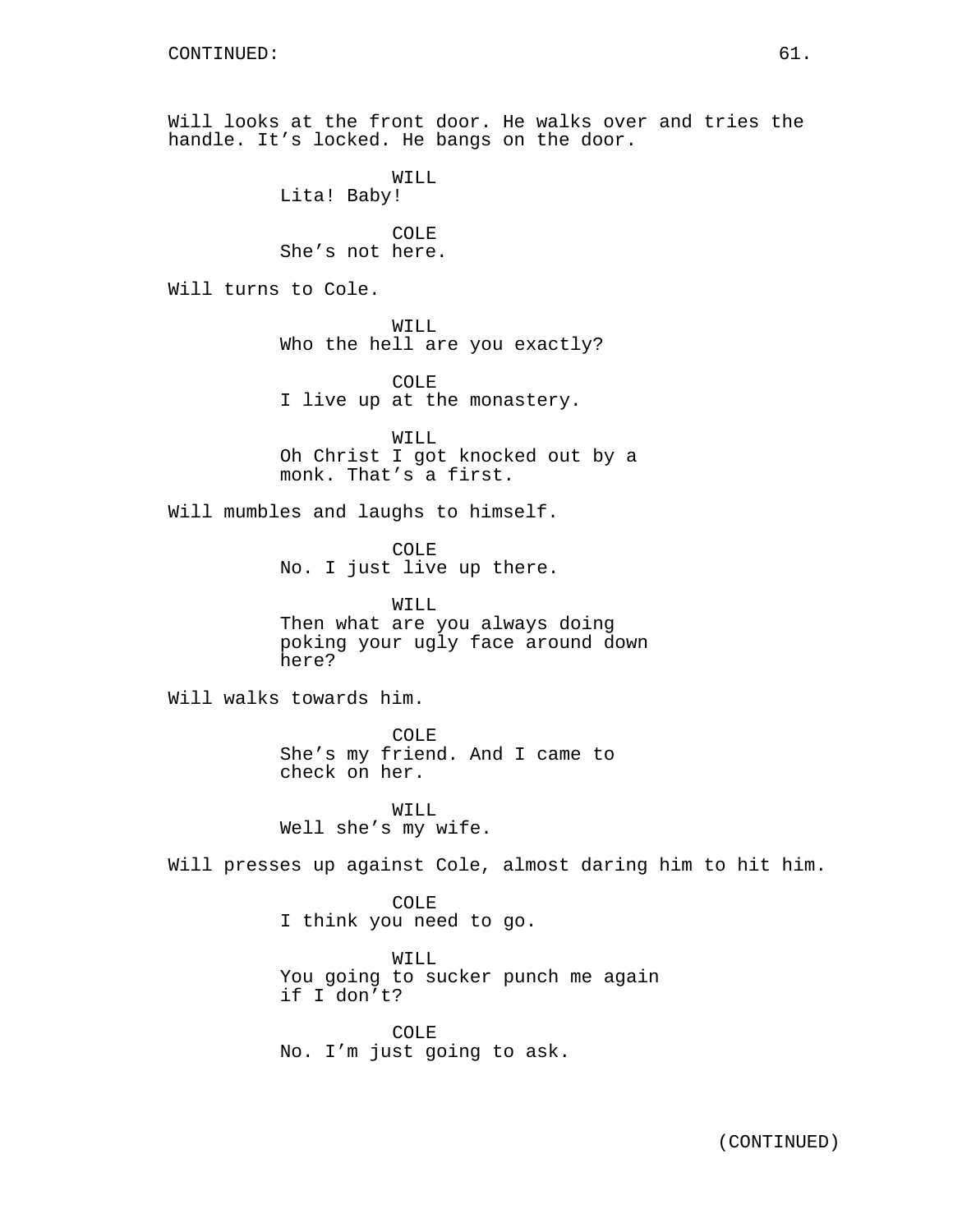Will backs up a few steps, then takes out a gun. He lets it hang by his side. He raises it up at Cole's chest and cocks the trigger.

> WILL Just tell me where she went.

COLE I don't know. And even if I did, I still wouldn't tell you.

WILL It wouldn't mean all that for me to shoot you. Really and truly.

COLE I don't know how that would help you any.

Will smiles.

WILL Oh I see. Now I see it. You fell in love with her.

Cole says nothing. Will nods. He's too lazy to hold the gun up and lets it fall to his side. He seems tired.

> WILL This is just like her, you know. Pack up and run. Fall in love with somebody new. Pack up and run. Doesn't know what's best for her. Never has. She'll turn up somewhere.

Will puts the gun away. He turns and goes towards the truck.

WILL I'll see you soon, monk.

Will slams the door and backs the truck up.

Cole watches as he drives away.

EXT. DINER - NIGHT

Lita sits in her truck going through the mail. A packed bag is on the seat next to her.

She opens the manila envelope.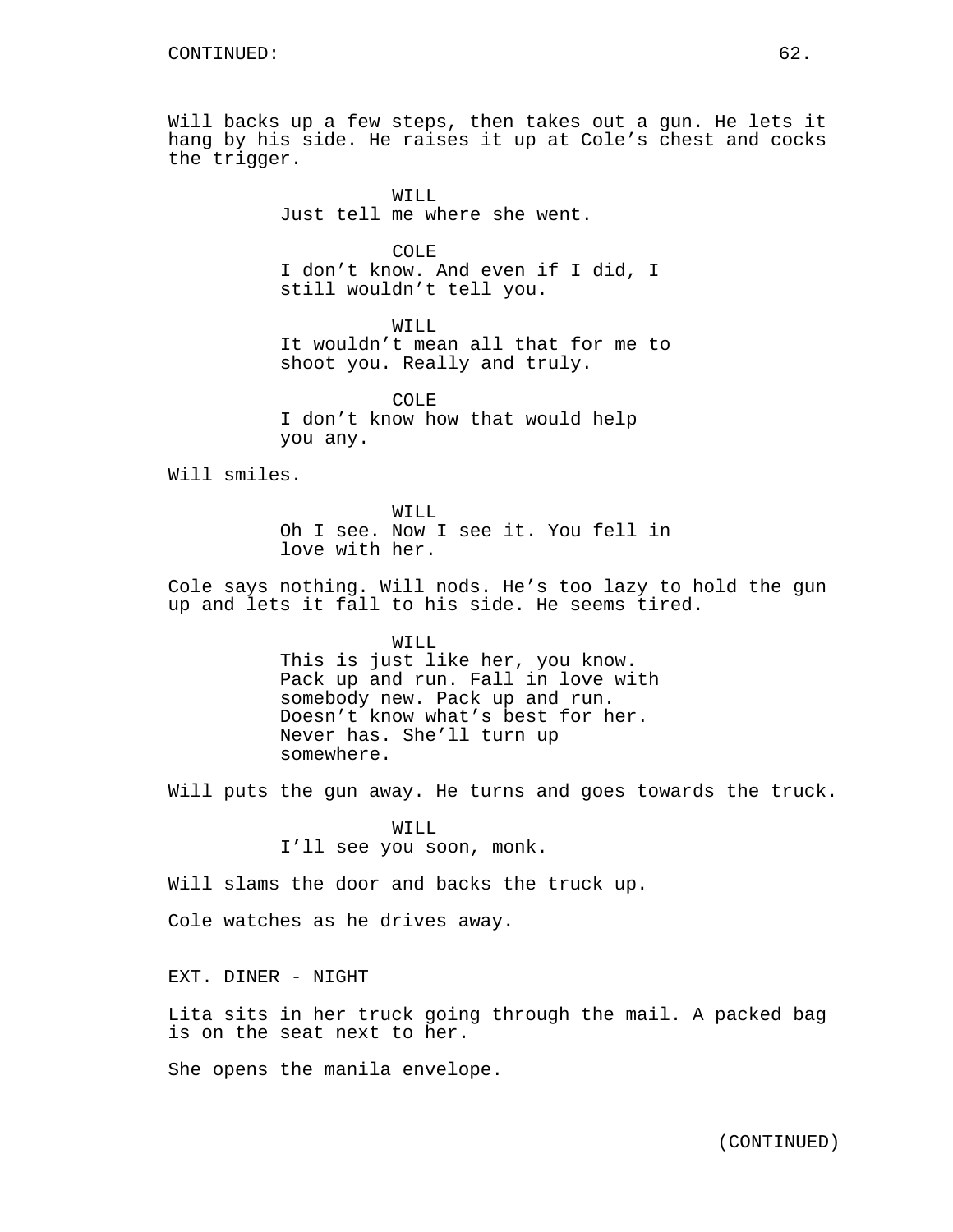Instead of legal documents, it is a photograph of Cheyenne and her sitting on the horse on the day Cheyenne fell and broke her wrist. Lita covers her mouth, fighting the tears. She takes out the note. The only words on the page are 'And still he loves us.' - Cole'

Lita looks at the photograph.

She puts it on top of the bag, gathers herself, and starts the car, backing out.

INT. ROAD - NIGHT

Lita drives with the windows down, tears streaming down her face.

She picks up the photo and looks at it.

As she continues driving, she approaches the bend.

A second car appears at the last second in her lane. They crash, spinning each other onto opposite sides of the road, the headlights turning and tires screeching as the vehicles slide to a stop, smoking.

Lita tries to find her breath. She's okay. Her hands grip the steering wheel.

She pushes open the truck door and steps out onto the lonesome road. She approaches the other truck and opens the door.

WILL is inside. His forehead is bleeding. He may be dead.

LITA Will . . .

He slowly opens his eyes, and looks to her. She backs away.

He unbuckles his belt and moves to get out of the truck as she continues to back away. Cole looks at the damage done to his truck.

> WILL What in the hell did you do this time, Lita?

He looks back at her.

WILL Where you gonna go in the middle of nowhere?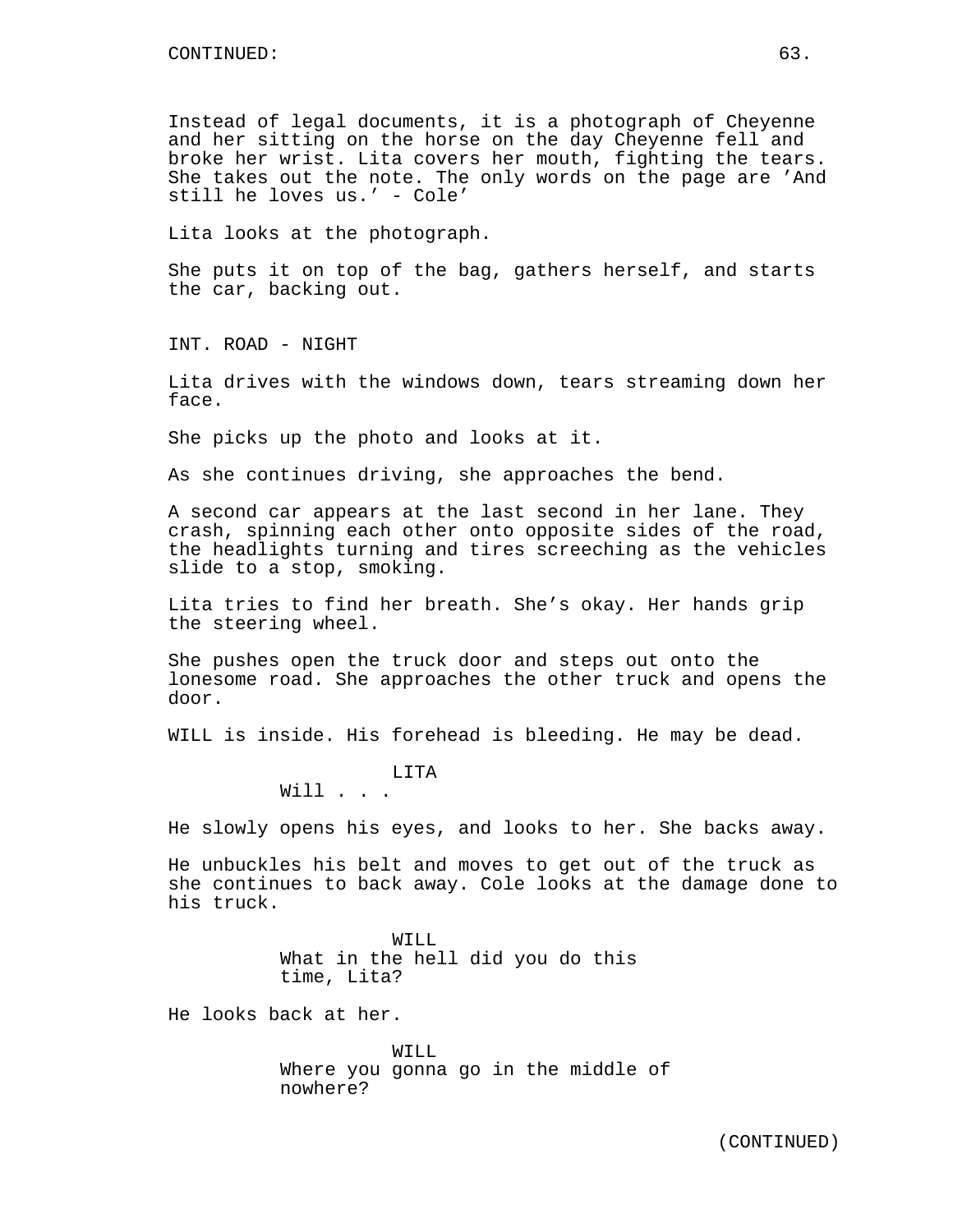Lita turns and runs for her truck, but Will catches her by the back of the neck before she can get inside. He slams her door shut.

> WILL Stop running, darling. For once. Listen to me.

He corners her against the truck. She reaches into the bed to try and find anything to hit him with. He grips her wrist so she can't.

> WILL. Look at this. Look at us. Brought back together like this? Lita we are meant to be together. I mean for God's sakes we run right into each other.

LITA I don't want to be with you.

WILL Don't say that.

LITA I want you to die.

WILL

Quit.

LITA If I knew it was you I would've hit you square on.

WTT.T.

Shutup.

LITA I would've sped up. Anything to get you away from me forever.

Will shakes her.

WILL

Stop it!

He pulls her towards his truck. Despite her fighting he gets her to the open door.

But just before he gets her inside ANOTHER CAR pulls up, shining their brights onto the scene.

Will shields his eyes.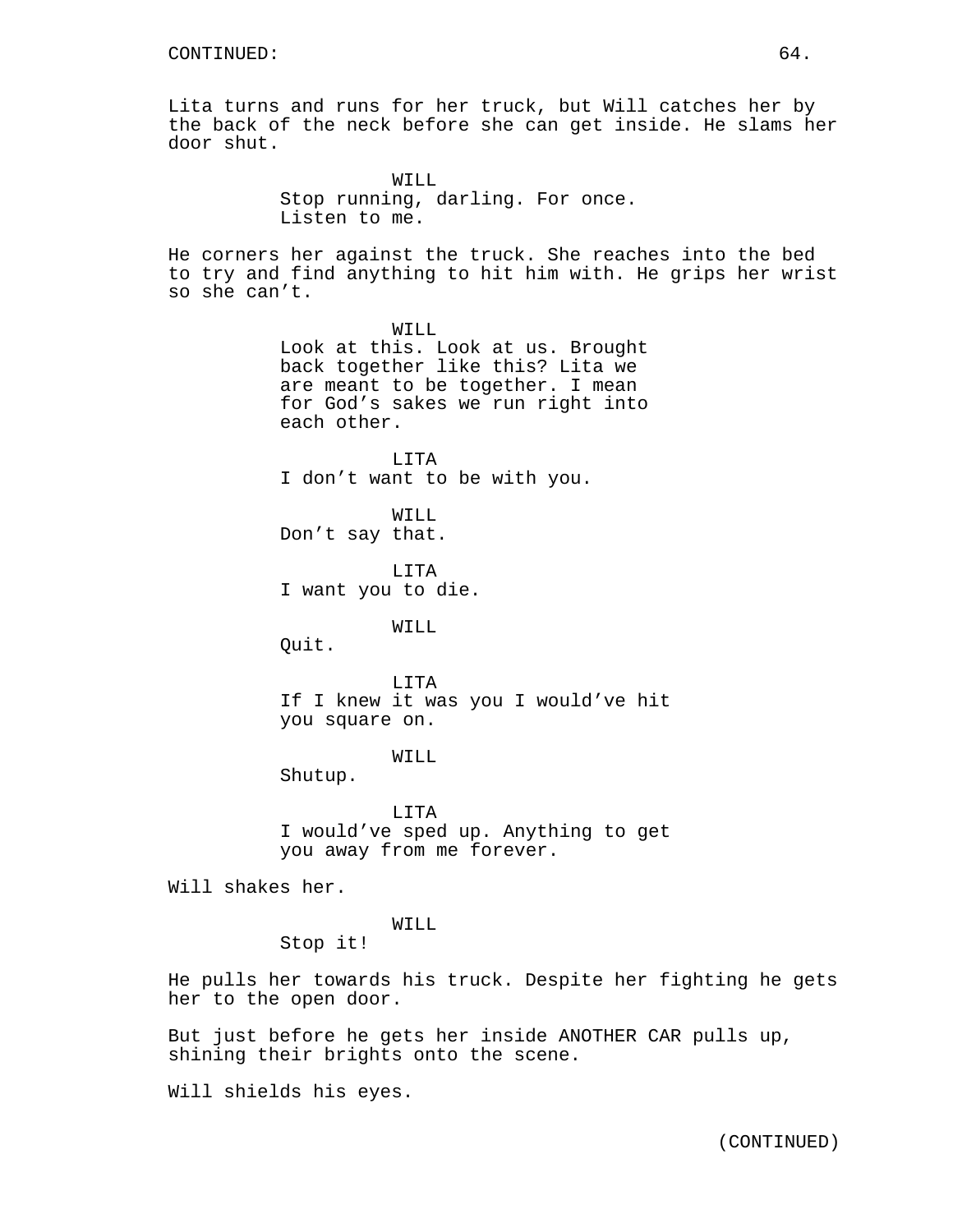He can't tell who it is.

WILL. Everything is alright. Just mind your own business.

The silhouetted figure says nothing.

WILL We got it all worked out. Called the police and everything. Go on around us.

He stands looking at the strange figure for a moment longer.

A gunshot rings out.

Will looks down at the blood running from his chest. He falls to his knees, and then onto his side, dead.

Lita is terrified. Overwhelmed. She ducks into the truck and looks through the window as Junie steps into the light . . .

Junie walks into the middle of the wreckage and stands over Will. She pokes him with the gun to make sure he is dead.

She turns and looks up at Lita.

JUNIE All you have to do is tell the truth.

Junie walks through the cars and enters the woods in the same place Cole said the horse ran after her father's accident.

EXT. ROAD - LATER

Lita sits on the bed of her pickup, wrapped in a blanket. Police lights flash faintly on her face.

Two cruisers and an ambulance are on the scene.

Will has been zipped into a body bag. They carry him towards the back of the ambulance. Lita is in shock.

A man in white gloves conducts a gunshot residue test on Lita's hands. She stares ahead blankly. He takes the sample and leaves as a DETECTIVE sits next to her.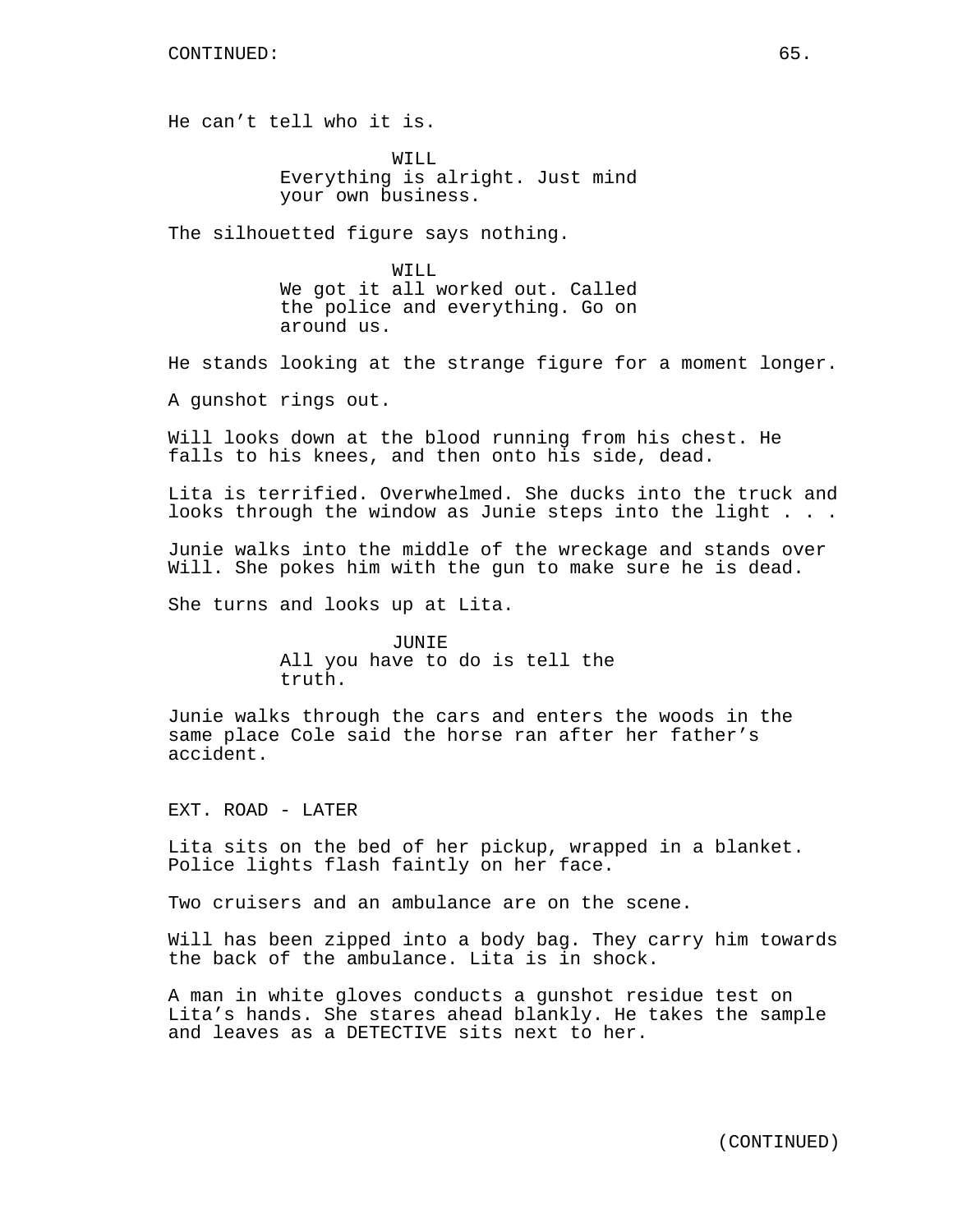DETECTIVE Did she know the victim?

**LITA** 

No. She maybe saw him once around the house . . . but no.

### DETECTIVE

Any reason you can think of that she would do this? Outside of just protecting you? Did she mention any kind of reason at the diner?

LITA

No.

DETECTIVE Did she say anything to you?

#### LITA

She said to tell the truth. And then she walked into the woods. I already told you that.

### DETECTIVE

You did . . .

# LITA

I know this doesn't make any sense to me either.

#### DETECTIVE

I saw his record. I don't want you to think I'm saying you're at fault for this, but it's . . . unusual.

LITA

Ask Junie.

DETECTIVE When we find her we certainly will.

LITA That's where she went.

DETECTIVE Well innocent people don't normally run off and hide. That's why I'm asking.

LITA I don't know what to say.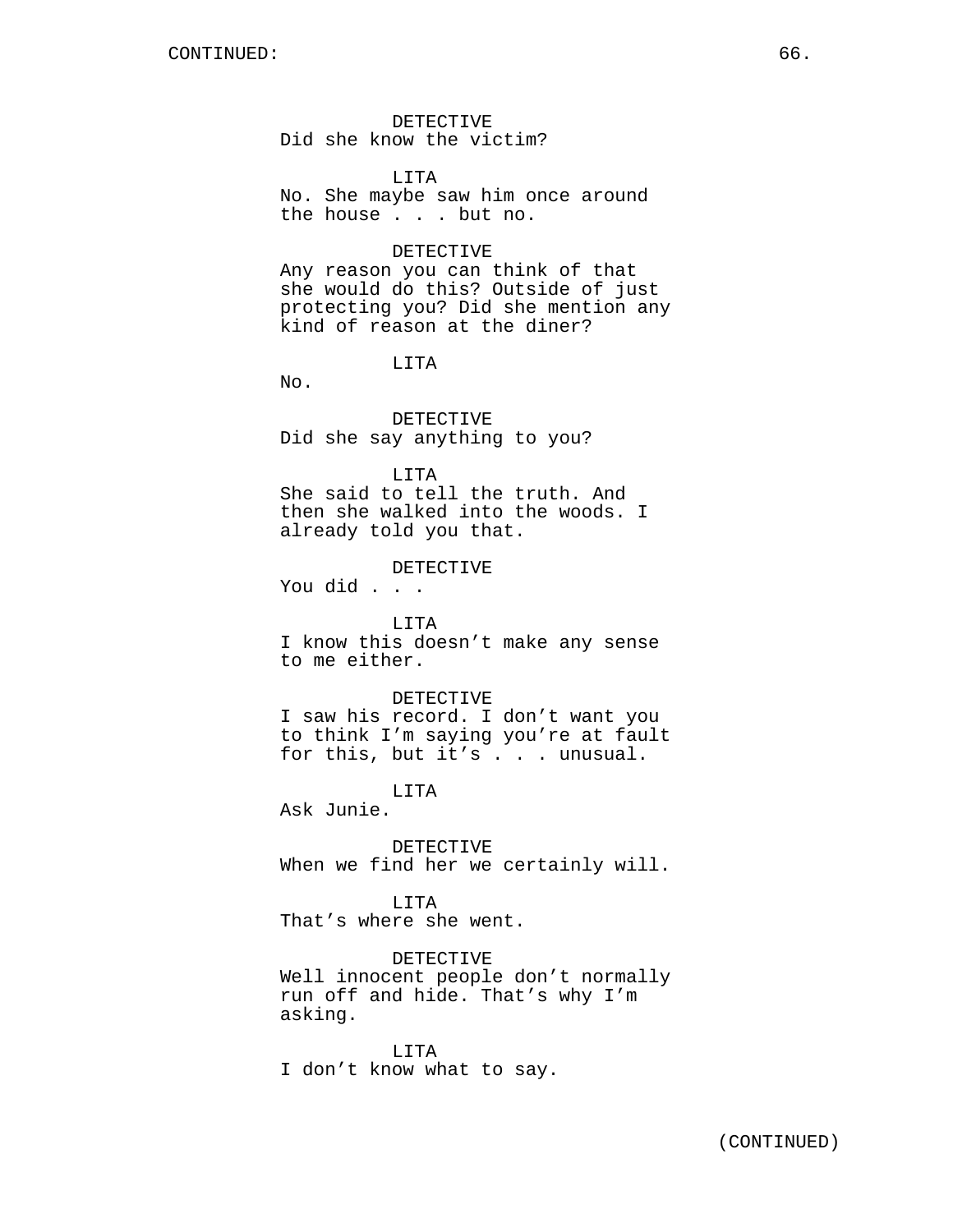DETECTIVE Well. When you do, we're going to talk again.

LITA

Fine.

The detective stands.

DETECTIVE I was here on the scene the night of his accident. He was a good man. That goes a long way.

The detective walks away.

Cole moves through the crowd and sees Lita. She turns to see him, stands and embraces him. She cries onto his shoulder.

EXT. DREAMY MONTAGE - DUSK

The wild horses run through the fields.

A man washes arrowheads in the sink.

A timelapse of sunrise and sunset.

The bell rings in the monastery.

Lita's Father walks the mountain path.

A glass rattles off the edge of the table and falls to pieces.

INT. LIVING ROOM - DAWN

Lita awakes on the couch, covered in a blanket.

Cole is asleep next to her, his arm draped around her.

She quietly sits up, keeping the blanket pulled around her shoulders. Lita stands and walks to the back door. She goes outside.

EXT. FIELDS - CONTINUOUS

Lita walks out into the dawn fields and sees a gathering of wild horses.

The horse she has seen on the mountain is among them.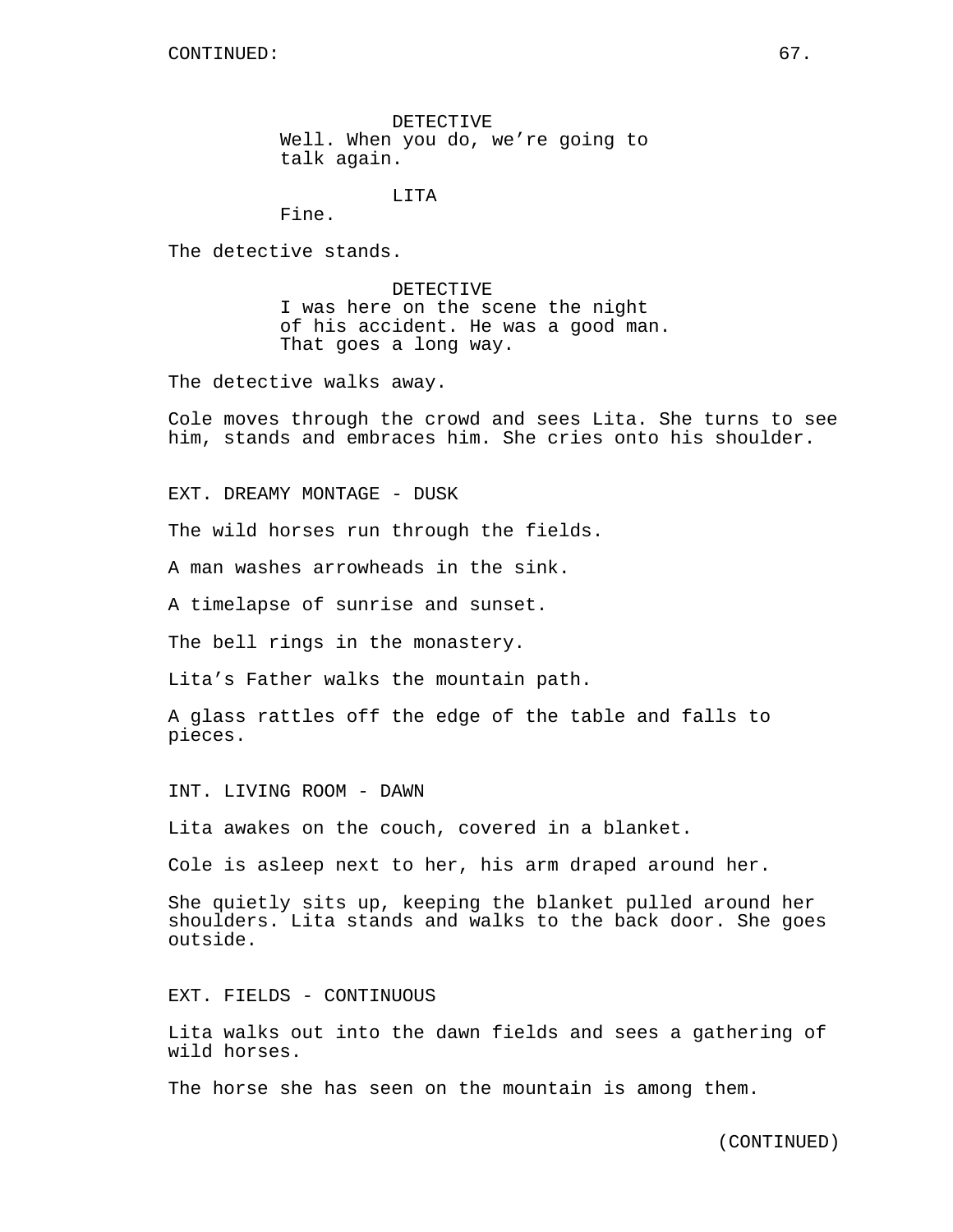Lita crouches down and watches them, her feet bare, her hair a mess, her breath funneling into the cool air of autumn...

She stands and slowly walks into their midst. They graze around her.

Lita pulls her hair down and lets it fall.

She is wild because she is free.

FADE OUT

FADE IN

INT. FARM HOUSE - DAWN

Gray light in the windows falls on a simple kitchen table, with a plate of half-eaten toast and a glass jar of peach jelly.

A bundle of wildflowers in a vase.

A faded photo of LITA'S FATHER working the horses.

A dusty stack of books - Gibran's 'The Prophet', Rilke's 'Book of Hours', Jim Harrison's 'Songs of Unreason'.

A coffee pot still warm.

A shallow dish full of arrowheads.

A sepia photograph of a little girl on a horse for the first time . . .

A breeze blows through the open windows, and the curtains flutter.

Outside, Cheyenne walks into view. She is in the field, and notices something on the ground. She bends down and picks it up, inspecting it.

CUT TO TITLES

Through the titles will be beautiful, aged photographs of Lita and Cole together over the next few years.